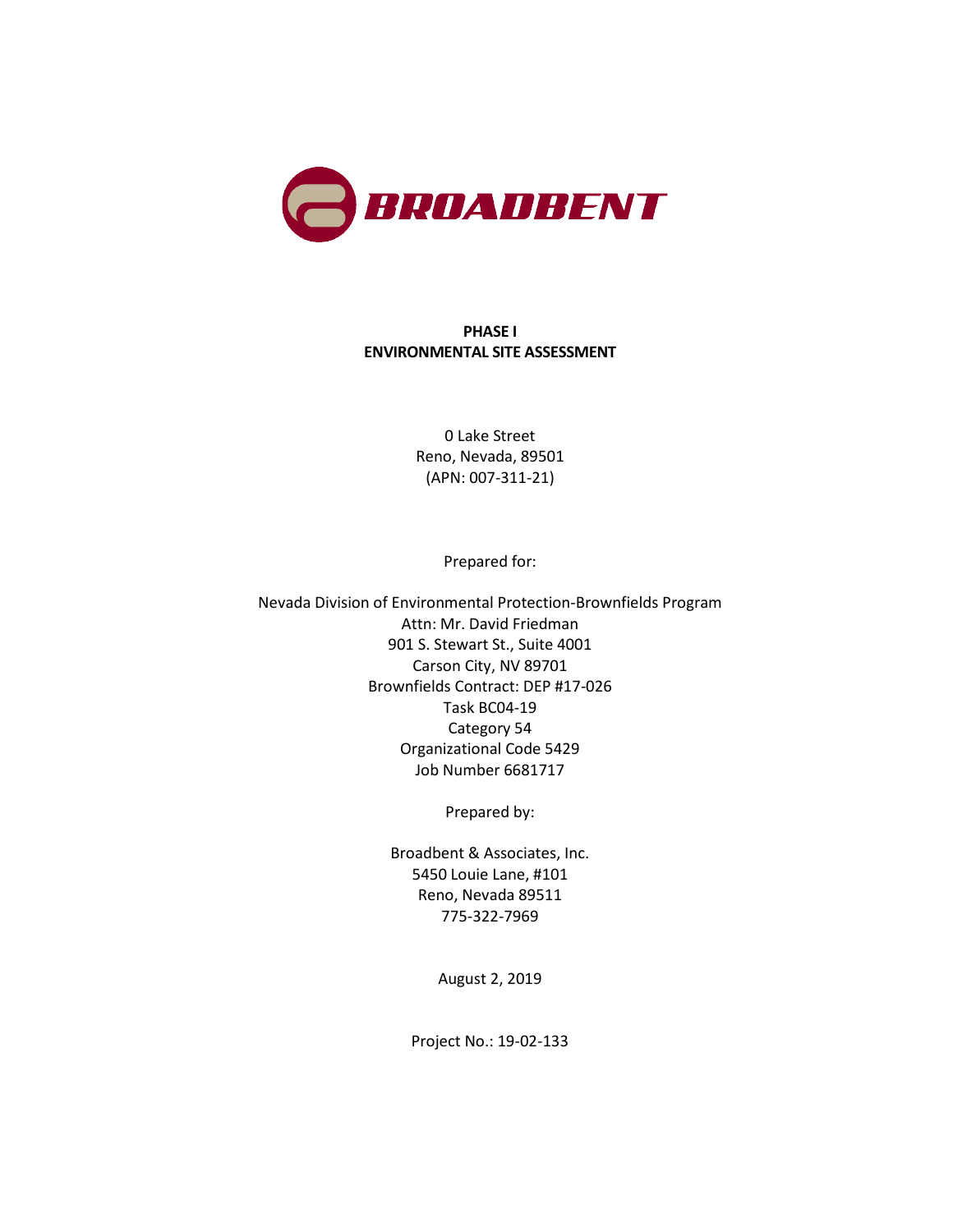

August 2, 2019 Project No: 19-02-133 Task BC04-19 Job Number 6681717

Nevada Division of Environmental Protection-Brownfields Program 901 S. Stewart St., Suite 4001 Carson City, NV 89701

Attn: Mr. David Friedman

RE: Phase I Environmental Site Assessment, 0 Lake St., (APN: 007-311-21) Reno, Nevada 89501.

Dear Mr. Friedman:

Attached is the report titled *Phase I Environmental Site Assessment,* 0 Lake St., (APN: 007-311-21), Reno, Nevada 89501. This report includes a description of activities performed and results obtained from the investigation.

Should you have questions regarding the work performed or results obtained, please do not hesitate to contact us.

Sincerely, BROADBENT & ASSOCIATES, INC.

Brandon Reiff, PG, CEM #2300 (exp. 3/23/20) Senior Geologist

Enclosure: Phase I Environmental Site Assessment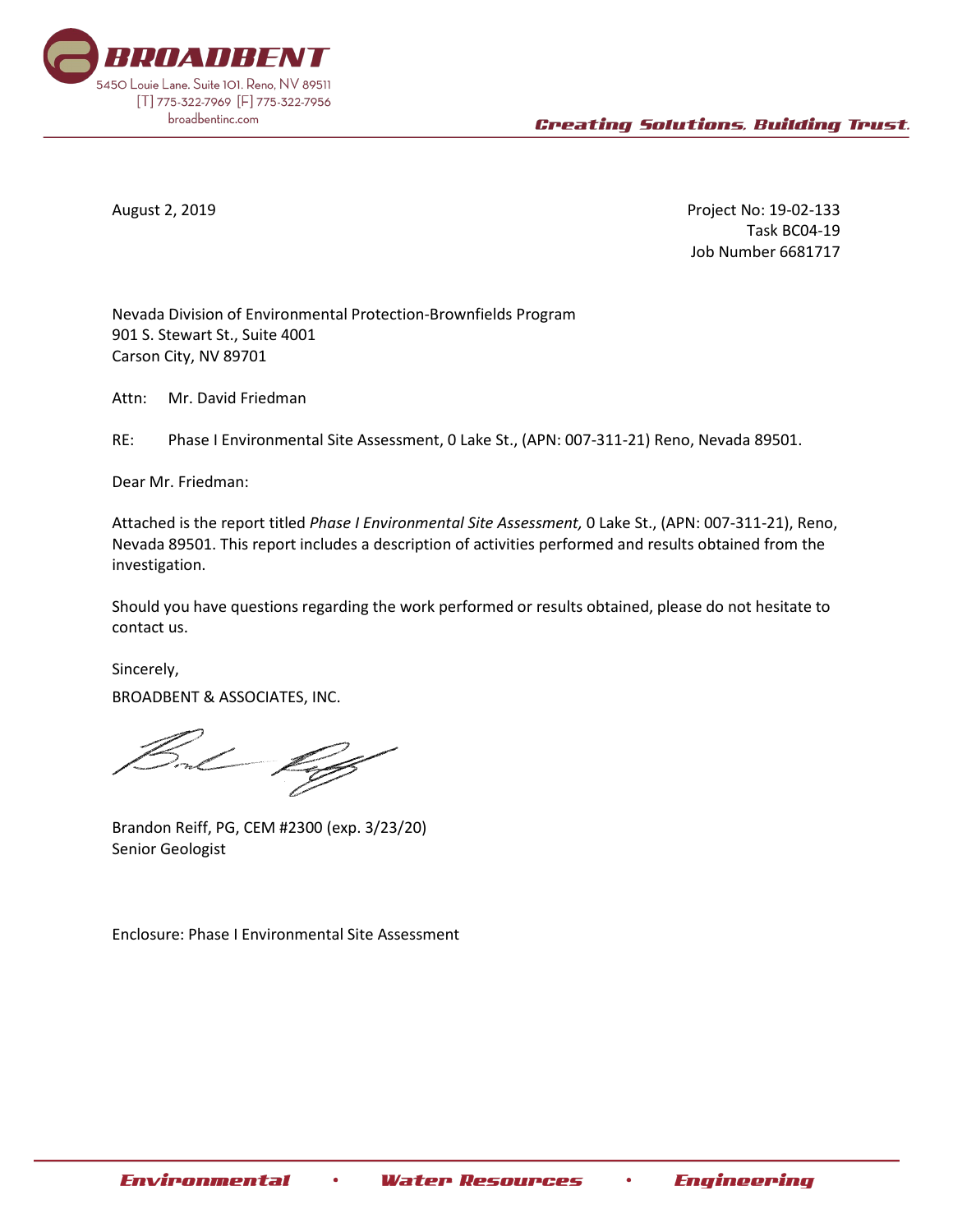# **Table of Contents**

| Section 1: | $\label{eq:1} \textsf{Introduction}.\textcolor{red}{\textsf{num}}\textcolor{red}{\textsf{num}}\textcolor{red}{\textsf{num}}\textcolor{red}{\textsf{num}}\textcolor{red}{\textsf{num}}\textcolor{red}{\textsf{num}}\textcolor{red}{\textsf{num}}\textcolor{red}{\textsf{num}}\textcolor{red}{\textsf{num}}\textcolor{red}{\textsf{num}}\textcolor{red}{\textsf{num}}\textcolor{red}{\textsf{num}}\textcolor{red}{\textsf{num}}\textcolor{red}{\textsf{num}}\textcolor{red}{\textsf{num}}\textcolor{red}{\textsf{num}}\textcolor{red}{\textsf{num}}\textcolor$<br>1.1<br>1.2<br>1.3<br>1.4<br>1.5<br>1.6 |
|------------|--------------------------------------------------------------------------------------------------------------------------------------------------------------------------------------------------------------------------------------------------------------------------------------------------------------------------------------------------------------------------------------------------------------------------------------------------------------------------------------------------------------------------------------------------------------------------------------------------------|
| Section 2: | 2.1<br>2.2<br>2.3<br>2.4                                                                                                                                                                                                                                                                                                                                                                                                                                                                                                                                                                               |
| Section 3: | Owner, Key Property Manager, or Occupant Provided Information5<br>3.1<br>Title Records, Environmental Liens or Activity and Use Limitations5<br>3.2<br>3.3<br>3.4<br>3.5                                                                                                                                                                                                                                                                                                                                                                                                                               |
| Section 4: | 4.1<br>4.1.1<br>4.1.2<br>4.1.3<br>4.2<br>4.3<br>4.4<br>4.4.1<br>4.4.2<br>4.4.3<br>4.4.4<br>4.5                                                                                                                                                                                                                                                                                                                                                                                                                                                                                                         |
| Section 5: | 5.1<br>Hazardous Substance and Unidentified Substance Containers20<br>5.2<br>5.3<br>5.4                                                                                                                                                                                                                                                                                                                                                                                                                                                                                                                |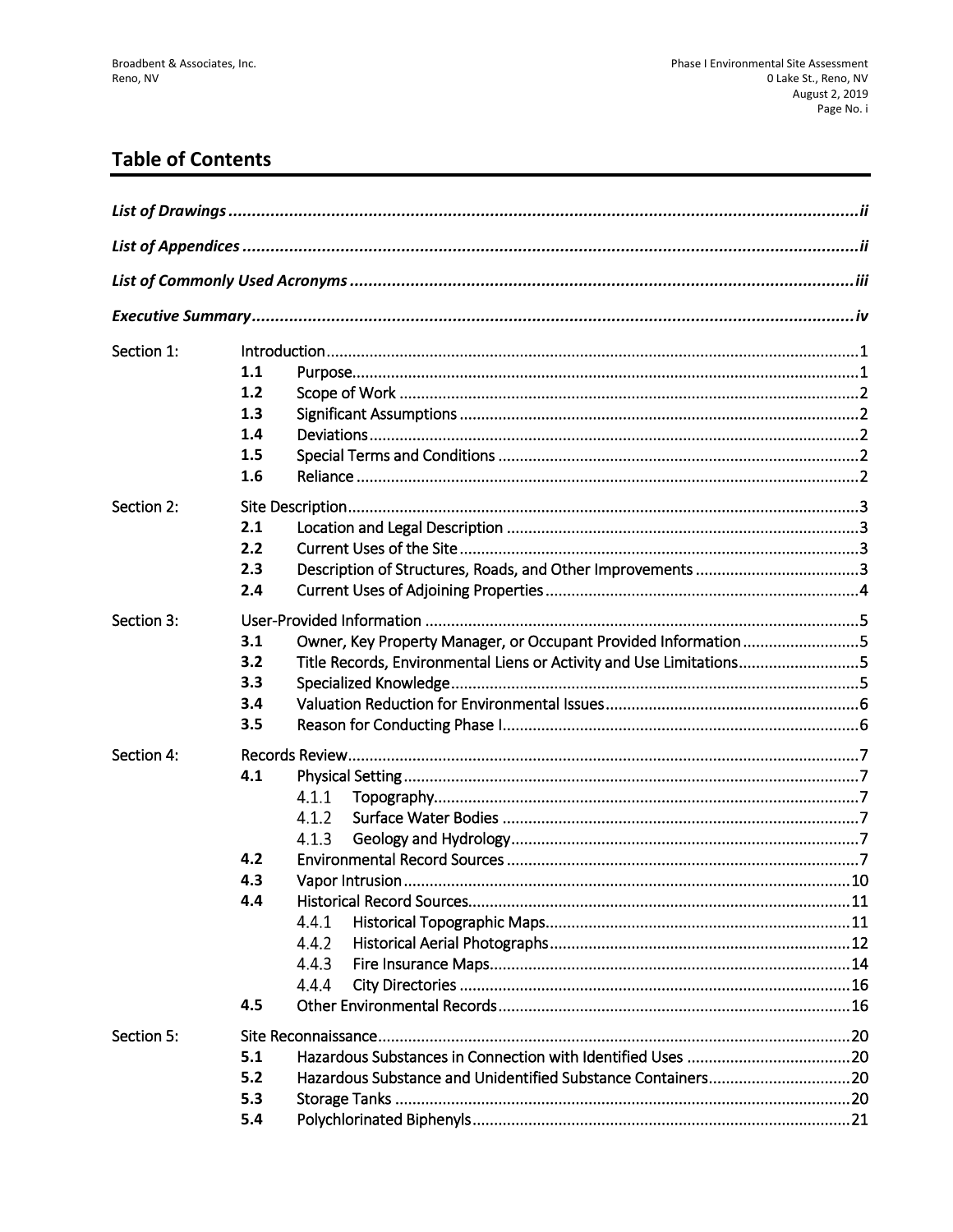|             | 5.5  |  |  |
|-------------|------|--|--|
|             | 5.6  |  |  |
|             | 5.7  |  |  |
|             | 5.8  |  |  |
|             | 5.9  |  |  |
|             | 5.10 |  |  |
|             | 5.11 |  |  |
| Section 6:  |      |  |  |
|             | 6.1  |  |  |
|             | 6.2  |  |  |
| Section 7:  |      |  |  |
| Section 8:  |      |  |  |
| Section 9:  |      |  |  |
| Section 10: |      |  |  |
| Section 11: |      |  |  |
| Section 12: |      |  |  |

#### **List of Drawings**

- 1 Site Location Map
- 2 Property Location Map

#### **List of Appendices**

- A Assessor's Parcel Map
- B User-Provided Information Questionnaire
- C Environmental Records Search Report
- D Historical Record Sources
- E Other Environmental Reports
- F Site Reconnaissance Photographs
- G Qualifications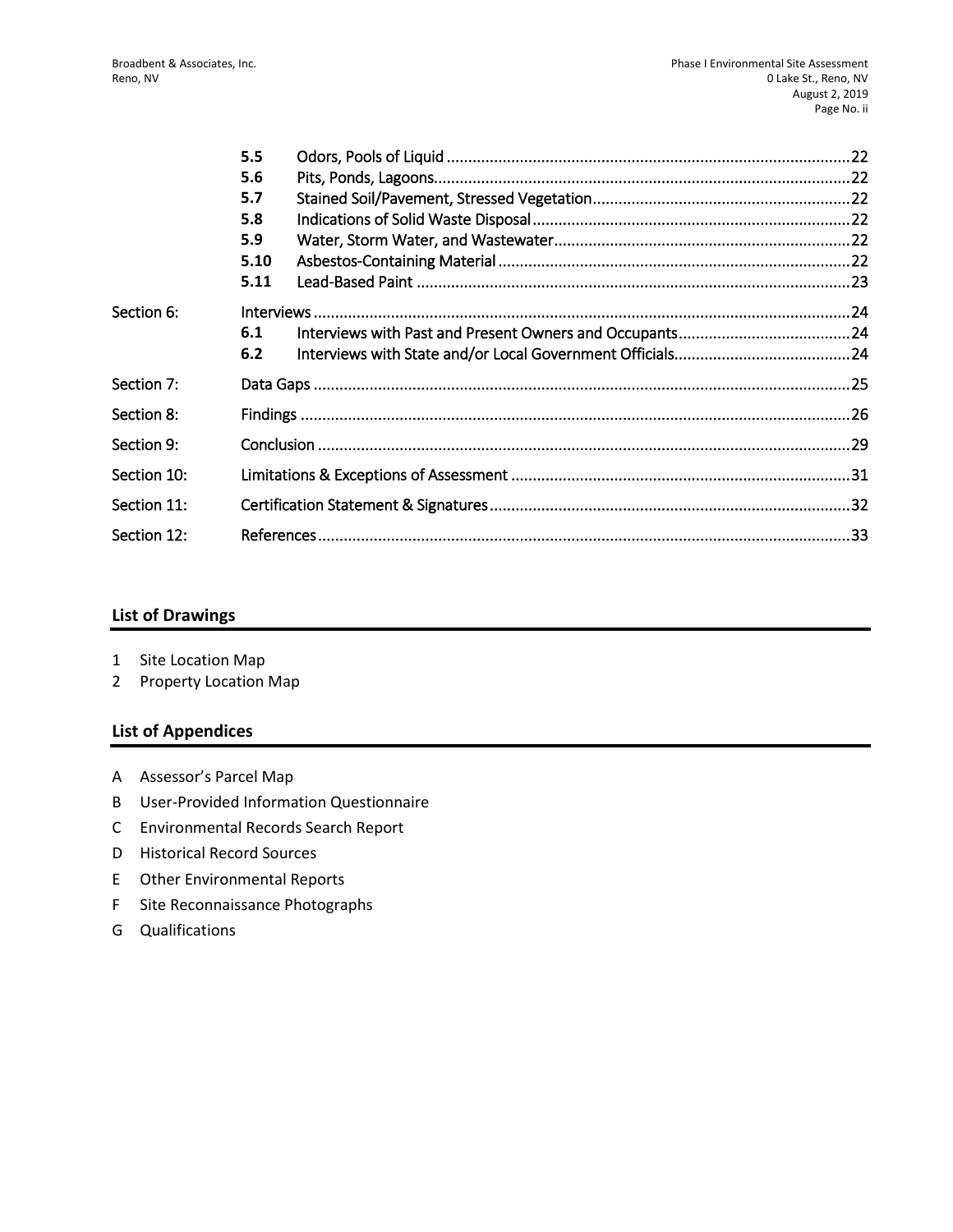#### **List of Commonly Used Acronyms**

AAI – All Appropriate Inquiries APN – Assessor's Parcel Number AST – Aboveground Storage Tank ASTM – ASTM International Broadbent – Broadbent & Associates, Inc. CDL – Clandestine Drug Laboratory CERCLA – Comprehensive Environmental Response, Compensation, and Liability Act CFR – Code of Federal Regulations CREC – Controlled Recognized Environmental Condition EDR – Environmental Data Resources EMI – Emissions Inventory Data EPA – United States Environmental Protection Agency ESA – Environmental Site Assessment FID – Facility Inventory Database FINDS – Facility Index System FIFRA – Federal Insecticide, Fungicide and Rodenticide Act HAZNET – Hazardous Waste Facility & Manifest Database HREC – Historical Recognized Environmental Condition LF – Landfill LUST – Leaking Underground Storage Tank NDEP – Nevada Division of Environmental Protection NPL – National Priorities List PCB – Polychlorinated-biphenyls ppb – Parts per billion ppm – Parts per million PVC – polyvinyl chloride RCRA – Resource Conservation & Recovery Act RCRIS – Resource Conservation & Recovery Act Information System RDA – Redevelopment Agency REC – Recognized Environmental Condition SARA – Superfund Amendments and Reauthorization Act SLIC – Spills, Leaks, and Investigation Cleanups SCS – Soil Conservation Service SWEEPS – Statewide Environmental Evaluation and Planning System SWF – Solid Waste Facility SWRCY – Solid Waste Recycler Database TSCA – Toxic Substances Control Act USDA – United States Department of Agriculture USGS – United States Geological Survey UST – Underground Storage Tank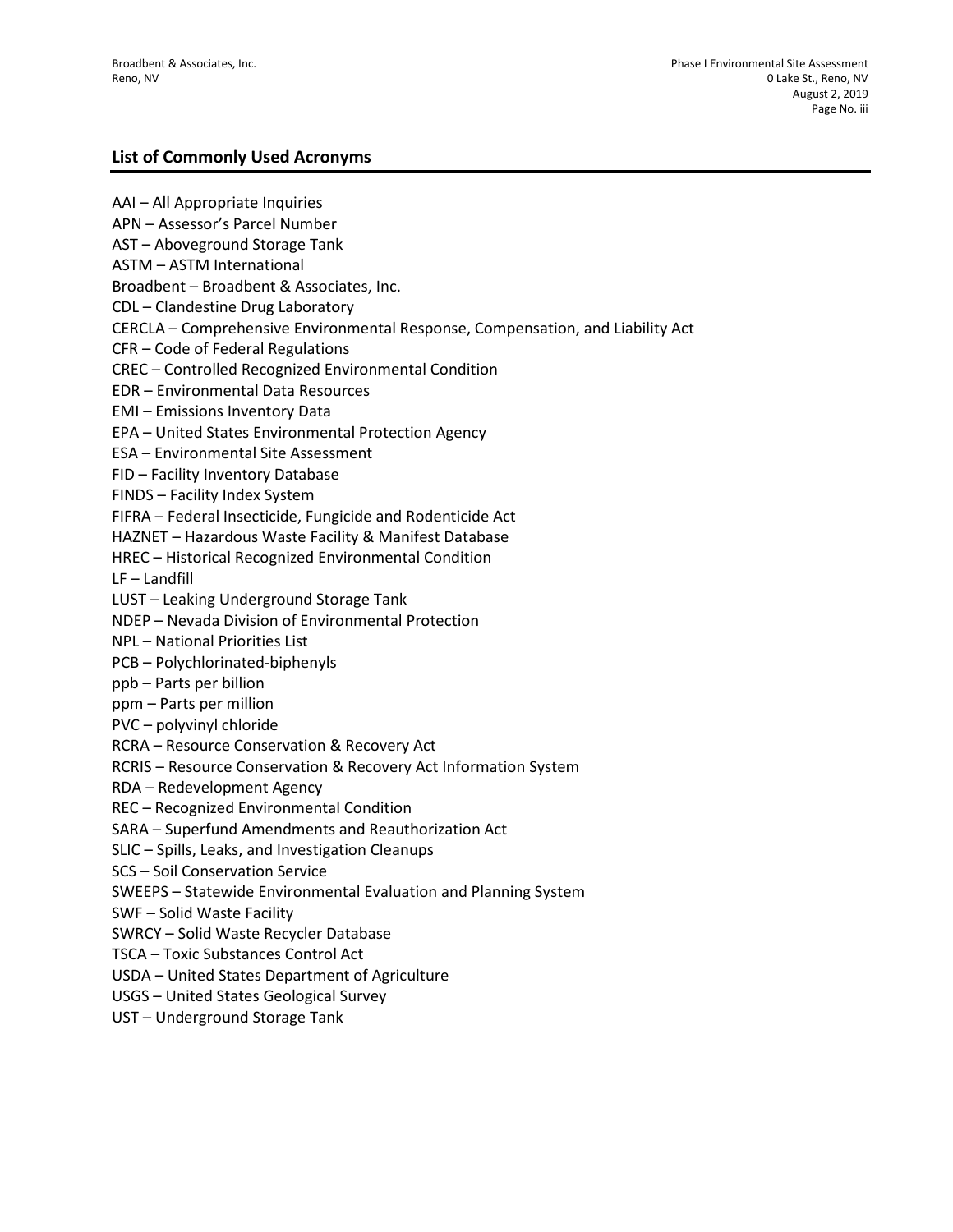#### **Executive Summary**

To assist the City of Reno with their due diligence efforts, Broadbent & Associates, Inc. (Broadbent) has conducted this Phase I Environmental Site Assessment (ESA) on the real property located at 0 Lake St. (APN 007-311-21), Reno, Nevada, 89501. This ESA was conducted in conformance with the scope and limitations of ASTM Practice E1527-13: *Standard Practice for Environmental Site Assessments – Phase I Environmental Site Assessment Process*, and the United States Environmental Protection Agency (EPA) final rule contained within Code of Federal Regulations Volume 40 Part 312 – *Standards and Practices for All Appropriate Inquiries*. Exceptions to, or deletions from, this practice are described in Section 1 of this report. Use of the referenced ASTM Process is intended to satisfy requirements for conducting "all appropriate inquiries" (AAI) under the Comprehensive Environmental Response, Compensation and Liability Act (CERCLA).

This ESA has revealed evidence of RECs and HRECs associated with area and Property, respectively. Regarding RECs:

- The Property overlies/is located within a regional and historic PCE groundwater plume created by adjacent facilities located in proximity of the Property. The impacted groundwater is within the containment boundary monitored by the Central Truckee Meadows Remediation District. As of the date of this report, remedial action and/or monitoring are being conducted by applicable responsible party(s) and all indications are that this will continue until case closure is granted.
- Post historic remedial action TPH impacts to soil above Nevada State Reportable concentrations remain in place in multiple locations and at various depths on the Property.
- Based upon observations and laboratory analytical results associated with remediation of an abandoned fuel pipeline on the Property, groundwater may be impacted below the area of remedial excavation.
- As part of a 2003 Phase II ESA investigation, two soil borings were installed on the Property (B-1 and B-2). The soil sample collected from boring B-2 at a depth of 2.5 feet contained a concentration of 2,900 mg/Kg of TPH- oil. Additionally, one groundwater monitoring well (MW-1) was installed on the Property and a water sample collected in 2003 found PCE concentrations above the state action level (5.0  $\mu$ g/L) at 8.1  $\mu$ g/L.
- Impacts to soil and groundwater beneath the Property have not been fully assessed. As stated in the NDEP's memo dated February 27, 2006 from Mr. Joe Sawyer, *"contaminated soil outside of the construction zone was not delineated or removed. Accordingly, no confirmation samples were collected, and regional contamination may remain in these areas. Additional remediation was outside the scope of this effort and was not required."*
- A long history of industrial usage exists adjacent to and north of the Property. The regional groundwater flow direction in vicinity of the Property is assumed to be toward the south and east based on surface topography and proximity to the Truckee River. Consequently, the potential exists for soil and/or groundwater to be impacted beneath the Property by historical adjacent operations and historic heating oil UST releases discovered during RTC Transit Bus Facility development located to the north.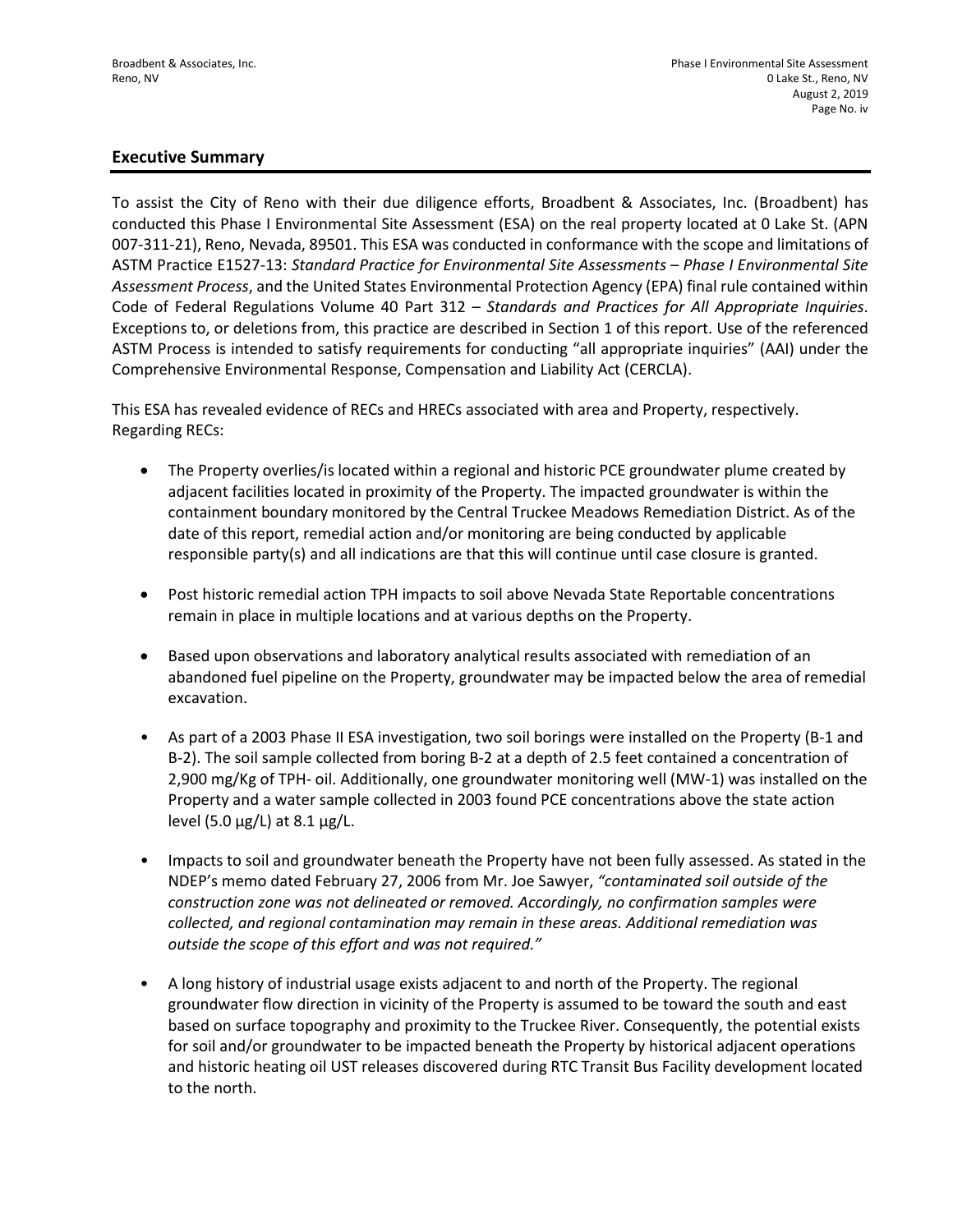- RECs associated with asbestos containing material (ACM) and lead based paint (LBP) are identified for the Property based on the following:
	- o Age of the building and the potential for presence of ACMs and/or LBP;
	- o Unknown condition of structural materials potentially containing ACMs and/or LBP; and
	- o Undetermined future use of the existing structure on the Property.

For ACM, should renovation and/or demolition activities be undertaken, then it is recommended that an Asbestos Demolition/Renovation Survey be completed and that all ACM that will be impacted by the demolition and/or renovation be properly abated to comply with federal and state regulations.

For LBP, it is recommended that any area to be disturbed be checked prior to disturbance to be in compliance with Nevada lead regulation requirements.

It should be noted, RECs regarding ACM/LBP, could be removed should a date of construction be obtained for the mobile home and/or removing it from the Property prior to redevelopment.

Regarding HRECs, during excavation of fill material for the City of Reno railroad configuration project known as the ReTRAC project (Zone 238), an abandoned 3-inch diameter pipeline was uncovered at the native soil interface on the southern portion of the Property. The pipeline was badly damaged and had, at some point, discharged diesel fuel onto the soil. To remediate the release, approximately 45 cubic yards of petroleum hydrocarbon impacted soil were excavated from the Property. Subsequently, the NDEP issued a No Further Action (case closure) letter (dated March 9, 2006).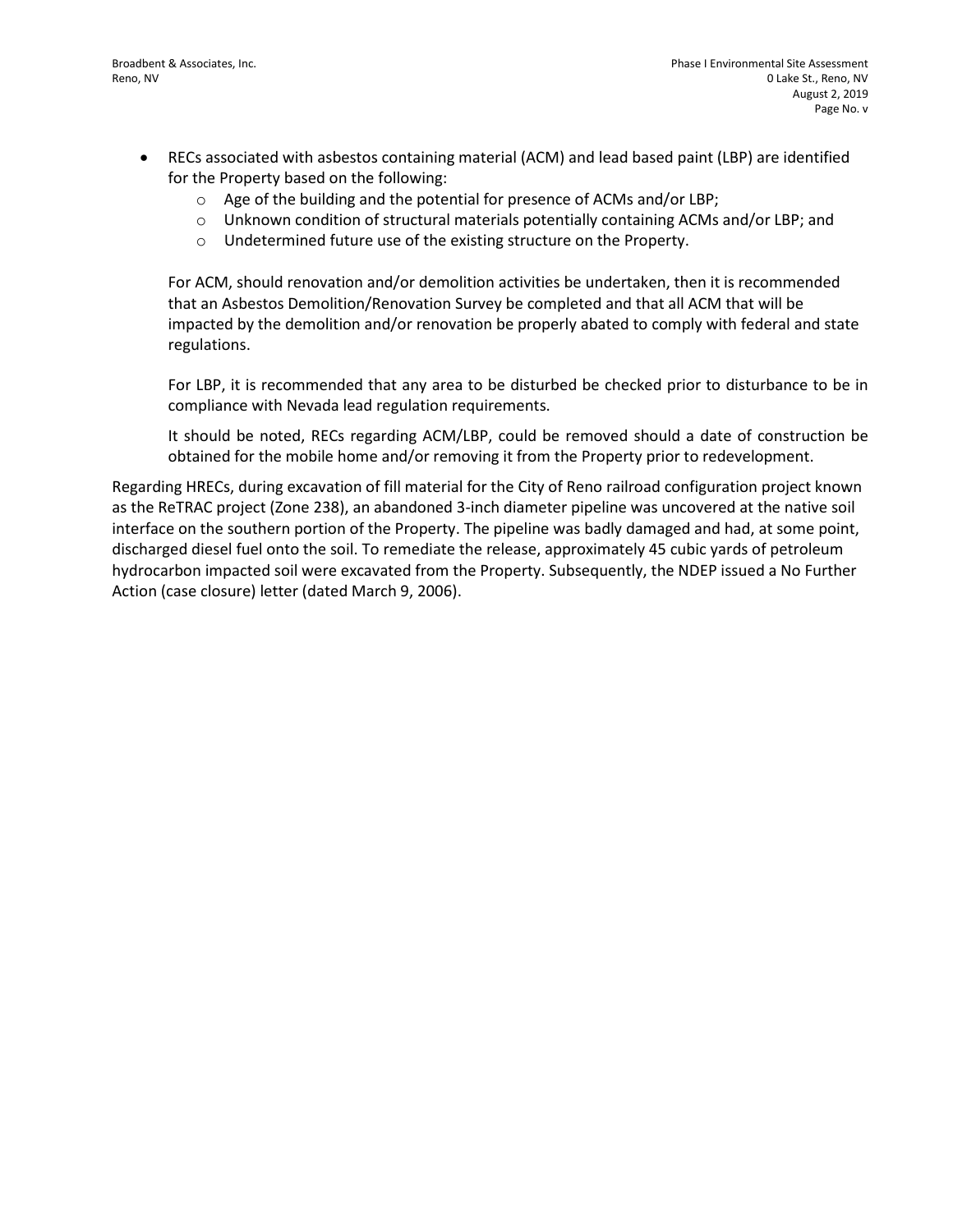## **Section 1: Introduction**

This section describes the purpose of and authorization for conducting this assessment. Also discussed are significant assumptions, deviations, special terms and conditions, and user reliance on this report.

#### **1.1** Purpose

To assist the City of Reno with their due diligence efforts relative to the site located at 0 Lake St., (APN: 007- 311-21) in Reno, NV (Property), Broadbent & Associates, Inc. (Broadbent) conducted an All Appropriate Inquiry Phase I Environmental Site Assessment (ESA) consistent with the ASTM International Standard E1527- 13: *Standard Practice for Environmental Site Assessments – Phase I Environmental Site Assessment Process*, and the United States Environmental Protection Agency (EPA) final rule contained within Code of Federal Regulations (CFR) Volume 40 Part 312 – *Standards and Practices for All Appropriate Inquiries* (AAI). The purpose of this due diligence investigation is to identify recognized environmental conditions (RECs), controlled recognized environmental conditions (CRECs), historical recognized environmental conditions (HRECs), and/or *de minimis* conditions as defined below.

A REC is defined by ASTM International as:

"The presence or likely presence of any hazardous substances or petroleum products in, on, or at a property: (1) due to release to the environment; (2) under conditions indicative of a release to the environment; or (3) under conditions that pose a material threat of a future release to the environment. *De minimis* conditions are not recognized environmental conditions."

A HREC is defined by ASTM International as:

"A past release of any hazardous substances or petroleum products that has occurred in connection with the property and has been addressed to the satisfaction of the applicable regulatory authority or meeting unrestricted use criteria established by a regulatory authority, without subjecting the property to any required controls (for example, property use restrictions, activity and use limitations, institutional controls, or engineering controls)."

A CREC is defined by ASTM International as:

"A recognized environmental condition resulting from a past release of hazardous substances or petroleum products that has been addressed to the satisfaction of the applicable regulatory authority (for example, as evidenced by the issuance of a no further action letter or equivalent, or meeting riskbased criteria established by regulatory authority), with hazardous substances or petroleum products allowed to remain in place subject to the implementation of required controls (for example, property use restrictions, activity and use limitations, institutional controls, or engineering controls)."

A *De Minimis* Condition is defined by ASTM International as:

"A condition that generally does not present a threat to human health or the environment and that generally would not be the subject of an enforcement action if brought to the attention of appropriate governmental agencies. Conditions determined to be *de minimis* conditions are not recognized environmental conditions nor controlled recognized environmental conditions."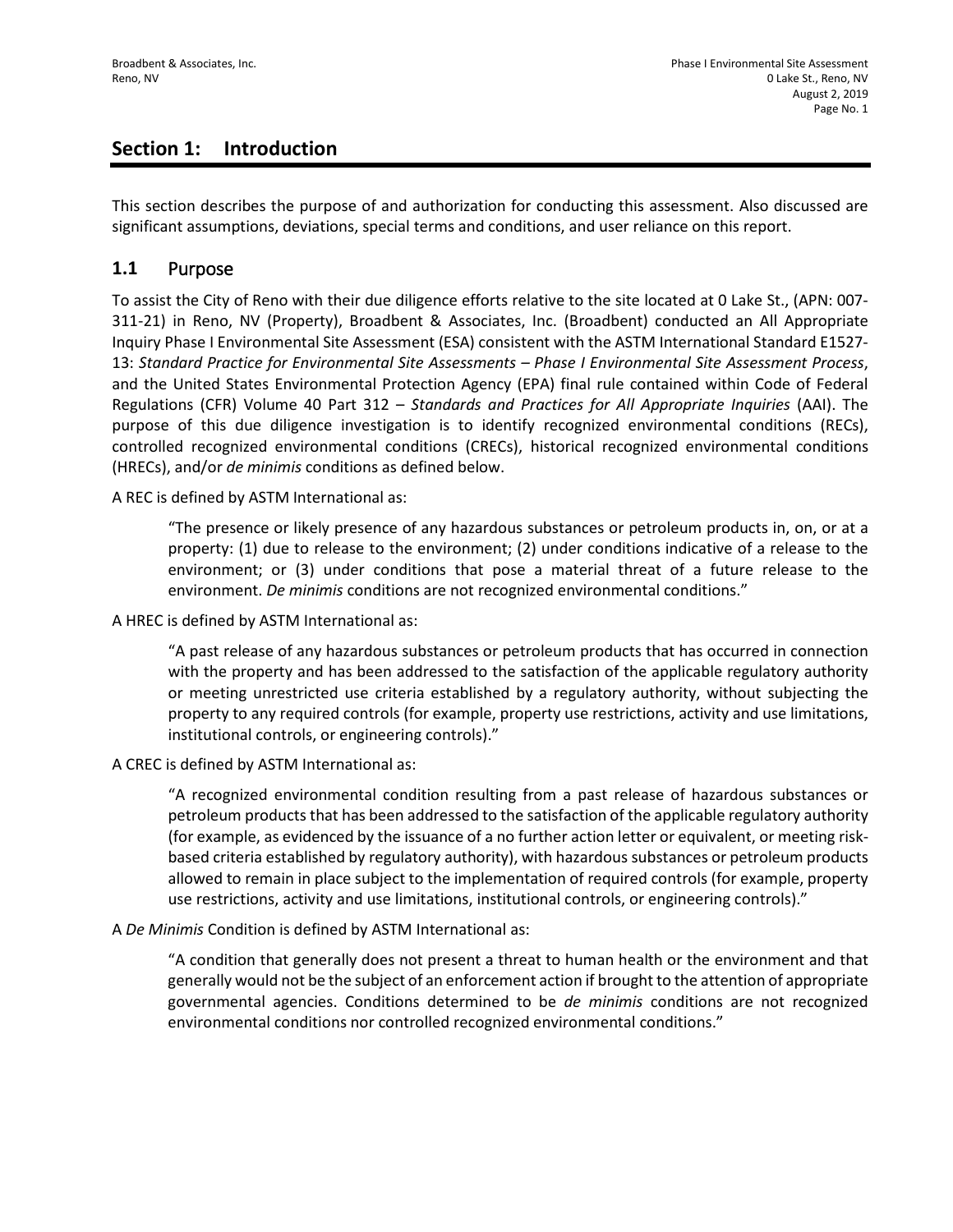## **1.2** Scope of Work

Various investigative methods were utilized to complete this ESA. Specific items accomplished include the following:

- Prepared a general site description
- Reviewed User-provided information
- Reviewed readily ascertainable environmental records
- Conducted a site reconnaissance
- Conducted interviews
- Identified data gaps (if present)
- Prepared this ESA report summarizing assessment results

#### **1.3** Significant Assumptions

Conclusions stated in this report are based upon observations made by employees of Broadbent and also upon information provided by others. It is assumed that these observations and information are accurate. However, Broadbent cannot be held responsible for the accuracy of the information provided by others. The scope of this ESA does not purport to encompass every report, record, or other form of documentation relevant to the Property being evaluated.

#### **1.4** Deviations

There were no deviations from the ASTM International standards.

#### **1.5** Special Terms and Conditions

Observations contained within this assessment are based upon Property conditions readily visible and present at the time of the site reconnaissance. These Property observations are unable to specifically identify conditions of potential mold, asbestos containing building materials, subsurface soil, groundwater, vapor, or underground storage tanks, unless specifically mentioned. This ESA does not attempt to address the unidentified past or forecast future Property conditions.

#### **1.6** Reliance

The enclosed ESA has been conducted for the exclusive use of NDEP and the City of Reno and may not be reproduced, distributed, or relied upon by others without the prior written authorization of NDEP and/or City of Reno and Broadbent. A Reliance Letter can be prepared for additional use upon request by NDEP or City of Reno.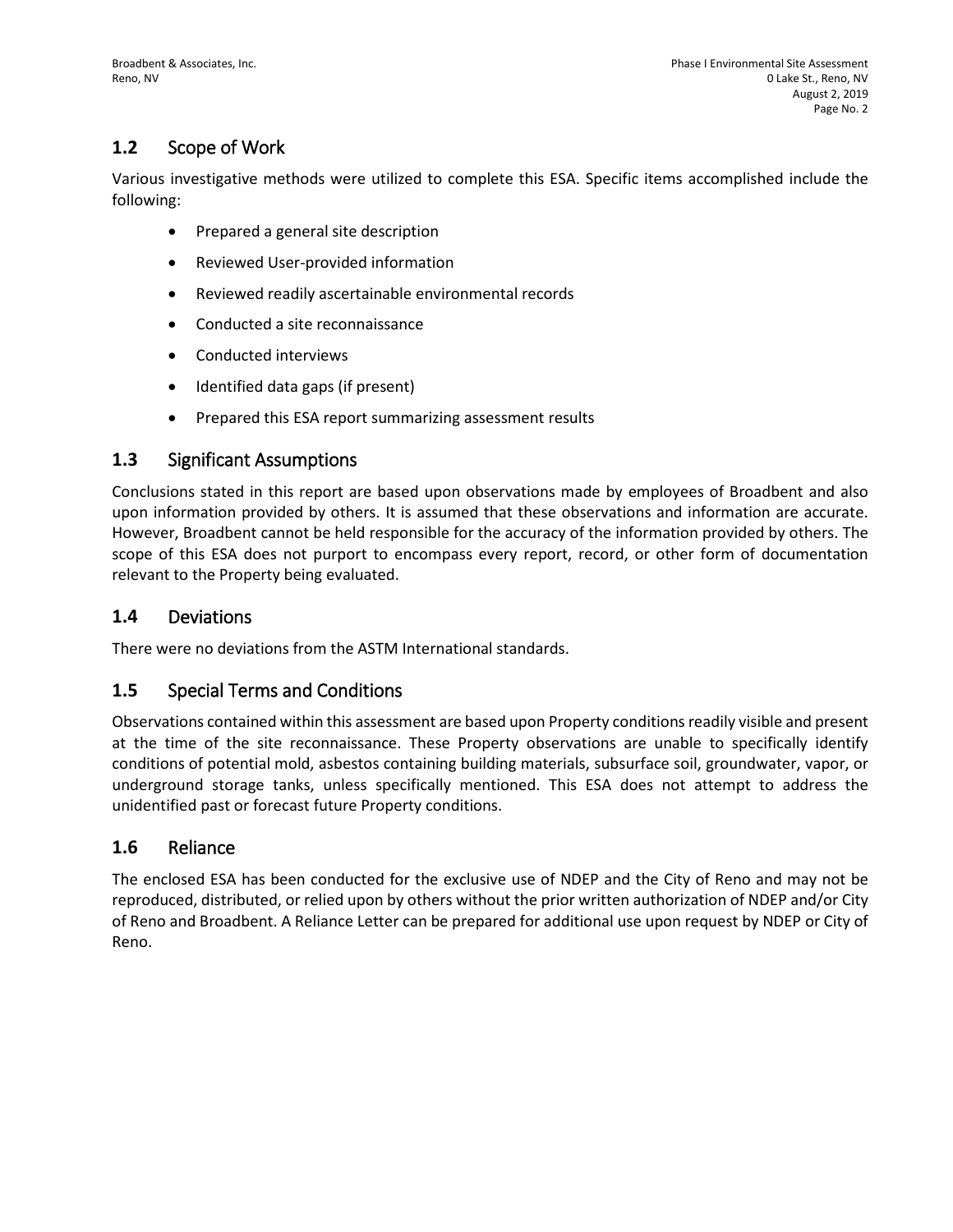## **Section 2: Site Description**

This section describes the Property with its location and legal description, general vicinity characteristics, current uses, description of on-site improvements, and current uses of adjoining properties.

#### **2.1** Location and Legal Description

The Property is located within the incorporated limits of Reno, NV. The Property's current physical address is 0 Lake St., Reno, NV. The Property consists of one parcel assigned Washoe County Assessor's Parcel Number 007-311-21. A copy of the Washoe County Assessor's Parcel Map for the Property is provided in Appendix A.

Approximate latitude and longitude coordinates for the center of the Property are 39.5292420 North, - 119.8107190 West NAD83. The Property is located within the northeast ¼ of Section 11, Township 19 North, Range 19 East, relative to the Mount Diablo Baseline and Meridian. The Property is covered by the United States Geological Survey (USGS) 6723545 Reno, NV 7.5-minute quadrangle topographic map. A Site Location and Property Location Map are provided as Figures 1 and 2, respectively.

#### **2.2** Current Uses of the Site

The Property is currently a parking lot, with a mobile home trailer and several storage containers parked on the Property. No RECs, CRECs, and/or HRECs were noted relative to the Property based on review of current uses.

#### **2.3** Description of Structures, Roads, and Other Improvements

The Property is currently a parking lot occupied with a mobile home trailer and storage containers. No information was available on the county assessor page for the mobile home trailer located on the Property. The trailer home is currently utilized as the Men's Club accounting office. Additional Property information is provided in the table below.

| Size of Property (approximate)                        | According to the Washoe County Assessor, the approximate size of parcel<br>007-311-21 is 0.493 acres. |
|-------------------------------------------------------|-------------------------------------------------------------------------------------------------------|
| <b>General Topography of Property</b>                 | The Property has a gradual downward slope to the east-southeast.                                      |
| <b>Adjoining and/or Access/Egress Roads</b>           | The Property is accessible by entrances/exits on the west side of the<br>Property via Lake St.        |
| <b>Paved or Concrete Areas (including</b><br>parking) | The Property is a paved asphalt parking lot.                                                          |
| <b>Unimproved Areas</b>                               | There are no known unimproved areas.                                                                  |
| <b>Landscaped Areas</b>                               | No landscaped areas were observed on the Property.                                                    |
| <b>Surface Water</b>                                  | At its closest point the Truckee River is approximately 1,000 ft. southeast<br>of the Property.       |
| <b>Potable Water Source</b>                           | Truckee Meadows Water Authority                                                                       |
| <b>Sanitary Sewer Utility</b>                         | <b>Washoe County</b>                                                                                  |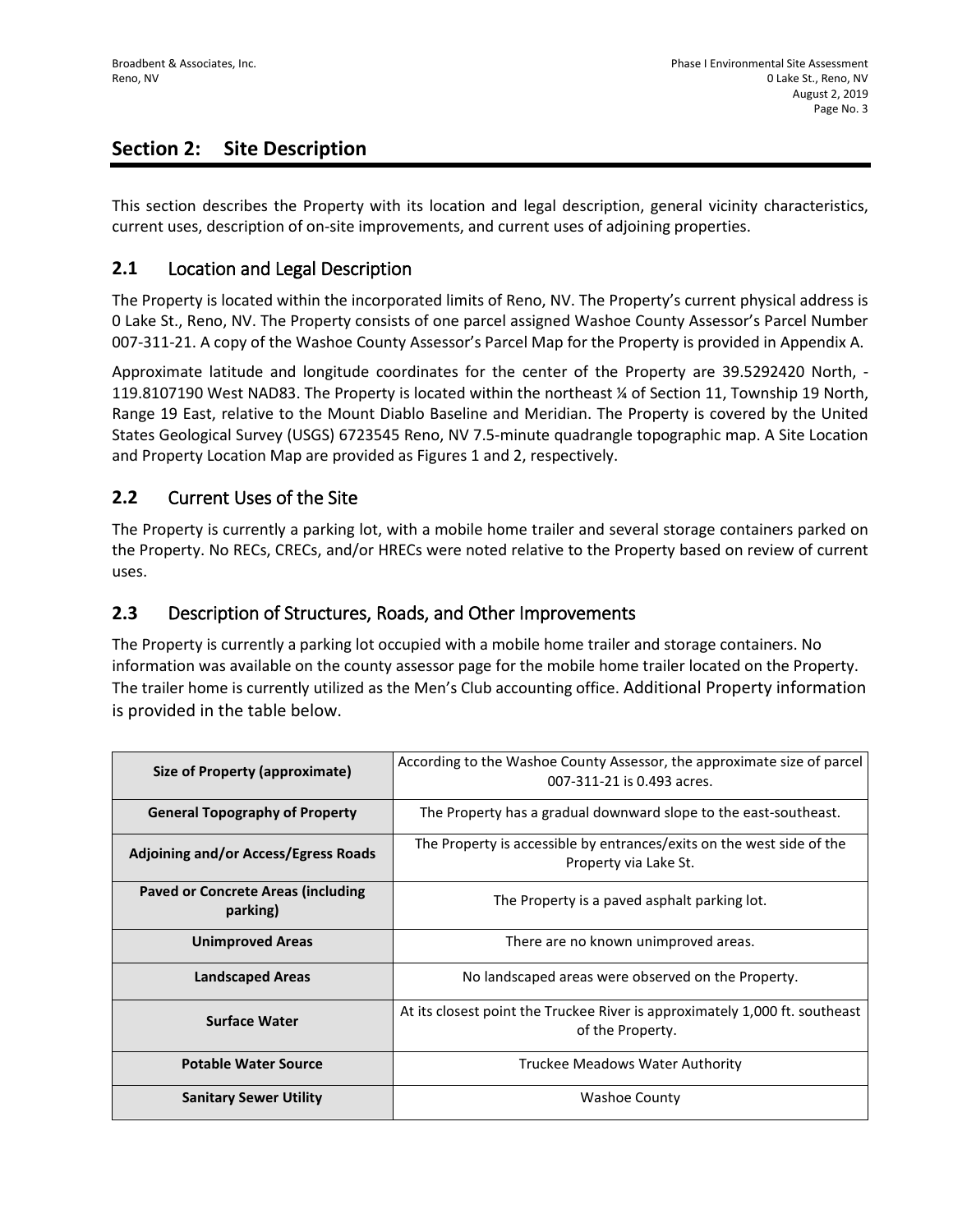| <b>Storm Sewer Utility</b> | Washoe County |
|----------------------------|---------------|
| <b>Electrical Utility</b>  | NV Energy     |
| <b>Natural Gas Utility</b> | NV Energy     |

No RECs, CRECs, and/or HRECs were identified relative to the Property based on review of structures, roads and other improvements to the Property.

## **2.4** Current Uses of Adjoining Properties

Adjoining properties are used for various purposes. Uses of adjoining properties at the time of this investigation are the following:

| <b>Direction</b> | <b>Address</b>            | <b>Use &amp; Occupant</b>              | <b>Comments</b>     |
|------------------|---------------------------|----------------------------------------|---------------------|
| <b>North</b>     | N/A                       | E Plaza St.                            | Public thoroughfare |
|                  | 200 E 4 <sup>th</sup> St. | RTC 4 <sup>th</sup> Street Bus Station | APN: 007-311-19     |
|                  | N/A                       | Union Pacific Railroad                 | None                |
| South            | N/A                       | Alleyway                               | Public thoroughfare |
|                  | 270 Lake St.              | Men's Club                             | APN: 011-380-30     |
| West             | N/A                       | Lake St.                               | Public thoroughfare |
|                  | 300 N. Center St.         | <b>National Bowling Stadium</b>        | APN: 011-380-29     |
| East             | 0 Evans Ave.              | Vacant lot                             | APN: 007-311-22     |
|                  | 0 Evans Ave.              | Vacant Lot                             | APN: 007-311-23     |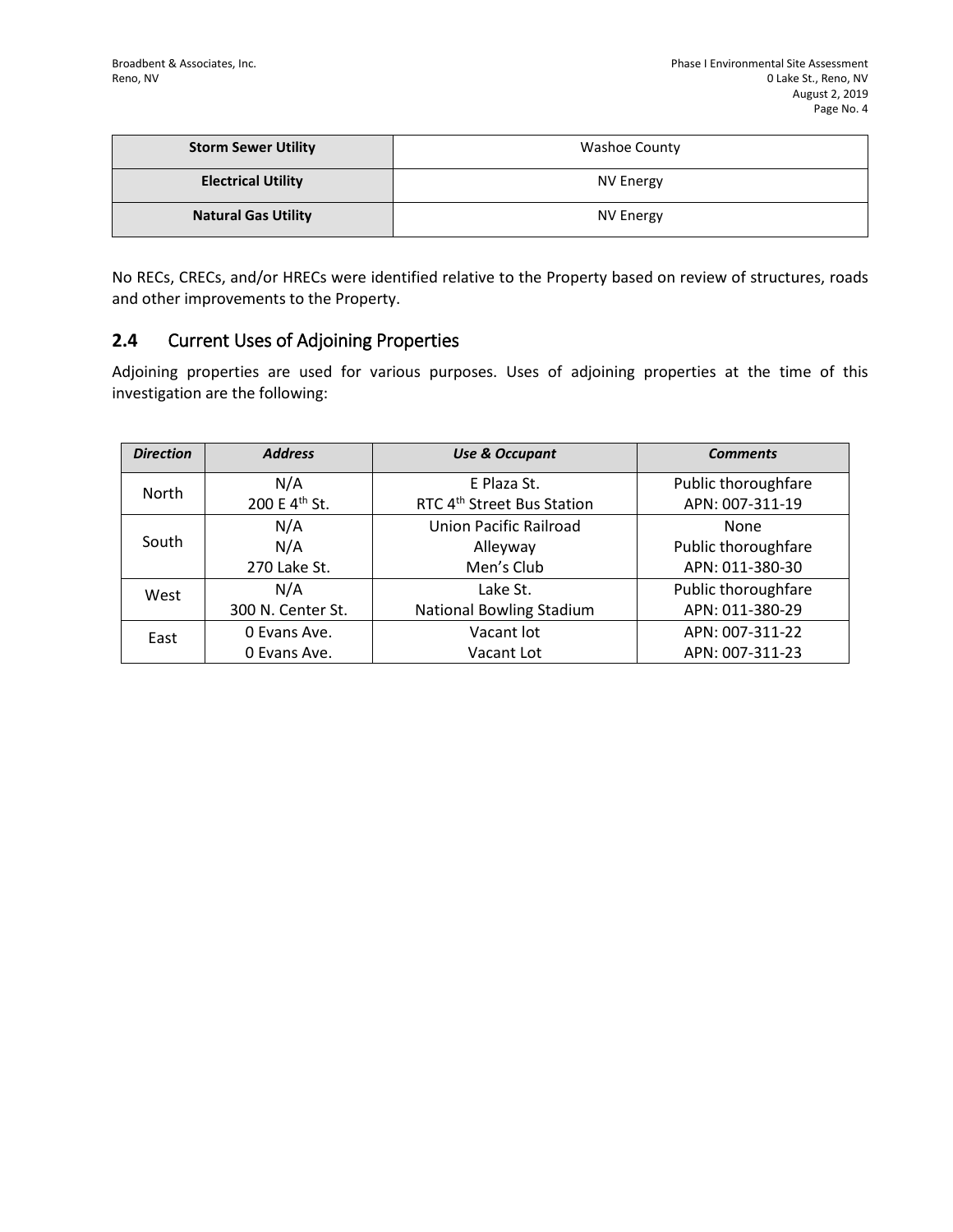# **Section 3: User-Provided Information**

The purpose of this section is to detail User-provided information used to help identify the possibility of RECs in connection with the Property. A User Questionnaire was provided to the User to assist them in compiling pertinent information. User-provided information is summarized below and included in Appendix B.

#### **3.1** Owner, Key Property Manager, or Occupant Provided Information

According to Washoe County Assessor Data, the Property is owned by the City of Reno. The Property is currently a parking lot.

#### **3.2** Title Records, Environmental Liens or Activity and Use Limitations

Reasonably ascertainable recorded land title records should be checked by the User to identify environmental liens or activity and use limitations, if currently recorded against the Property. Environmental liens or activity and use limitations so identified are supposed to be reported to the Environmental Professional conducting the ESA. No evidence of environmental liens or activity and/or use limitations was discovered or brought to the attention of Broadbent.

No RECs, CRECs, and/or HRECs were identified relative to the Property based on review of title records, environmental liens, or activity and use limitations.

#### **3.3** Specialized Knowledge

If the User has or is aware of any specialized knowledge or experience that is material to RECs in connection with the Property, it is the User's responsibility to communicate this information to the Environmental Professional. For the ESA documented herein, the User provided knowledge that the Property and the adjacent parcels east of the Property have undergone Phase I/II environmental site assessments (ESAs). Ms. Lori Miles (Property Manager for the City of Reno) provided a Union Pacific Railroad Land Transfers Phase I Environmental Site Assessments Final Report dated June 2000 (Phase I 2000). The Phase I 2000 report was performed by Lahontan GeoScience, Inc. (Lahontan) for the Property. The Phase I 2000 report assesses several properties along a 400-foot-wide railroad corridor (200 feet north and south of the tracks) along with adjacent parcels. The railroad corridor properties assessed in the Phase I 2000 extended from the Union Pacific Railroad (UPRR) W.  $2^{nd}$  St. underpass in the west to the intersection of Galletti Way and the UPRR tracks at the Reno City limit in the east. The target Property for this herein Phase I ESA is identified in the Phase I 2000 report as Allright Sierra Parking (APN: 011-380-05).

Lahontan found evidence of recognized environmental conditions during their assessment. The findings of the Phase I ESA 2000 include evidence of the following RECs associated with the Property:

- Adjacent northern parcel 007-311-06 (present day RTC Transit Facility) is currently an active groundwater investigation.
- Two City of Reno boreholes were identified on the eastern side of the Property.

It should be noted that the Property is described in the Phase I 2000 as the defunct parcel of APN: 011-380- 05, which is now a part of the current APN for the Property (APN: 007-311-21). Further discussion of Phase I 2000 Report findings are provided in Section 4.5 of this ESA.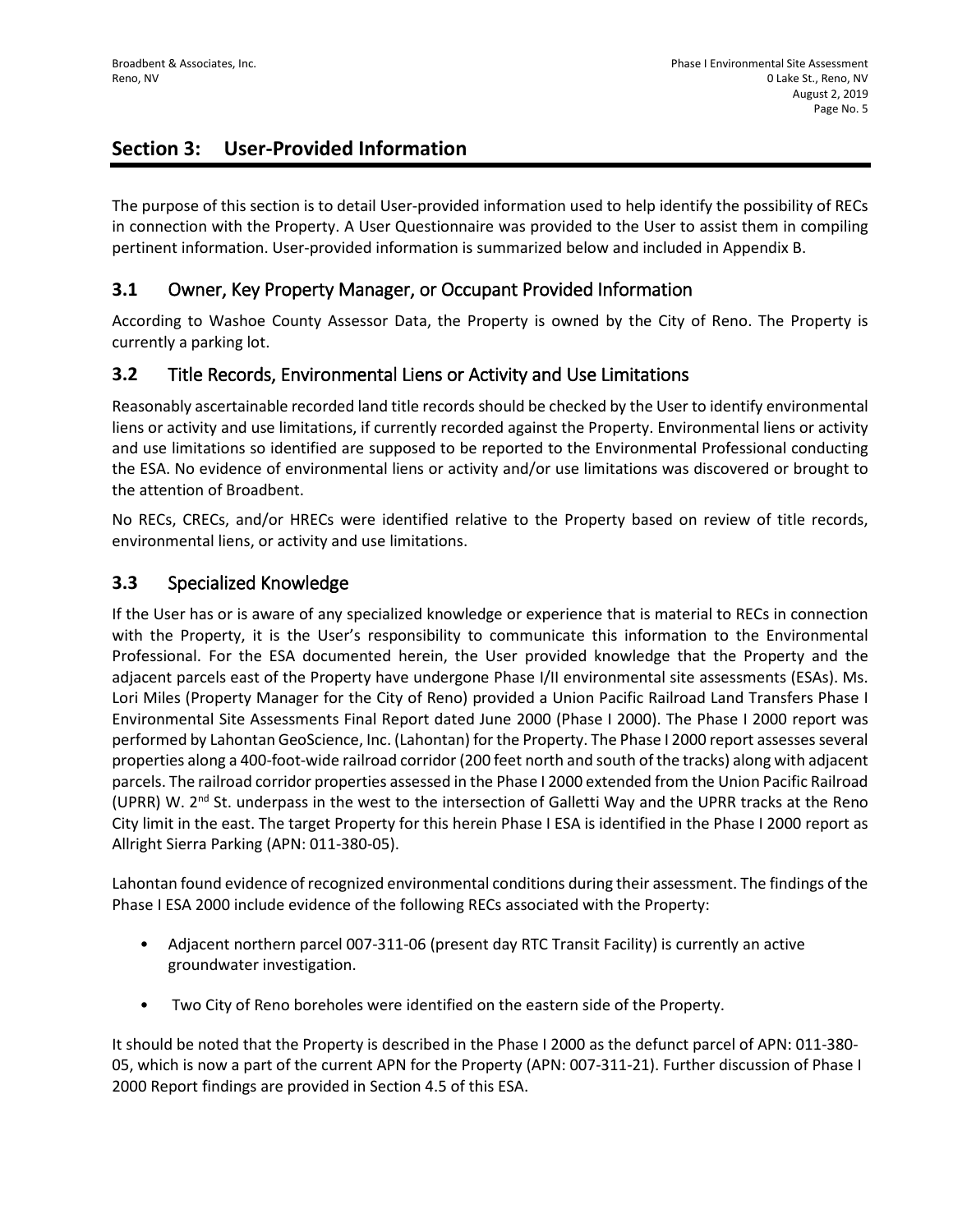## **3.4** Valuation Reduction for Environmental Issues

In a transaction involving the purchase of a parcel of real estate, if a User has actual knowledge that the purchase price of the Property is significantly less than the purchase price of comparable properties, the User should try to identify an explanation for the lower price and to make a written record of such explanation. User provided no information relative to valuation reduction relative to the Property.

No RECs, CRECs, and/or HRECs were noted relative to the Property based on review of information relative to valuation reduction for environmental issues.

#### **3.5** Reason for Conducting Phase I

The purpose of this ESA was to identify existing or potential RECs, CRECs, and/or HRECs (as defined by ASTM Standard E1527-13) in connection with the Property, and it is assumed to also be to qualify the User for Landowner Liability Protection (LLP) relative to potential CERCLA liability.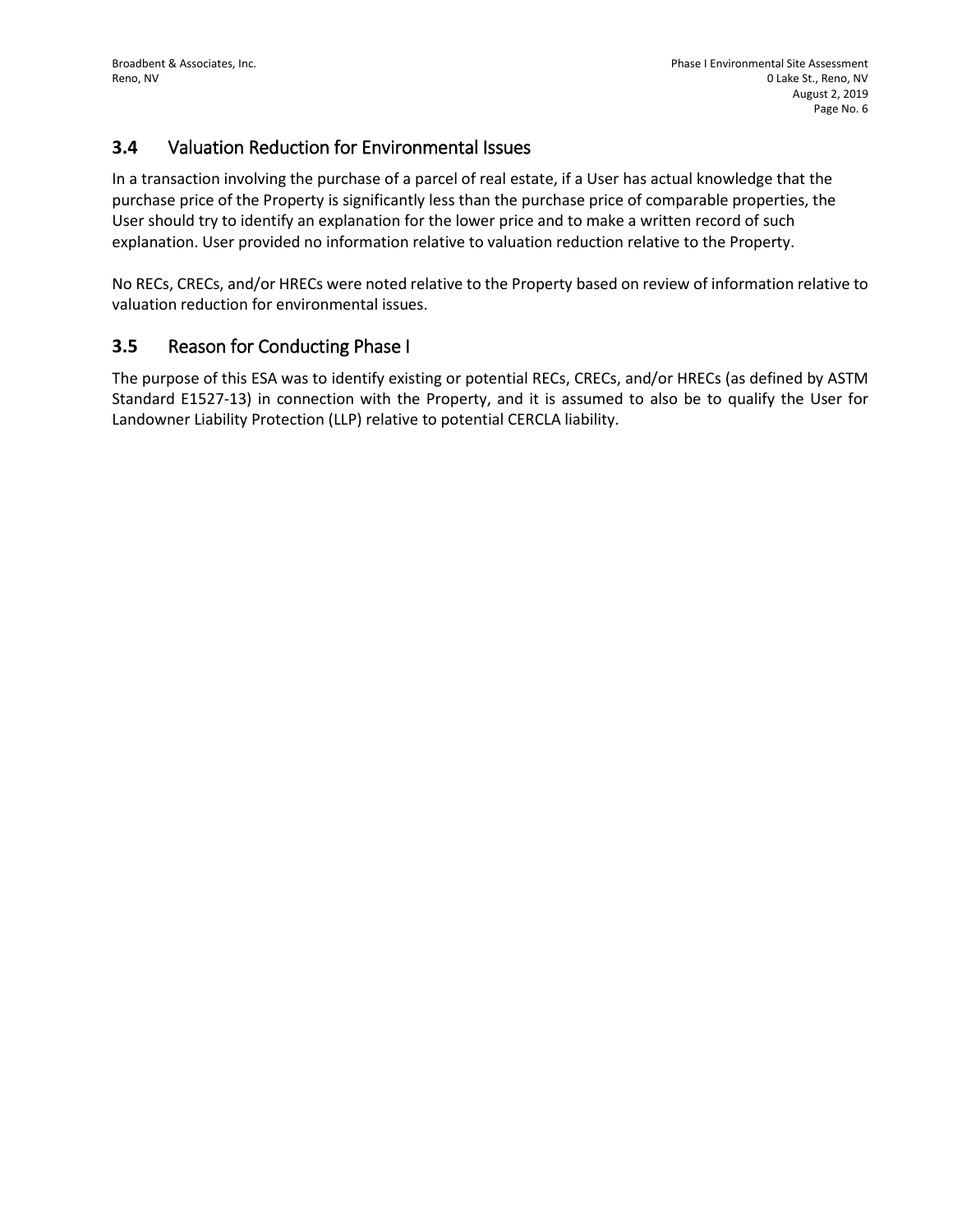## **Section 4: Records Review**

The purpose of a Records Review is to obtain and review records that will help identify RECs, CRECs, and/or HRECs in connection with the Property. A discussion of each record source is provided below.

#### **4.1** Physical Setting

Physical setting information for the Property was obtained by a review of sources that included, but was not limited to, USGS topographic maps and a USDA soil survey report.

#### $4.1.1$ Topography

The USGS, 6723545 Reno, NV Quadrangle 7.5-Minute series topographic map was reviewed for this ESA. According to the contour lines on the topographic map, the Property is located at an approximate elevation of 4,499 ft above mean sea level. The contour lines in vicinity of the Property indicate the area has a gradual downward slope to the east-southeast.

#### 4.1.2 Surface Water Bodies

The Truckee River is approximately 1,000 feet southeast of the Property. No on-site water wells or springs were observed during the Property reconnaissance. No settling ponds, lagoons, surface impoundments, wetlands or natural catch basins were observed on the Property during this investigation.

#### $4.1.3$ Geology and Hydrology

The Property is located east of downtown Reno, NV. The geological deposits of this area are described by the USGS as stratified sequences of quaternary alluvium. Based on the soil survey maps published by the USDA Soil Conservation Service (SCS), the Property is predominately mapped as "Orr" which is gravelly sandy loam soil texture. The Property soil hydrologic group classification is Class B – Moderate infiltration rates. Class B soils are "deep and moderately deep, moderately well and well drained soils with moderately coarse textures."

The groundwater flow direction in the vicinity of the Property based on topography is assumed to be toward the south. Depth to groundwater is expected to be approximately 15-40 ft below land surface (BLS) in the area near and beneath the Property, according to the Nevada Division of Water Resources on-line Well Log Database.

## **4.2** Environmental Record Sources

Broadbent contracted Environmental Data Resources, Inc. (EDR) to conduct a search of available state, federal, and other ascertainable environmental records. The area searched included the Property and surrounding area within approximate minimum search distances from the Property boundary, dependent on listing type, as defined by ASTM International. A complete listing of records searched is available in the EDR Radius Report provided in Appendix C. An abbreviated list of search results is provided in the table below relative to records that identified a regulatory listing relevant to the Property. A subsequent discussion is provided relative to identified potential concerns.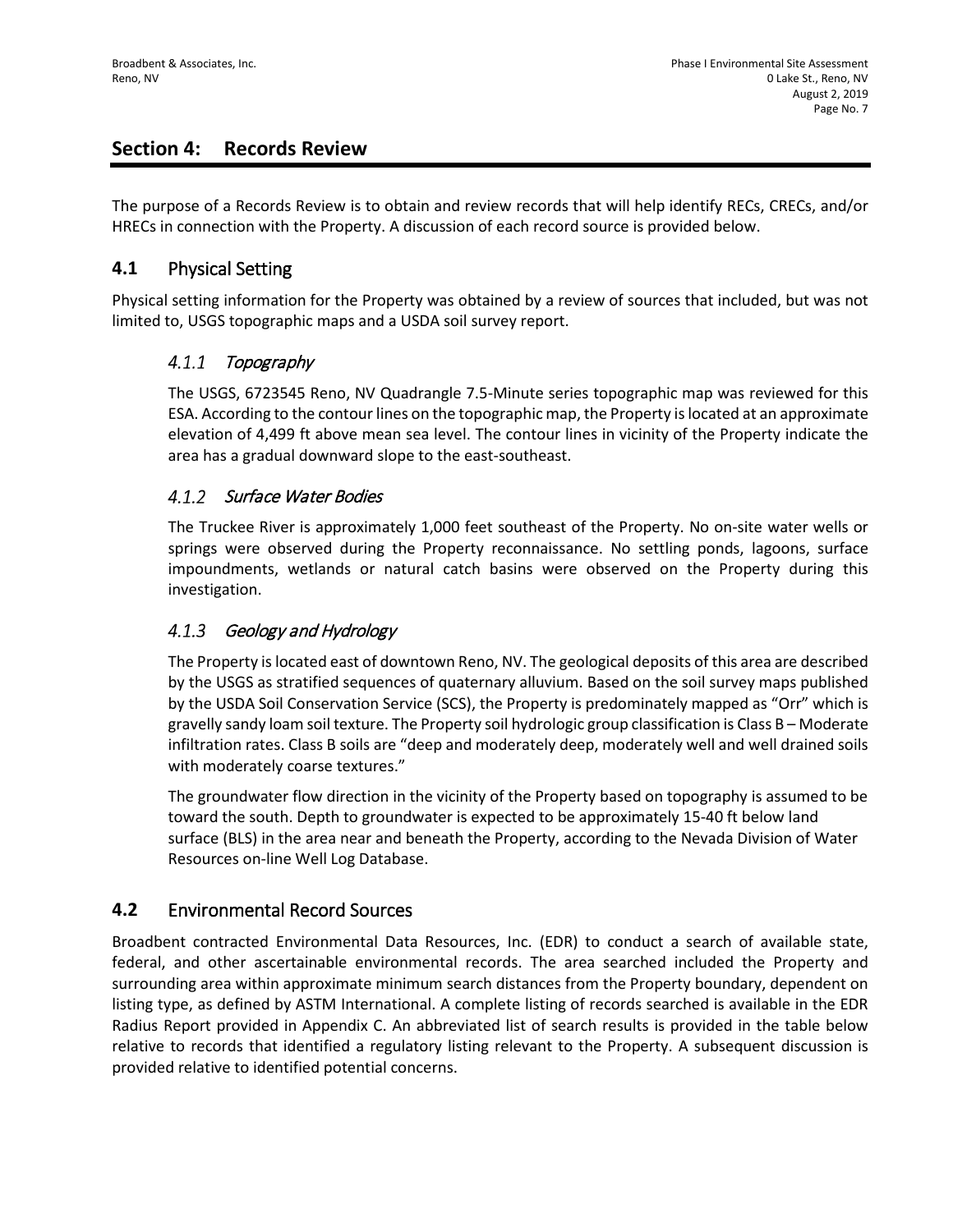| <b>Standard Database List Per ASTM International</b>                      | <b>Database</b><br><b>Date</b><br>(M/D/Y) | <b>Subject</b><br><b>Property</b><br><b>Listed</b><br>$(Y$ or $N)$ | <b>Total No. of</b><br><b>Listings</b> | <b>Environmental</b><br><b>Concern Posed to</b><br>the Subject<br><b>Property</b><br>$(Y$ or $N)$ |
|---------------------------------------------------------------------------|-------------------------------------------|--------------------------------------------------------------------|----------------------------------------|---------------------------------------------------------------------------------------------------|
| <b>Federal Agencies</b>                                                   |                                           |                                                                    |                                        |                                                                                                   |
| Federal NPL Sites (<1.0 mile)                                             | 3/11/19                                   | N                                                                  | 0                                      | N                                                                                                 |
| Federal Delisted NPL Sites (<1.0 mile)                                    | 3/11/19                                   | N                                                                  | 0                                      | N                                                                                                 |
| Federal SEMS Sites (< 0.5 mile)                                           | 3/11/19                                   | N                                                                  | 0                                      | N                                                                                                 |
| Federal CERCLIS NFRAP - SEMS ARCHIVE Sites (<0.5 mile)                    | 3/11/19                                   | N                                                                  | $\overline{2}$                         | N                                                                                                 |
| RCRA CORRACTS Sites (<1.0 mile)                                           | 3/25/19                                   | N                                                                  | 0                                      | N                                                                                                 |
| RCRA non-CORRACTS TSD Facilities (< 0.5 mile)                             | 3/25/19                                   | N                                                                  | 0                                      | N                                                                                                 |
| RCRA LQG (<0.25 mile)                                                     | 3/25/19                                   | N                                                                  | 0                                      | N                                                                                                 |
| RCRA SQG (<0.25 mile)                                                     | 3/25/19                                   | N                                                                  | 0                                      | N                                                                                                 |
| RCRA CESQG (<0.25 mile)                                                   | 3/25/19                                   | N                                                                  | 4                                      | N                                                                                                 |
| Federal ERNS Sites (Property Only)                                        | 3/25/19                                   | N                                                                  | $\Omega$                               | N                                                                                                 |
| US Institutional/Engineering Controls (<0.5 mile)                         | 1/31/19                                   | N                                                                  | 0                                      | N                                                                                                 |
| <b>State Agencies</b>                                                     |                                           |                                                                    |                                        |                                                                                                   |
| State & Tribal equivalent CERCLIS (SHWS) (<1.0 mile)                      | 12/17/18                                  | N                                                                  | 174                                    | N                                                                                                 |
| State & Tribal SWF/LF (<0.5 mile)                                         | 11/27/18                                  | N                                                                  | $\mathbf 0$                            | N                                                                                                 |
| State & Tribal LUST (<0.5 mile)                                           | 12/17/18                                  | N                                                                  | $\overline{2}$                         | N                                                                                                 |
| State & Tribal ASTs (<0.25 mile)                                          | 1/25/18                                   | N                                                                  | $\mathbf{1}$                           | N                                                                                                 |
| State & Tribal USTs (<0.25 mile)                                          | 1/25/18                                   | N                                                                  | 40                                     | N                                                                                                 |
| State & Tribal Voluntary Cleanup Sites (<0.5 mile)                        | 12/17/18                                  | N                                                                  | $\mathbf{1}$                           | N                                                                                                 |
| State & Tribal Brownfield Sites (<0.5 mile)                               | 12/17/18                                  | N                                                                  | 3                                      | N                                                                                                 |
| <b>Other Ascertainable Records</b>                                        |                                           |                                                                    |                                        |                                                                                                   |
| US Brownfields (<0.5 mile)                                                | 12/17/18                                  | N                                                                  | 16                                     | N                                                                                                 |
| Recycling Facilities in Nevada (SWRCY) (<0.5 mile)                        | 10/12/18                                  | N                                                                  | 5                                      | N                                                                                                 |
| RCRA-NonGen (<0.25)                                                       | 3/25/19                                   | ${\sf N}$                                                          | 23                                     | N                                                                                                 |
| Facility Index System/Facility Registry System (FINDS)<br>(Property Only) | 2/15/19                                   | Υ                                                                  | $\overline{2}$                         | N                                                                                                 |
| Enforcement & Compliance History (ECHO) (Property Only)                   | 3/3/19                                    | Υ                                                                  | 1                                      | N                                                                                                 |
| NV NPDES (Property Only)                                                  | 12/19/18                                  | Υ                                                                  | $\mathbf{1}$                           | ${\sf N}$                                                                                         |
| <b>EDR Exclusive</b>                                                      |                                           |                                                                    |                                        |                                                                                                   |
| EDR US Historic Auto Station (<0.125 mile)                                | <b>NA</b>                                 | ${\sf N}$                                                          | 5                                      | $\mathsf{N}$                                                                                      |
| EDR US Historic Dry Cleaners (<0.125 mile)                                | <b>NA</b>                                 | N                                                                  | 0                                      | N                                                                                                 |
| EDR US Manufactured Gas Plants (<0.25 mile)                               | <b>NA</b>                                 | ${\sf N}$                                                          | $\overline{2}$                         | N                                                                                                 |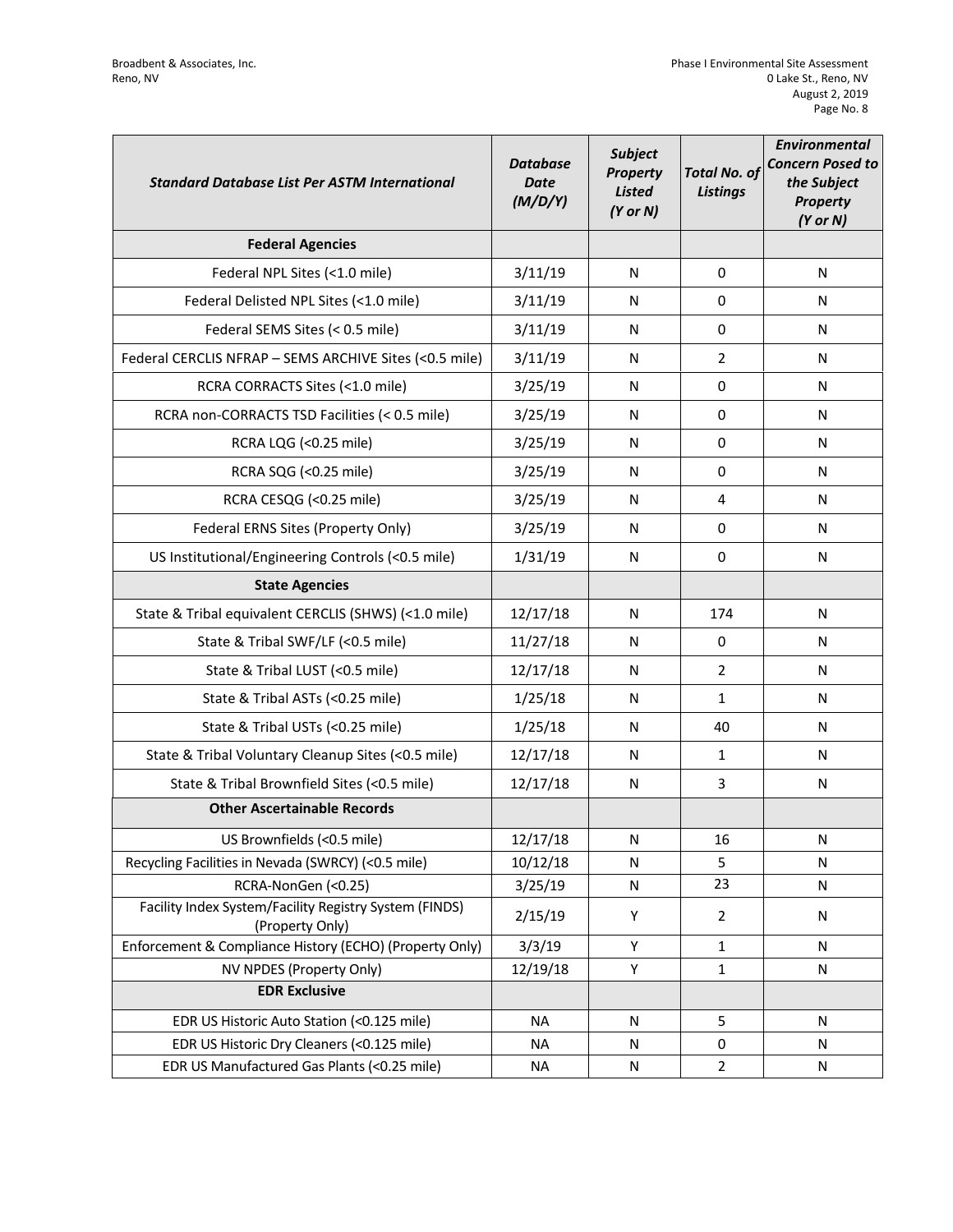Based on information contained within the EDR report, the Property was listed on three of the databases that were searched. Database results for the target Property and those surrounding the target property are discussed below.

The target Property was identified on the US National Pollutant Discharge Elimination System (NPDES) database. Under NPDES, all facilities that discharge pollutants from any point source into waters of the United States are required to obtain a permit. The permit will likely contain limits on what can be discharged, impose monitoring and reporting requirements, and include other provisions to ensure that the discharge does not adversely affect water quality. Based on information contained within the EDR Report, the Property obtained a NPDES permit (permit #CSW-29841) on December 20, 2012 for storm water construction. The facility permit status is "terminated."

The target Property is also listed on the ECHO and FINDS databases. The Property being listed on these databases does not indicate a release but rather simply indicates that the site/facility may have possessed chemicals of concern at some point in the past.

Results of the records search found 174 sites located within one mile of the Property listed on the Corrective Action Sites (SHWS) database. Twelve of these SHWS sites are within 0.25 miles of the Property. These 12 sites were identified as petroleum hydrocarbon releases affecting soil and/or groundwater. Each of these 12 sites have been granted closure by the appropriate agency. Given the site statuses, and distance from the Property, the potential for environmental impact to the Property appears to be low.

Review of the SEMS-ARCHIVE list has revealed that there are two SEMS - ARCHIVE sites located within approximately 0.5 miles of the Property. The Federal SEMS-ARCHIVE database provides a list of sites that have been removed and archived from the inventory of SEMS sites. Archived status indicates that, to the best of EPA's knowledge, assessment at a site has been completed and that EPA has determined no further steps will be taken to list this site on the National Priorities List (NPL), unless further information indicates that this decision was not appropriate or other considerations require a recommendation for listing at a later time. This decision does not necessarily mean that there is no hazard associated with a given site; it only means that, based upon available information, the location is not judged to be a potential NPL site.

The nearest SEMS – ARCHIVE site is identified as Washoe Drum Site. This site is located approximately 1,496 feet south of the Property. The Washoe Drum Site is identified as a "Removal Only Site" and no site assessment work is needed. Given the archived site-status and distance from the Property, the potential for environmental impact to the Property relative to this site appears to be low.

The second SEMS – ARCHIVE site is identified as the Palomino Valley Site. This site is located approximately 2,361 feet south-southeast of the Property. Given the archived site-status and distance from the Property, the potential for environmental impact to the Property relative to this site appears to be low.

The LUST database indicates two sites within 0.5 miles of the Property. The nearest LUST site is approximately 1,143-feet north of the Property. The site is identified as March Properties LLC (Facility ID No. 4-000232), and is listed on the LUST database as a result of a heating oil release which affected soil at the site. The site was granted closure on May 2, 2018 by the appropriate agency. Given the site status, and distance from the Property, the potential for environmental impact to the Property appears to be low.

The second LUST site is located approximately 1,256-feet east-southeast of the Property. The site is identified as Reno Police Department (Facility ID No. 4-000573). The Site is listed on the LUST database as a result of a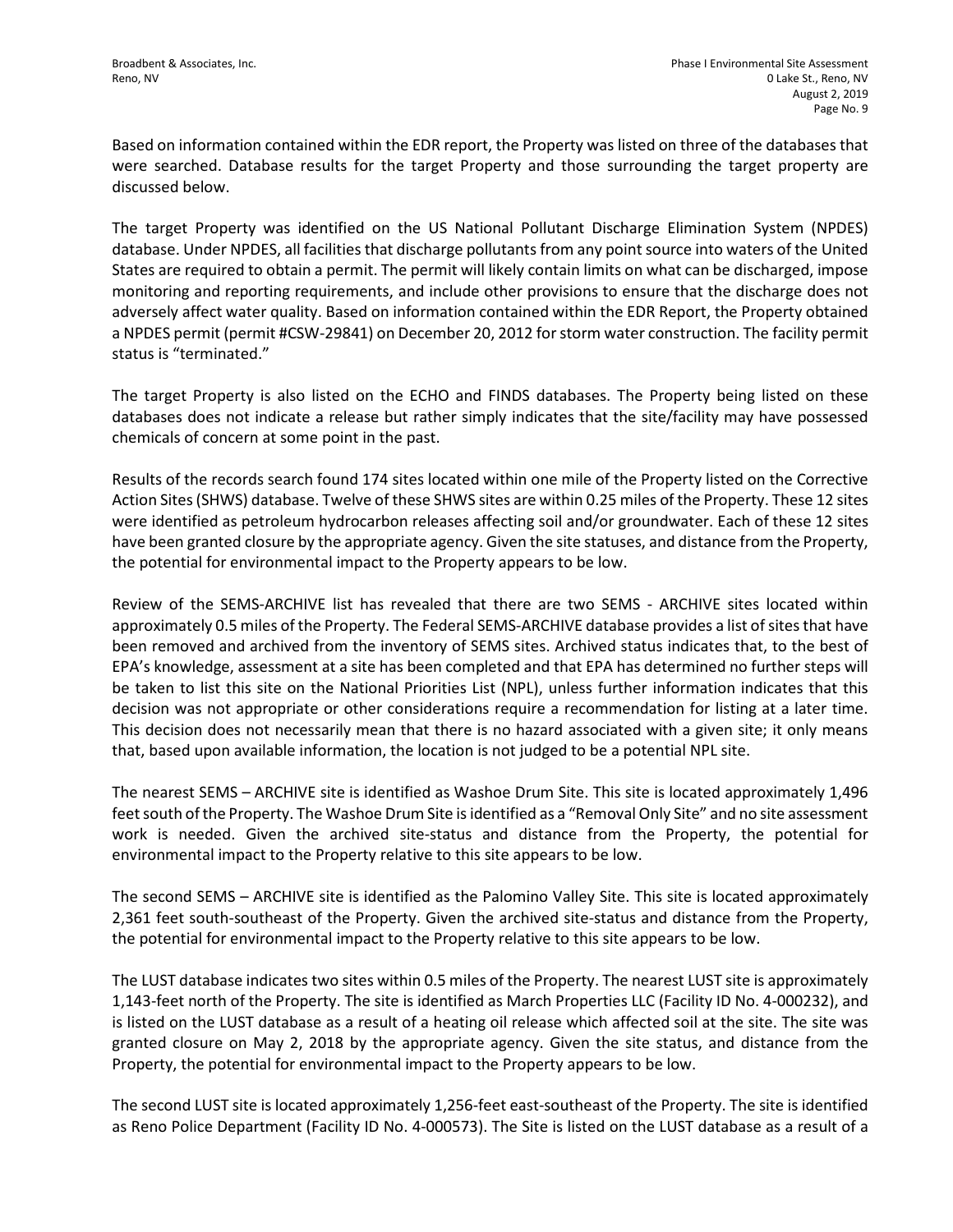gasoline release which affected soil and groundwater. The site was granted closure on March 5, 2014 by the appropriate agency. Given the site status, and distance from the Property, the potential for environmental impact to the Property appears to be low.

The EDR records search found three sites within 0.5 miles of the Property listed on the NV Brownfields database. The term "brownfield" is used to describe abandoned, idled, or underused industrial or commercial properties taken out of productive use because of real or perceived risks from environmental contamination. The State of Nevada has initiated Brownfields, a land-recycling program, to provide an opportunity to redevelop these undesirable properties and revitalize communities. These three sites were identified as petroleum hydrocarbon releases affecting soil and groundwater. Each of the three sites have been granted closure by the appropriate agency. Given the site statuses and distance from the Property, the potential for environmental impact to the Property appears to be low.

The Voluntary Cleanup Program (VCP) provides relief from liability to owners who undertake cleanups of contaminated properties under the oversight of the Nevada Division of Environmental Protection. A review of the Nevada VCP list, as provided by EDR, has revealed that there is one NV VCP site within approximately 0.5 miles of the target property. The VCP site is approximately 2,516 feet east of the Property and identified as City of Reno Redevelopment Agency – 111 Morrill Ave. (Facility ID No. D-000100). As a result of historic petroleum hydrocarbon impacts on this site the City of Reno – Redevelopment Agency submitted a Voluntary Cleanup Program (VCP) Enrollment Application dated April 23, 2008 to the NDEP. The NDEP approved enrollment of the Property into the VCP in their letter dated July 2, 2008. The VCP status of the Property is currently listed as "active." Based on personal communication from Mr. David Friedman (NDEP-BCA staff), the case was closed on October 17, 2006 utilizing NAC 445A.227(2)(a-k) criteria. Given the site statuses and distance from the Property, the potential for environmental impact to the Property appears to be low.

Other sites listed in the table above, but not yet specifically discussed, do not likely pose a significant environmental concern relative to the Property for one or more of the following reasons: distance from Property; relative location to the Property; operating UST facilities with no violations; UST facilities that are permanently out of service; site listing not indicative of a release but rather simply indicating that the site/facility may possess chemicals of concern (e.g. RCRA Non-Gen).

#### **4.3** Vapor Intrusion

Various environmental investigations have been completed across the Property and adjacent sites. Soil borings and a groundwater monitor well associated with the Property were installed to characterize and assess the extent of potential contaminants of concern in the subsurface. Results of investigations and postremediation soil and groundwater sampling indicate that residual soil and groundwater contaminant concentrations may still exist on the Property.

As discussed in Section 4.5 below: groundwater beneath the Site is most likely impacted with PCE; in some areas on the Property soils are known to be impacted with petroleum hydrocarbons in excess of the Nevada Action Limit; groundwater may be impacted with petroleum compounds due to past uses on the Property; and the potential exists for underlying groundwater to be impacted by the long history of industrial uses in the north adjacent RTC Transit Station area.

Based on review of available reports, RECs are identified on the Property. These findings are further discussed in Section 4.5. Currently, there are no building structures on the Property. However, should the Property be developed, vapor intrusion is potentially an issue of concern in connection with the Property.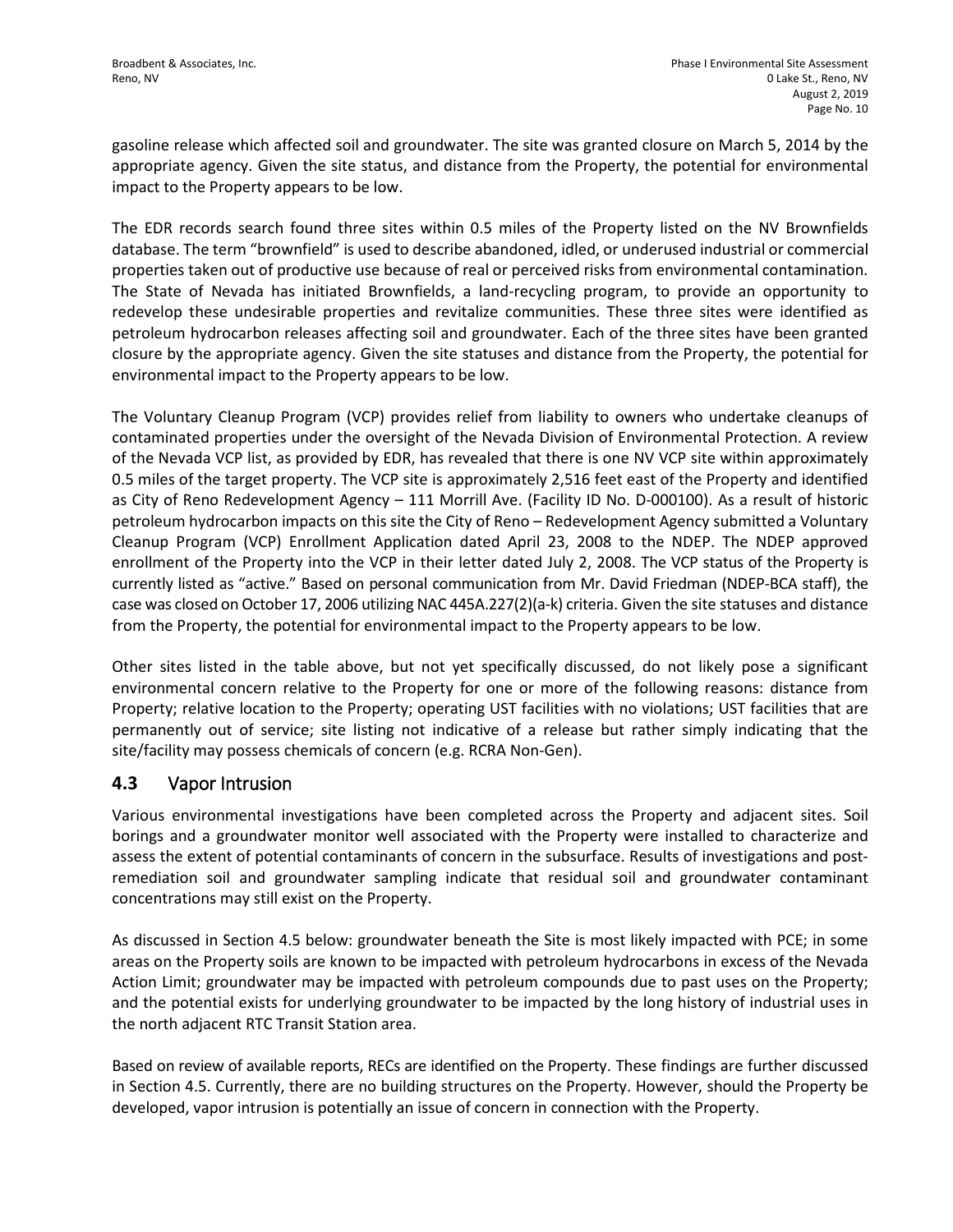## **4.4** Historical Record Sources

The following standard historical sources may be used to meet the historical record sources review requirements of ASTM E1527-13: aerial photographs; fire insurance maps; property tax files; land title records (although these cannot be the sole historical source consulted); topographic maps; city directories; building department records; or zoning/land use records. ASTM E1527-13 requires "All obvious uses of the property shall be identified from the present, back to the property's first developed use, or back to 1940, whichever is earlier." This task requires reviewing only as many of the standard historical sources as are necessary and that are reasonably ascertainable and likely to be useful.

#### 4.4.1 Historical Topographic Maps

The following historical topographic maps were reviewed and described. Copies of the historical topographic maps are provided in Appendix D.

| Date(s) | <b>Map Source &amp; Scale</b> | <b>Property Observations</b>                                                                                                  | <b>Surrounding Area Observations</b>                                                                                                                                                                                                                                                                               |
|---------|-------------------------------|-------------------------------------------------------------------------------------------------------------------------------|--------------------------------------------------------------------------------------------------------------------------------------------------------------------------------------------------------------------------------------------------------------------------------------------------------------------|
| 1891    | Reno Quad<br>1:125000         | Property is located in east downtown<br>Reno.                                                                                 | Central Pacific Railroad, V&T Railroad,<br>and the Truckee River are recorded on<br>this map.                                                                                                                                                                                                                      |
| 1893    | Reno Quad<br>1:125000         | No significant change.                                                                                                        | No significant change.                                                                                                                                                                                                                                                                                             |
| 1950    | Reno Quad<br>1:62500          | Property is within the developed part of<br>downtown Reno. The Central Pacific<br>Railroad is adjacent south of the Property. | Increasing development of downtown<br>Reno area. The V & T Railroad is re-<br>routed east of the Property. Reno<br>High School, S. Virginia St., Lake St.,<br>Idlewild Park, E. 4 <sup>th</sup> St., University of<br>Nevada-Reno, the Reno Fair Grounds,<br>and Highland Reservoir are recorded<br>on this map.   |
| 1951    | Reno Quad<br>1:62500          | No significant change.                                                                                                        | No significant change.                                                                                                                                                                                                                                                                                             |
| 1967    | Reno Quad<br>1:24000          | No significant change.                                                                                                        | US40 is mapped north of the<br>Property. A Station is identified<br>southwest of the Property on this<br>map. St. Mary's Hospital is identified<br>northwest of the Property. An<br>aqueduct and police station are<br>recorded southeast of the Property. I-<br>80 is being constructed north of the<br>Property. |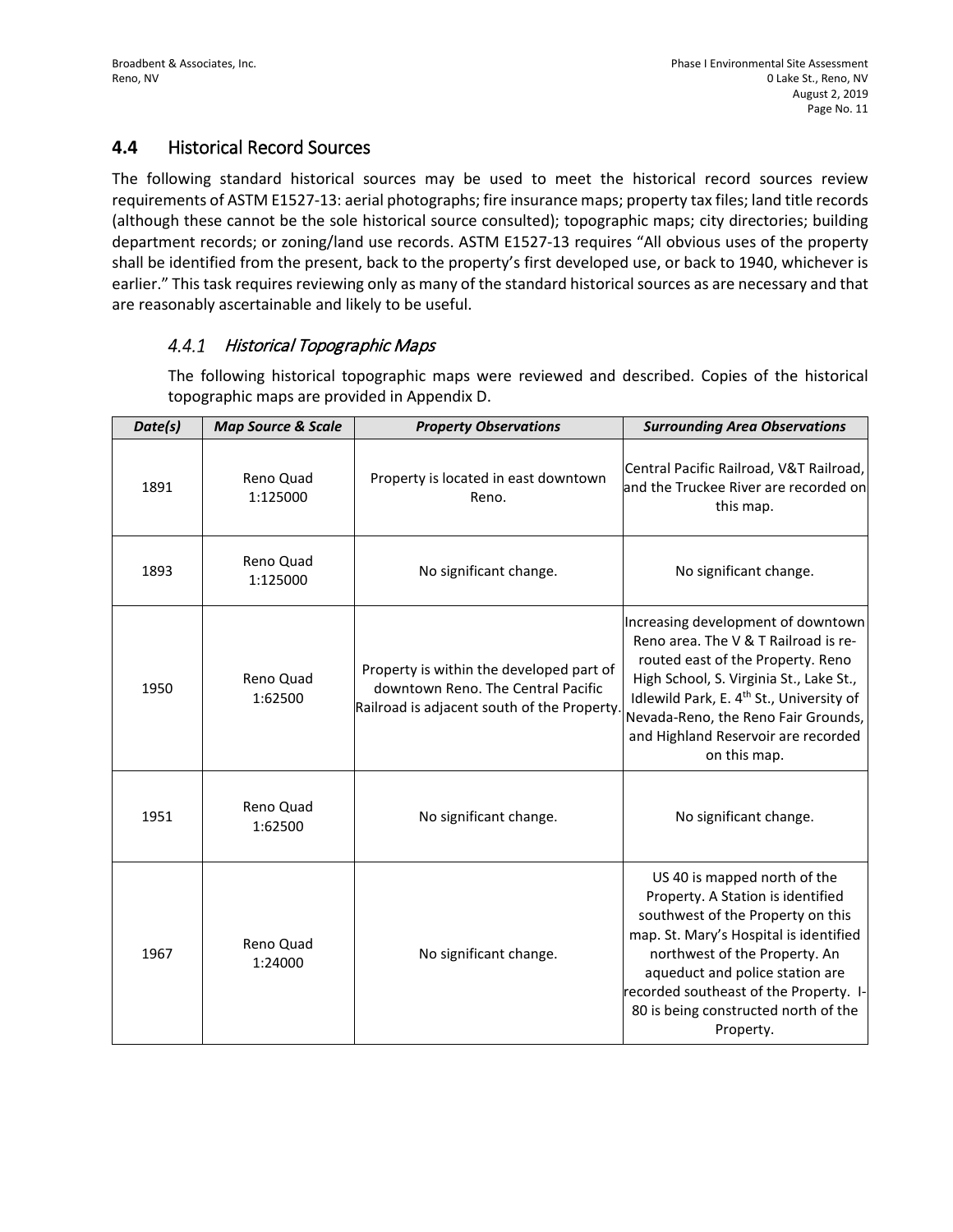| 1974 | Reno Quad<br>1:24000 | No significant change. | Increasing development of Reno.<br>Buildings are identified adjacent<br>north, east, and south of the Property.<br>Interstate 80 and US 395 are being<br>constructed on the map. An apparent<br>vacant lot is observed adjacent west<br>of the Property. Surrounding area of<br>the Property is predominately<br>commercial. |
|------|----------------------|------------------------|------------------------------------------------------------------------------------------------------------------------------------------------------------------------------------------------------------------------------------------------------------------------------------------------------------------------------|
| 1982 | Reno Quad<br>1:24000 | No significant change. | I-80 and US 395 are developed north<br>of the Property. Broadhead Memorial<br>Park is identified east of the Property<br>on this map.                                                                                                                                                                                        |
| 2015 | Reno Quad<br>1:24000 | No significant change. | Surrounding area appears to be<br>developed in their current<br>configuration on this map.                                                                                                                                                                                                                                   |

No RECs, CRECs, and/or HRECs were identified relative to the Property based on review of the historical topographic maps.

## 4.4.2 Historical Aerial Photographs

The following historical aerial photographs were reviewed and described. Copies of the historical aerial photographs are provided in Appendix D.

| Date(s) | <b>Photo Source &amp; Scale</b> | <b>Property Observations</b>                                                                                                    | <b>Surrounding Area Observations</b>                                                                                                                                                                                                                                                                                                                                                                                                                                                                                                                 |
|---------|---------------------------------|---------------------------------------------------------------------------------------------------------------------------------|------------------------------------------------------------------------------------------------------------------------------------------------------------------------------------------------------------------------------------------------------------------------------------------------------------------------------------------------------------------------------------------------------------------------------------------------------------------------------------------------------------------------------------------------------|
| 1939    | <b>USDA</b><br>$1'' = 500'$     | The Property appears to primarily be a<br>vacant lot in this photo. A small-shed-like<br>structure is observed on the Property. | Surrounding area is predominately<br>developed with apparent<br>industrial/commercial use. Lake St.<br>and East Plaza St. are developed<br>adjacent to the Property. Apparent<br>commercial building structures are<br>seen adjacent north of the Property.<br>The Truckee River is south of the<br>Property. The Union Pacific Railroad is<br>adjacent south of the Property.<br>Apparent warehouse and/or storage<br>containers are seen adjacent west of<br>the Property. A small building<br>structure is seen adjacent east of the<br>Property. |
| 1946    | <b>USGS</b><br>$1'' = 500'$     | There appears to be a container, possibly<br>lumber materials, staged on the Property.                                          | No significant change.                                                                                                                                                                                                                                                                                                                                                                                                                                                                                                                               |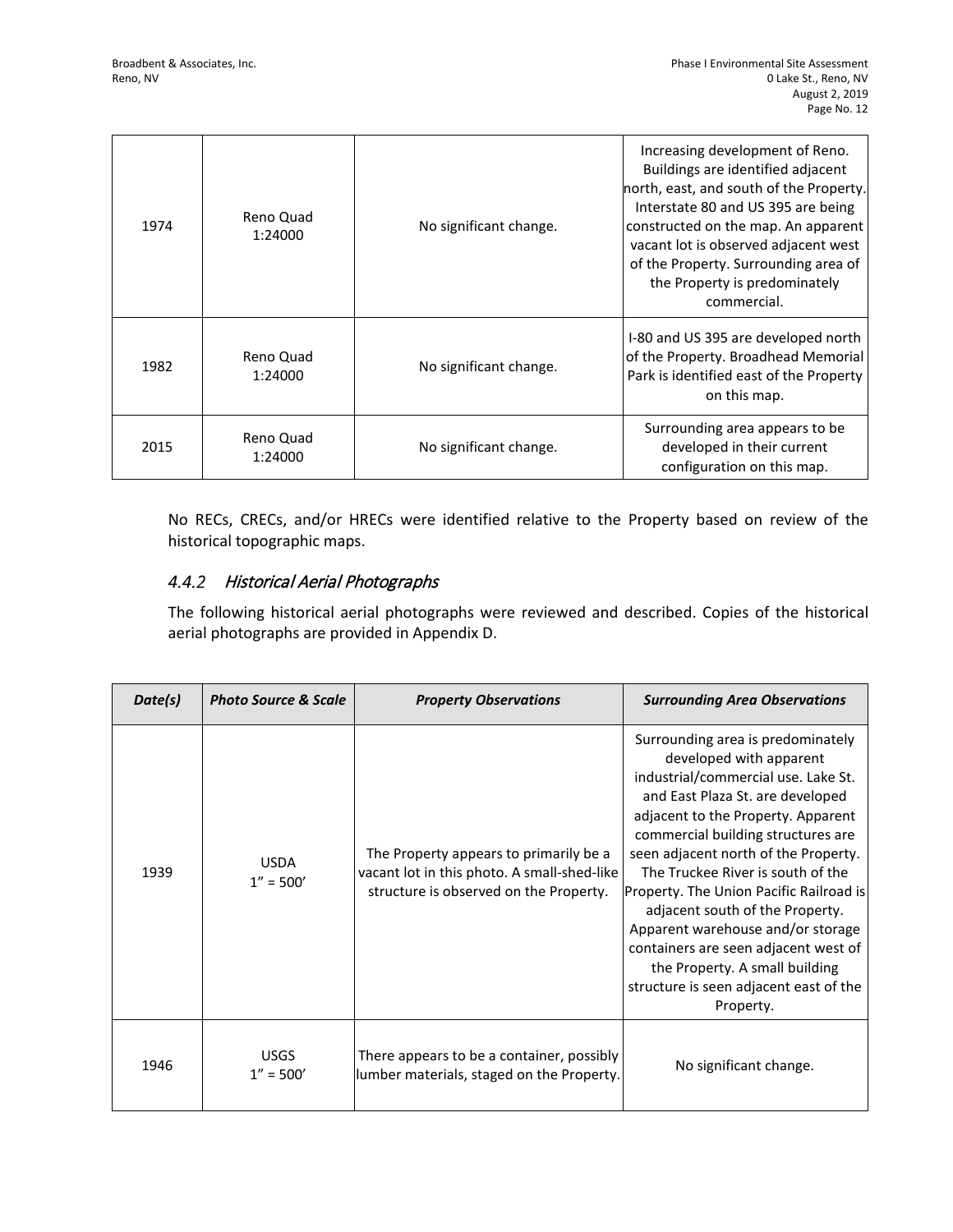| 1953 | <b>USGS</b><br>$1'' = 500'$  | Two apparent smaller shed-like buildings<br>are seen on the southern portion of the<br>Property. The Property appears to be<br>used as a parking lot. | Plaza St. adjacent north of the<br>Property is developed.                                                                                                                                                                                                |
|------|------------------------------|-------------------------------------------------------------------------------------------------------------------------------------------------------|----------------------------------------------------------------------------------------------------------------------------------------------------------------------------------------------------------------------------------------------------------|
| 1966 | <b>USGS</b><br>$1'' = 500'$  | The property is developed as a parking<br>lot.                                                                                                        | A large parking lot is developed<br>adjacent west of the Property. It<br>appears N. Center St. and E. 4th St.<br>have been widened. Apparent railroad<br>cars are seen adjacent east of the<br>Property.                                                 |
| 1972 | <b>SLA</b><br>$1'' = 500'$   | No significant change.                                                                                                                                | I-80 is seen under construction north<br>of the Property.                                                                                                                                                                                                |
| 1980 | <b>USGS</b><br>$1'' = 750'$  | Poor photo quality can't properly observe No significant change (poor resolution<br>the Property.                                                     | to photo).                                                                                                                                                                                                                                               |
| 1984 | <b>USGS</b><br>$1'' = 1000'$ | No significant change.                                                                                                                                | No significant change.                                                                                                                                                                                                                                   |
| 1994 | <b>USGS</b><br>$1'' = 500'$  | No significant change (poor photo).                                                                                                                   | I-80 is developed north of the<br>Property. The National Bowling<br>Stadium is developed west of the<br>Property (poor quality photo).                                                                                                                   |
| 1999 | USGS/DOQQ<br>$1'' = 500'$    | No significant change.                                                                                                                                | An apparent parking garage is<br>observed southwest of the Property in<br>this photo. RTC bus station is seen<br>adjacent north of the Property.<br>Further development of downtown<br>hotels northwest of the Property is<br>seen in this photo.        |
| 2006 | USDA/NAIP<br>$1'' = 500'$    | No change to Property.                                                                                                                                | The Reno Convention Center is<br>developed northwest of the Property<br>in this photo. Apparent vacant lots are<br>seen adjacent east and north of the<br>Property. A commercial building and<br>parking lot are seen adjacent south of<br>the Property. |
| 2010 | USDA/NAIP<br>$1'' = 500'$    | No significant change.                                                                                                                                | Surrounding area buildings appear to<br>be developed in their current<br>configuration in this photo.                                                                                                                                                    |
| 2017 | USDA/NAIP<br>$1'' = 500'$    | No significant change.                                                                                                                                | No significant change.                                                                                                                                                                                                                                   |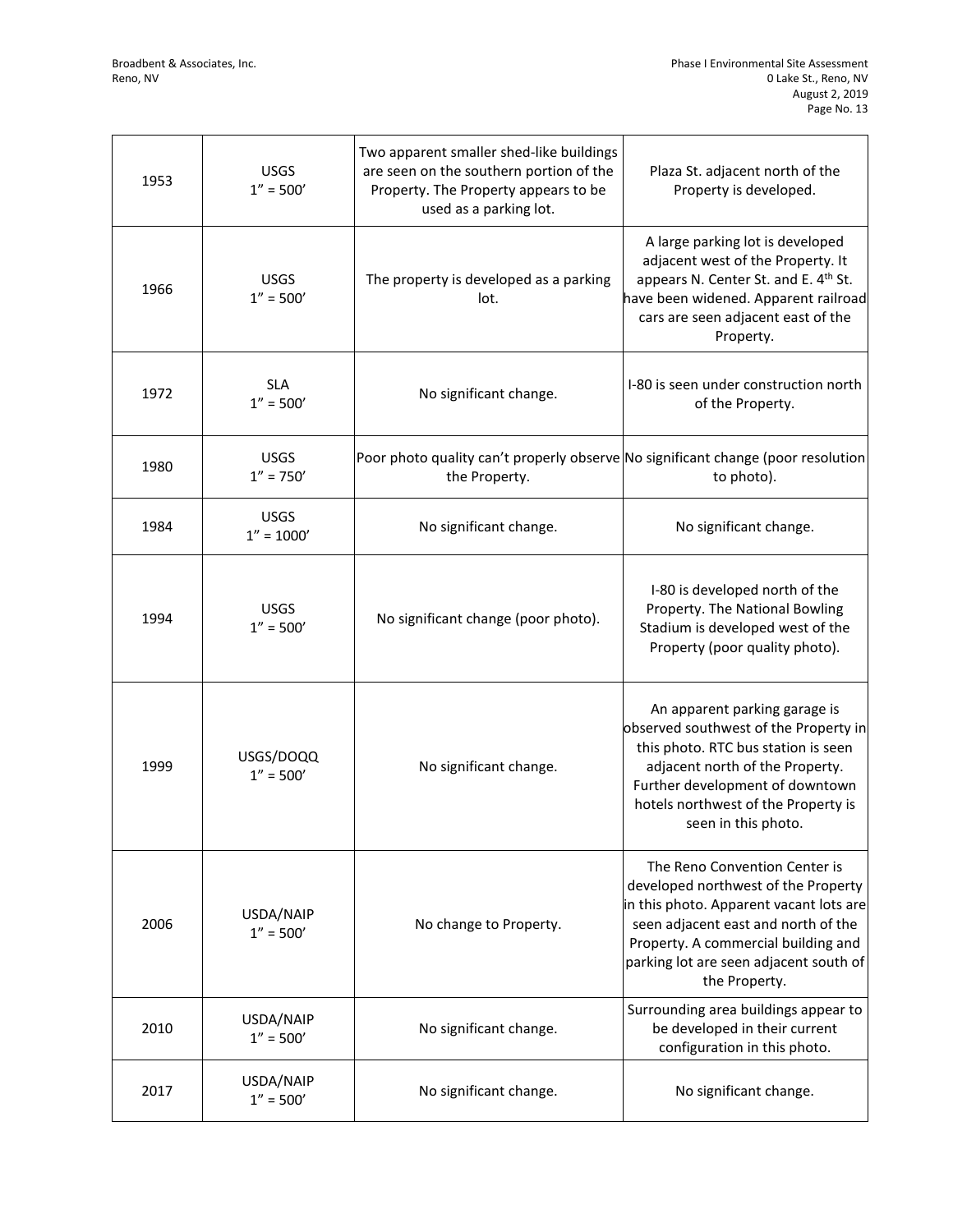No RECs, CRECs, and/or HRECs were identified relative to the Property based on review of the historical aerial photographs.

#### $4.4.3$ Fire Insurance Maps

Fire insurance maps were initially produced by private companies (such as Sanborn, Perris, and the Fire Underwriters Inspection Bureau) for the insurance industry to provide information regarding the uses of properties at specified dates. A copy of the Certified Sanborn Map Report is provided in Appendix D.

| Date(s) | <b>Map Source</b> | <b>Property Observations</b>                                                                                                                                                                                                                                                                                | <b>Surrounding Area Observations</b>                                                                                                                                                                                                                                                                                                                                                                                                                                                                                                                                                                                                  |
|---------|-------------------|-------------------------------------------------------------------------------------------------------------------------------------------------------------------------------------------------------------------------------------------------------------------------------------------------------------|---------------------------------------------------------------------------------------------------------------------------------------------------------------------------------------------------------------------------------------------------------------------------------------------------------------------------------------------------------------------------------------------------------------------------------------------------------------------------------------------------------------------------------------------------------------------------------------------------------------------------------------|
| 1885    | Sanborn           | A Reno Lumber Company building is<br>mapped on the Property. Central<br>the southern portion of the Property.                                                                                                                                                                                               | The Central Pacific Railroad is mapped adjacent<br>of the Property. The Central Pacific Railroad<br>Freight House is adjacent west of the Property.<br>3 <sup>rd</sup> St. is adjacent north of the Property. The<br>Pacific Railroad tracks are mapped on Depot Hotel is mapped adjacent southwest of the<br>Property. Apparent residential dwellings are<br>mapped adjacent north of the Property. A vacant<br>lot is mapped south of the Property.                                                                                                                                                                                 |
| 1890    | Sanborn           | A railroad infrastructure building is<br>mapped on the Property. An<br>additional railroad track is mapped<br>on the middle portion of the<br>Property. Central Pacific Railroad<br>tracks are mapped on the southern<br>portion of the Property. are mapped<br>on the southern portion of the<br>Property. | A Railroad freight depot is mapped adjacent west<br>of the Property. The G.P. Railroad Depot is<br>mapped adjacent southwest of the Property. The<br>Virginia & Truckee Railroad is mapped south of<br>the Property. Additional railroad tracks are<br>mapped south of the Property. The Central<br>Pacific Railroad Roundhouse is mapped southeast<br>of the Property. The Reno Mill & Lumber<br>Company building is mapped east-northeast of<br>the Property. Additional residential dwellings are<br>mapped adjacent north of the Property. Lake St.<br>and Peavine St. are mapped east and west,<br>respectively of the Property. |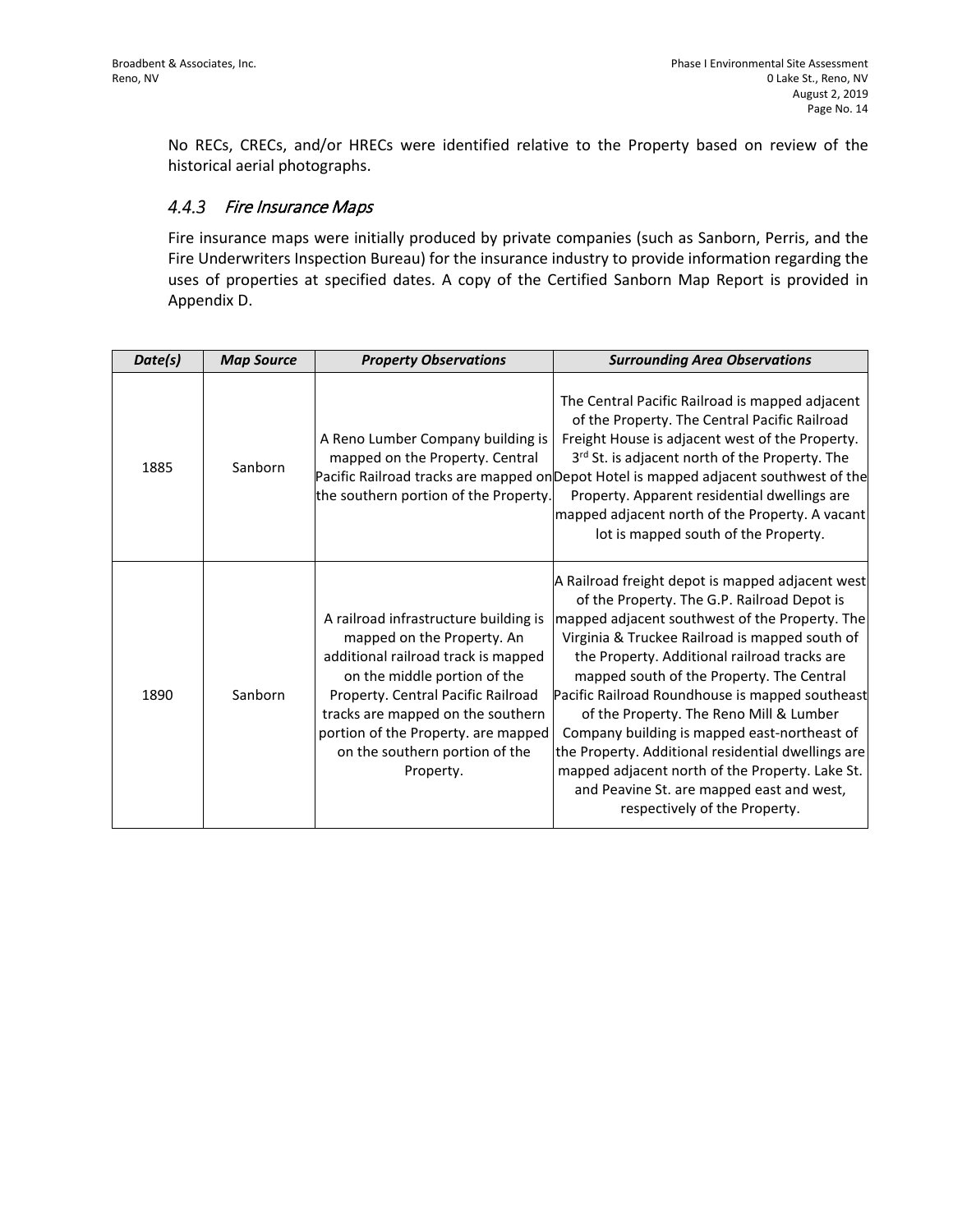$\sqrt{ }$ 

| 1899 | Sanborn | A Railroad Depot is mapped on the<br>Property. Additional NV-CA-OR<br>Railroad tracks are mapped on the<br>northern portion of the Property<br>while, Sierra Pacific Railroad tracks<br>are mapped on the southern portion<br>of the Property. | The Hotel Clarendon is mapped south of the<br>Property. A bowling alley and additional<br>dwellings are mapped south of the Property. A<br>Railroad freight depot is mapped adjacent west<br>of the Property. The G.P. Railroad Depot is<br>mapped adjacent southwest of the Property. The<br>Virginia & Truckee Railroad is mapped south of<br>the Property. Additional railroad tracks are<br>mapped south of the Property. The Central<br>Pacific Railroad Roundhouse is mapped southeast<br>of the Property. The Reno Mill & Lumber<br>Company building is mapped east-northeast of<br>the Property. Additional residential dwellings are<br>mapped adjacent north of the Property. |
|------|---------|------------------------------------------------------------------------------------------------------------------------------------------------------------------------------------------------------------------------------------------------|-----------------------------------------------------------------------------------------------------------------------------------------------------------------------------------------------------------------------------------------------------------------------------------------------------------------------------------------------------------------------------------------------------------------------------------------------------------------------------------------------------------------------------------------------------------------------------------------------------------------------------------------------------------------------------------------|
| 1904 | Sanborn | Nev.Cal.OR Railroad Depot and<br>Offices are mapped on the Property.<br>Railroad tracks are mapped on the<br>southern and northern portions of<br>the Property                                                                                 | The Overland Hotel and Hotel Clarendon are<br>mapped adjacent south of the Property. is<br>mapped adjacent east of the Property. E. 4 <sup>th</sup> St.<br>and E. Plaza St. are mapped north and south of<br>the Property, respectively. Hotel Nevada is<br>mapped northwest of the Property. The Reno<br>Mercantile General Store is mapped east of the<br>Property.                                                                                                                                                                                                                                                                                                                   |
| 1906 | Sanborn | No significant changes.                                                                                                                                                                                                                        | No significant changes.                                                                                                                                                                                                                                                                                                                                                                                                                                                                                                                                                                                                                                                                 |
| 1918 | Sanborn | Buildings are no longer mapped on<br>the Property. NV.CA.OR and the<br>Sierra Pacific Railroad tracks are<br>mapped on the Property.                                                                                                           | E. Plaza St., dwellings, lodgings, a laundry facility,<br>and hotel are mapped adjacent north of the<br>Property. Depot buildings are mapped adjacent<br>west of the Property. E. Commercial Row and<br>several hotels are mapped adjacent south of the<br>Property. The main Sierra Pacific Railroad tracks<br>are mapped adjacent east of the Property.                                                                                                                                                                                                                                                                                                                               |
| 1949 | Sanborn | No significant change.                                                                                                                                                                                                                         | A large warehouse and several commercial<br>structures are mapped adjacent north of the<br>Property. An apparent railroad structure is<br>mapped adjacent northeast of the Property. A<br>large Building Material and Feed Warehouse is<br>mapped east of the Property. Sierra Pacific<br>Railroad tracks and the Railway Express Agency<br>building are mapped adjacent south of the<br>Property. A Freight Office building is mapped<br>adjacent west of the Property. Reno Junior High<br>School is mapped northwest of the Property. The<br>Southern Pacific Freight Station is mapped<br>southeast of the Property.                                                                |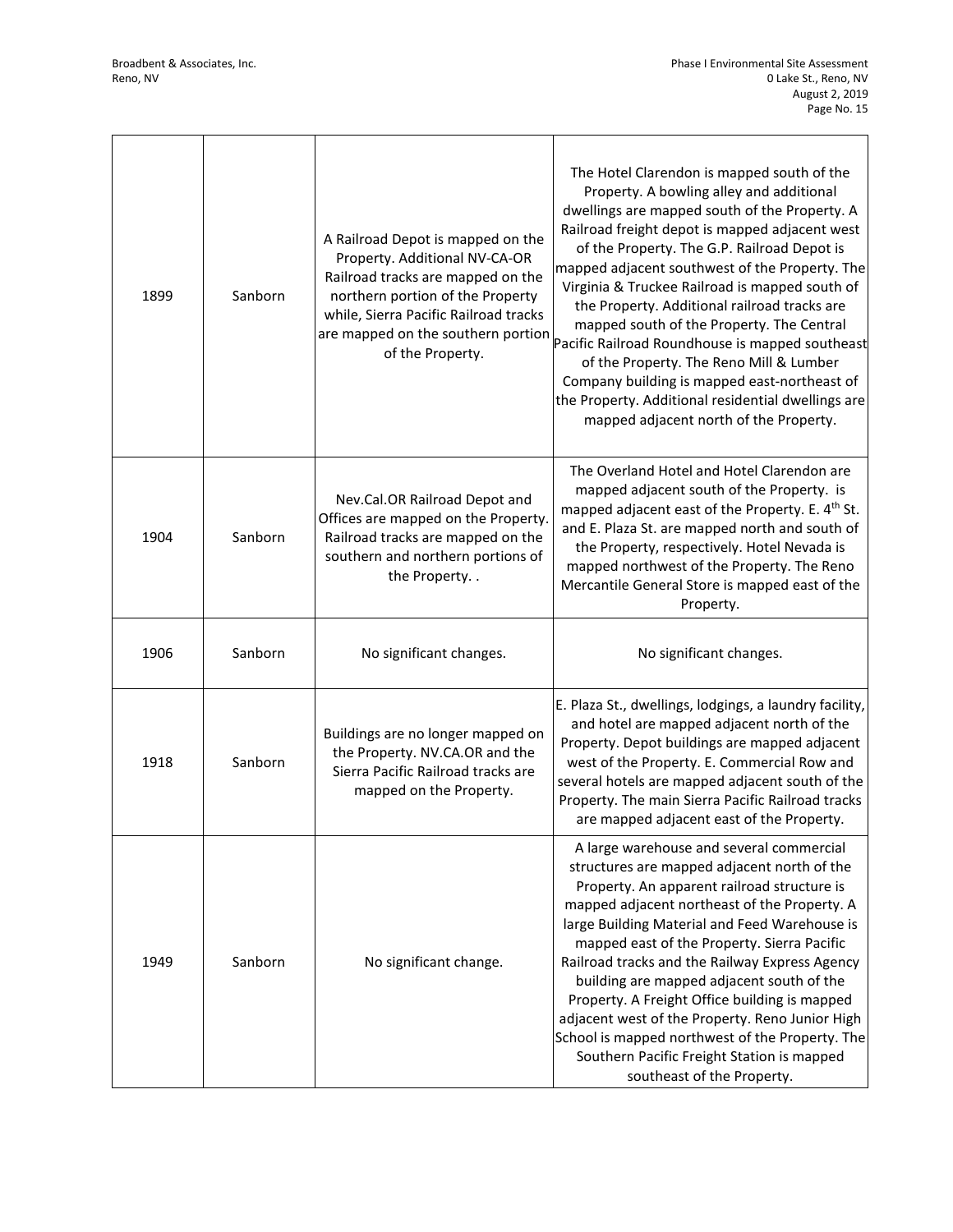| 1955 | Sanborn | The NV.CA.OR railroad tracks no<br>longer appear on the northern<br>portion of the Property. | No significant changes.                                                                                                                                                                                             |
|------|---------|----------------------------------------------------------------------------------------------|---------------------------------------------------------------------------------------------------------------------------------------------------------------------------------------------------------------------|
| 1957 | Sanborn | No significant change.                                                                       | Northside Junior High School is mapped<br>northwest of the Property. Peavine Ave. is now<br>mapped as Evans Ave.                                                                                                    |
| 1966 | Sanborn | No significant change.                                                                       | A home storage yard is mapped east of the<br>Property.                                                                                                                                                              |
| 1970 | Sanborn | Fewer railroad tracks appear on the<br>Property.                                             | Several motels are mapped north of the<br>Property. A gas & oil structure and used auto<br>sales building are mapped north of the Property.<br>A large parking lot is mapped adjacent northwest<br>of the Property. |
| 1972 | Sanborn | No significant changes.                                                                      | No significant changes.                                                                                                                                                                                             |

No environmental RECs, CRECs, and/or HRECs were identified relative to the Property based on review of the historical fire insurance maps.

## 4.4.4 City Directories

City directories have been published for cities and towns across the US since the 1700s. Originally a list of residents, the city directory developed into a sophisticated tool for locating individuals and businesses in a particular urban or suburban area. Twentieth-century directories are generally developed into three sections: a business index, a list of resident names and addresses, and a street index. With each address, the directory lists the name of the resident or, if a business is operated from this address, the name and type of business (if unclear from the name). While city directory coverage is comprehensive for major cities, it may be less comprehensive for rural areas and small towns.

Broadbent requested EDR to provide a search of available historic city directories that may list the Property. EDR researched Polk's City Directories for non-sequential years beginning in 1932 and up to 2014. It should be noted that residential addresses within the unincorporated portions of counties were typically not included within city directories. Results of this search did not yield any results on the target Property. Results of this search are included in Appendix D.

No environmental RECs, CRECs, and/or HRECs were noted relative to the Property based on review of the historical city directories.

## **4.5** Other Environmental Records

A file review of NDEP documents indicates that on June 18, 2004, during excavation of fill material for the City of Reno railroad configuration project known as the ReTRAC project (Zone 238), an abandoned 3-inch diameter pipeline was uncovered at the native soil interface on the southern portion of the Property. The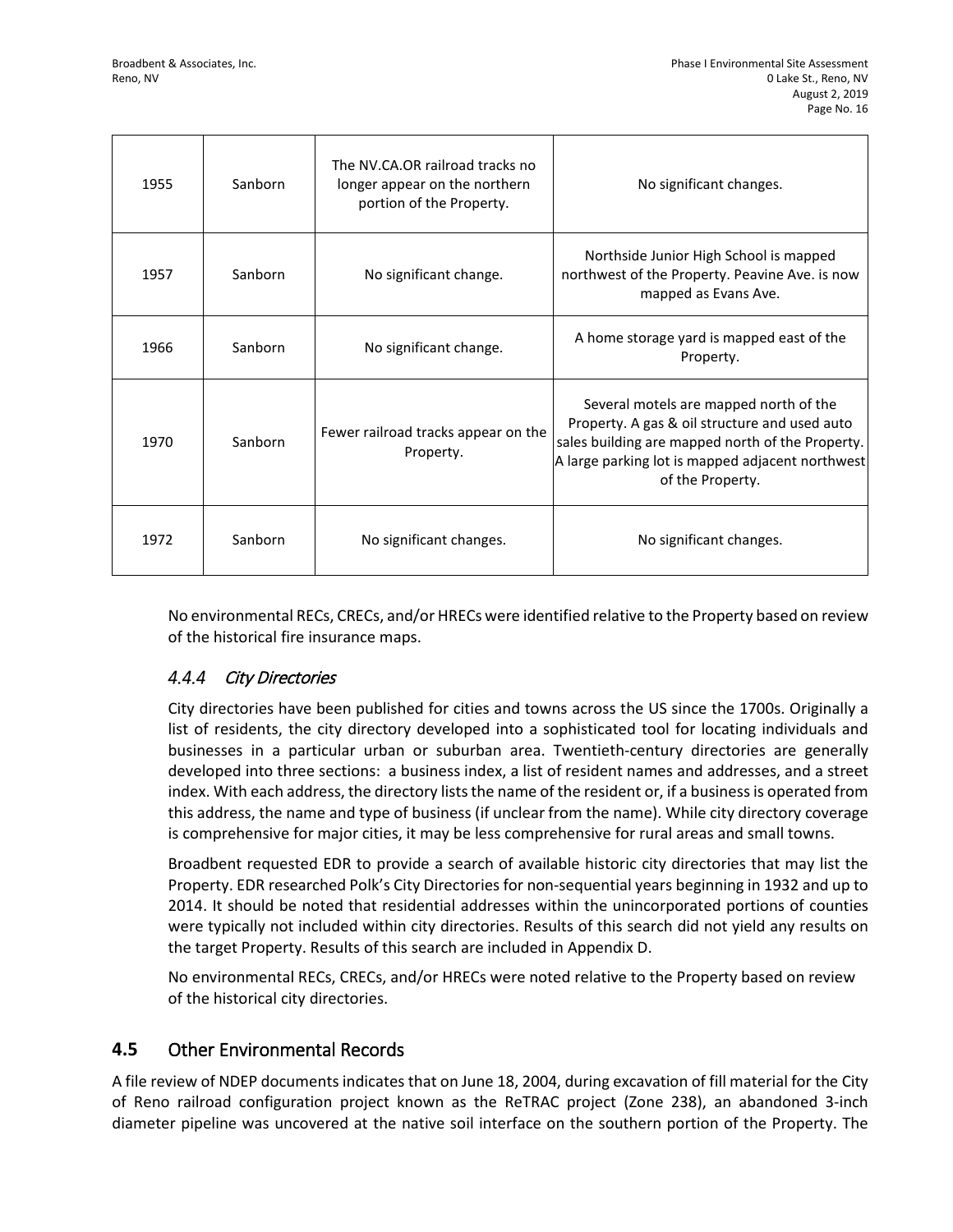pipeline was badly damaged and had, at some point, discharged diesel fuel onto the soil. Camp, Dresser & McKee, Inc. (CDM) collected one 4-point composite sample to characterize impacted soil for disposal, which detected total petroleum hydrocarbon (TPH) extractable concentrations above Nevada State Action Levels, at 810 mg/Kg. No volatile organic compounds (VOCs) or Toxicity characteristic Leaching Procedure (TCLP) 7 metals (with exception of Barium) were detected. CDM reported the release to NDEP on November 7, 2005 (NDEP spill #051107-07). To remediate the release, approximately 45 cubic yards of petroleum hydrocarbon impacted soil was excavated from the Property. The impacted soil was properly disposed of at the Lockwood Landfill under City of Reno waste manifests 238-0001 to 238-0003. Specific details relative to this assessment are provided in Appendix E.

In a memo dated February 27, 2006 from Mr. Joe Sawyer of NDEP, a closure strategy for the Property and associated ReTRAC construction projects was developed based upon a meeting between the NDEP and the Washoe County Health Department (WCHD). Within the memo it is stated "*prior to construction activities the regulatory agencies agreed to remove or remediate soils within the construction zone only… reasonable efforts to remove contamination within the construction zones were exercised. However contaminated soil outside of the construction zone was not delineated or removed. Accordingly, no confirmation samples were collected, and regional contamination may remain in these areas. Additional remediation was outside the scope of this effort and was not required."* Based upon this information, RECs associated with soil and groundwater outside of the construction zone have not been adequately assessed and, therefore, residual impacts to soil and/or groundwater potentially remain present on the Property. A copy of this memo is provided in Appendix E.

Subsequently, the NDEP issued a No Further Action (case closure) letter (dated March 9, 2006), a copy of which is provided in Appendix E. In their March 9, 2006 letter the NDEP states, "the NDEP has determined that additional corrective action is not necessary per Nevada Administrative Code 445A.227."

Additionally, as discussed in Section 3.3, Lahontan on behalf of the City of Reno conducted a Phase I ESA (previously identified as Phase I ESA 2000) on several properties along a 400-foot-wide railroad corridor (200 feet north and south of the tracks) along with adjacent parcels. The railroad corridor properties assessed in the Phase I 2000 extended from the Union Pacific Railroad (UPRR) W.  $2^{nd}$  St. underpass in the west to the intersection of Galletti Way and the UPRR tracks at the Reno City limit in the east. The target Property for the Phase I ESA provided herein is identified in the Phase I ESA 2000 report as Allright Sierra Parking. It should be noted that the Property is described in the Phase I ESA 2000 as the defunct parcel of APN: 011-380-05, which is now a part of the current APN for the Property (APN: 007-311-21).

Review of the Lahontan Phase I ESA 2000 revealed evidence of the following RECs associated with the Property:

- Adjacent northern parcel 007-311-06 is listed as an active UST case with the Washoe County Health Department (WCHD). Three to five unregistered USTs are suspected to be located on the Property. A suspected release was reported in 1989. Due to the unresolved nature of the UST case, the potential exists for soil and/or groundwater to be impacted beneath the Property.
- Two City of Reno boreholes were identified on the eastern side of the Property. These were presumed to be boring locations for the ReTrac Environmental Investigation Project.

A Phase II ESA Report was submitted by Ninyo & Moore/Black Eagle Consulting, Inc. on September 16, 2003. That Phase II ESA was conducted on 12 parcels including the target Property for this Phase I ESA. The subject site is bounded by E. 4<sup>th</sup> St. to the north, Lake St. to the west, Evans St. to the east, and the railroad to the south. The Phase II was conducted to assist the Regional Transportation Commission (RTC) in developing the 4th Street Transit Station. The Phase II ESA concluded that several heating oil USTs were located on the subject site. The Phase II also concluded that soil and groundwater contained petroleum hydrocarbons and PCE in excess of state action levels. As part of the Phase II ESA, two soil borings were installed on the Property (B-1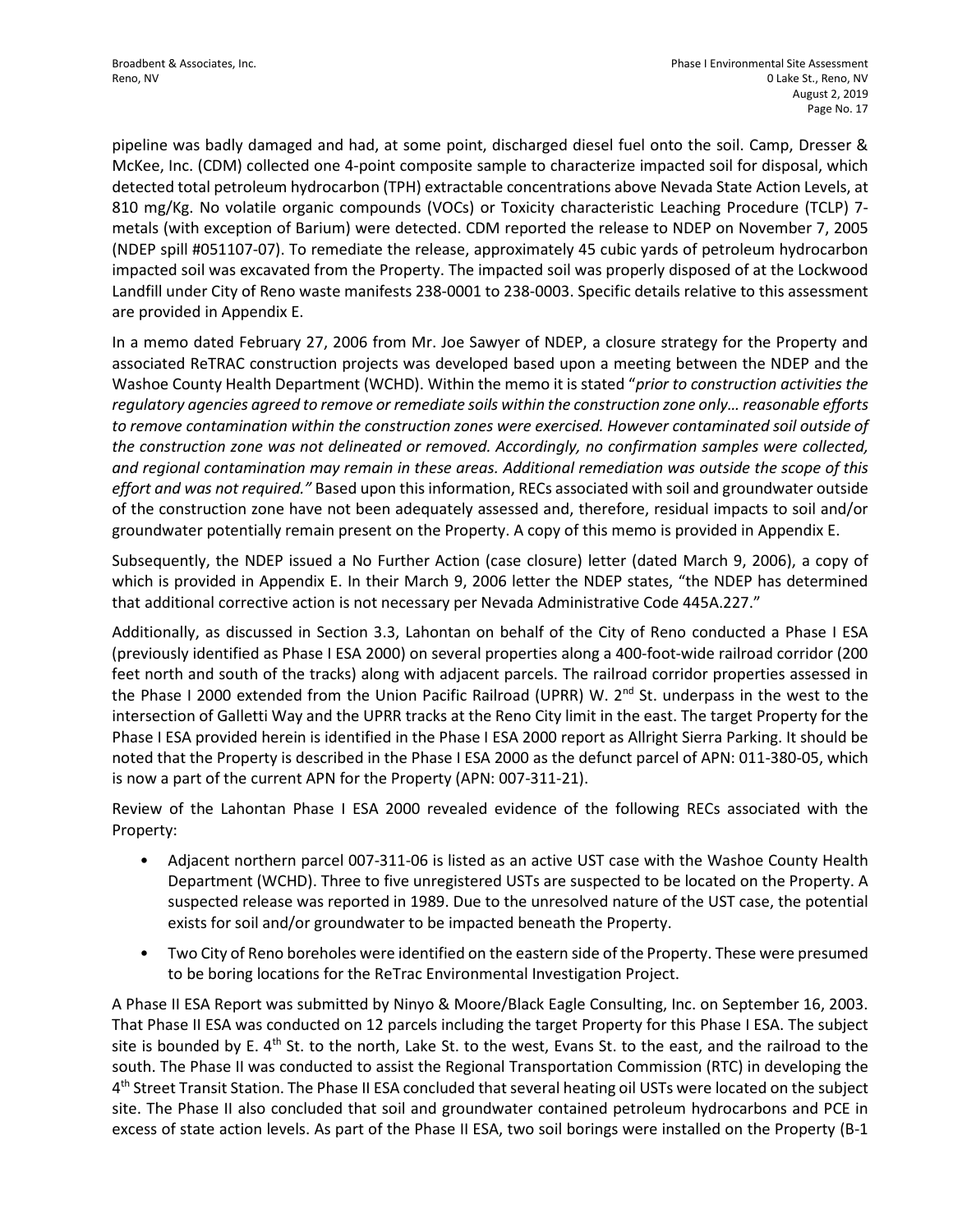and B-2). The soil sample collected from boring B-2 at a depth of 2.5 feet bls contained a concentration of 2,900 mg/Kg of oil range petroleum hydrocarbons. Additionally, one groundwater monitoring well (MW-1) was installed on the Property. Groundwater samples collected from MW-1 during the Phase II Assessment on August 11, 2003 indicated concentrations of tetrachloroethene (PCE) above the state action level (5.0 µg/L) at 8.1 µg/L. Phase II ESA findings are summarized in Kleinfelder's *Letter Report of Findings*, dated September 14, 2007 (Appendix E). A full copy of the Ninyo & Moore Phase II 2003 report was not provided nor located in regulatory file reviews.

Based on the above Phase II findings, the RTC applied for an NDEP Brownfields Program grant which was approved by NDEP in a letter dated June 1, 2007 (provided in Appendix E). NDEP requested that Kleinfelder provide UST removal services. Kleinfelder removed eight USTs from the subject site during December 2007. Details of UST removal activities are discussed in Kleinfelder's *Memorandum* dated December 11, 2007, *Request for Risk-Based Closure* dated December 21, 2007, and *Report of Completion – Underground Storage Tank Removal* dated January 8, 2008 (Appendix E).

In September 2008, RTC contracted Granite Construction Company (Granite) for site preparation activities for the proposed 4<sup>th</sup> Street Transit Station adjacent north of the Property. During site preparation activities, additional USTs were encountered. Additional 2008 UST removal activities and soil assessment activities are summarized in Kleinfelder's *Request for Risk-Based Closure* dated November 21, 2008 (Appendix E).

Based on the information provided in Kleinfelder's, *Request for Risk-Based Closure* report dated November 21, 2008, the NDEP issued a No Further Action (case closure) letter (dated December 11, 2008), a copy of which is provided in Appendix E. In their December 11, 2008 letter, the NDEP states, "based on this review, no contaminants remain in soil or groundwater above action levels or remediation standards at locations UST 2, 11, 12, 13, and 14; therefore the NDEP has determined that no further assessment or remediation is required to be protective of human health and the environment per Nevada Administrative Code 445A.2272(b)." The NDEP closure letter also states, "at UST 8, 10, 15, 16, 17, 18, 19,20 and Alley Black Soil; heating oil remain(s) above action levels or remediation standards in soil. However, based on current land and groundwater uses, NDEP has determined that no further assessment or remediation is required to be protective of human health and the environment per Nevada Administrative Code 445A.227 (2).

It should be noted that the Property is described in the above-mentioned reports as defunct parcel of APN: 011-380-05, which is now a part of the current APN for the Property (APN: 007-311-21). No USTs were discovered on the target Property. The regional groundwater flow direction in vicinity of the Property is assumed to be toward the east/southeast based on surface topography and proximity to the Truckee River.

RECs and HRECs were noted relative to the multiple petroleum hydrocarbon releases discussed above for the Property and adjacent Reno  $4^{TH}$  St. Transit facility site, based on review of available reports, and closure letters granted by the NDEP on March 9, 2006 and December 11, 2008.

In summary, and based on review of available reports/documents, recognized environmental conditions (RECs) are believed to be present at the Property. RECs associated with the Property include the following:

- The Property overlies a regional plume of PCE in groundwater. PCE above the state action level of 5.0 µg/L was discovered in well MW-1 on the Property.
- Following remedial actions, residual petroleum hydrocarbons in soil were noted on the Property.
- Based upon field observations and laboratory analytical results for soil remaining in place at the bottom of on-site soil remediation excavations, groundwater may be impacted below the area of remedial excavation.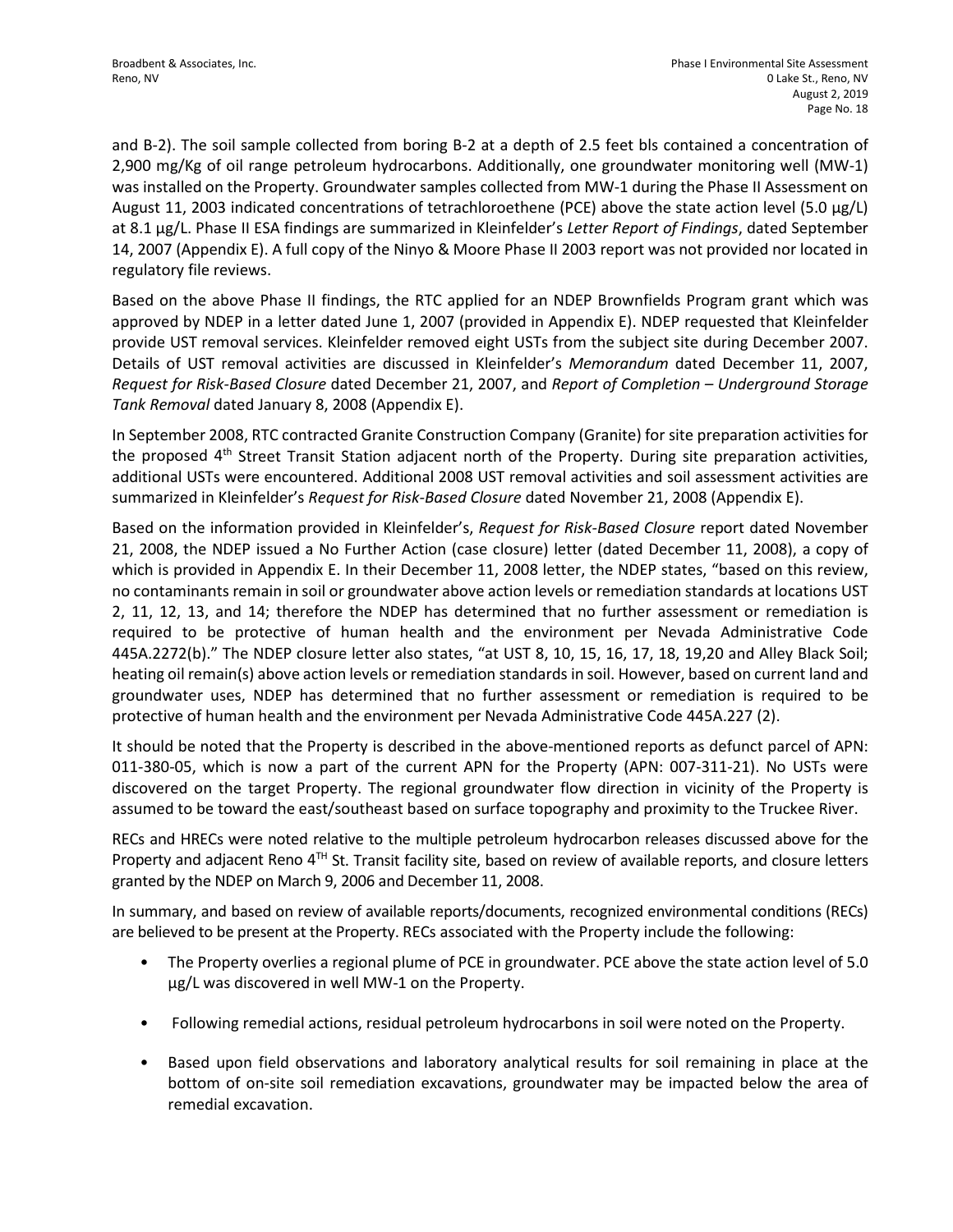• Soil and groundwater beneath and in vicinity of former excavations on the Property has not been fully assessed. As stated in the NDEP's memo dated February 27, 2006 from Mr. Joe Sawyer (NDEP), *"contaminated soil outside of the construction zone was not delineated or removed. Accordingly, no confirmation samples were collected, and regional contamination may remain in these areas. Additional remediation was outside the scope of this effort and was not required."*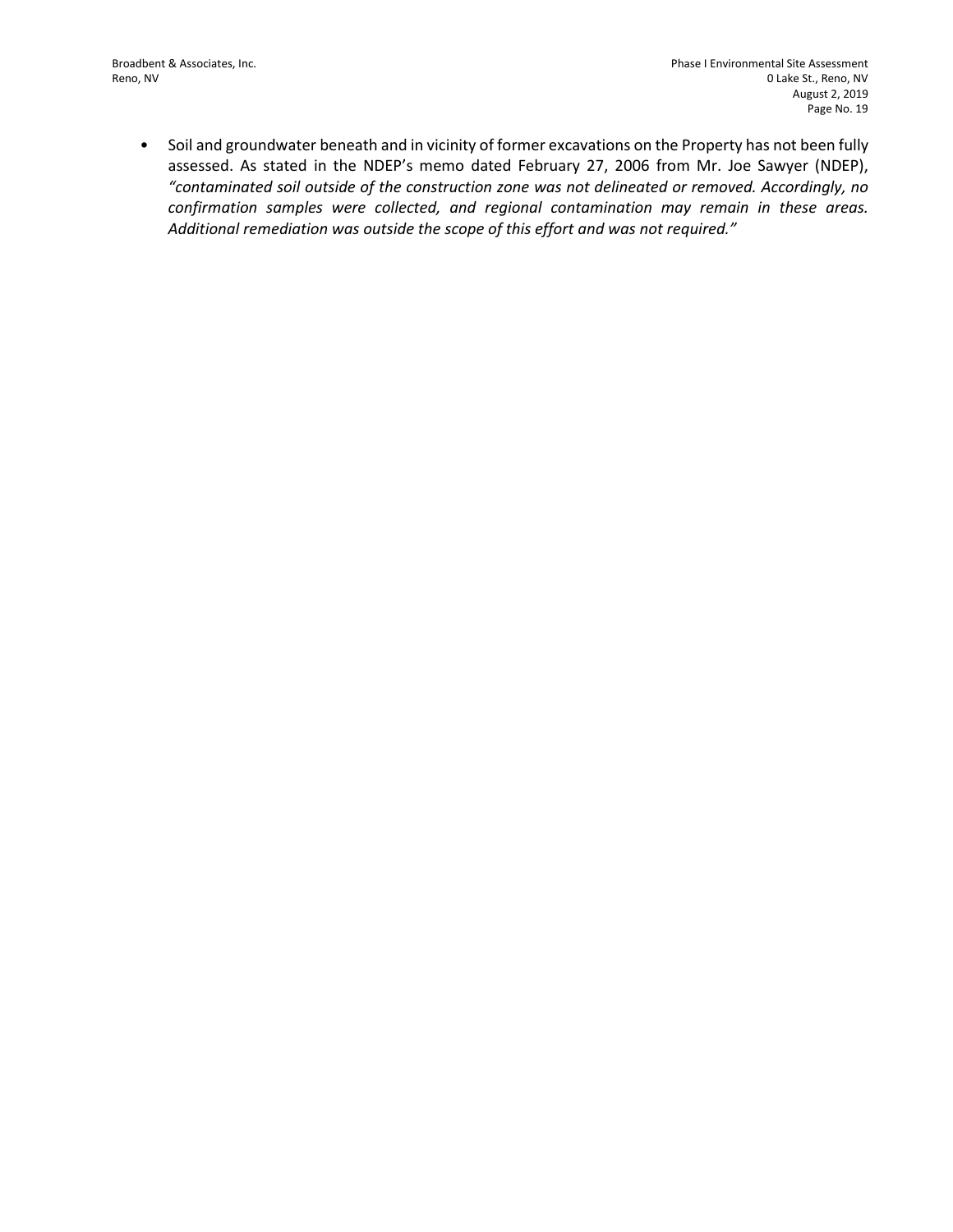## **Section 5: Site Reconnaissance**

Mr. Brandon Reiff of Broadbent conducted a site reconnaissance of the Property on May 24, 2019 as discussed below. The weather was warm and overcast. Photographs of the Property and vicinity taken during the site reconnaissance are provided within Appendix F.

## **5.1** Hazardous Substances in Connection with Identified Uses

No hazardous substances or petroleum products in connection with current identified uses were observed within the boundaries of the Property during the site reconnaissance. No hazardous substances or petroleum products in connection with current identified uses were observed on properties adjoining the Property when observed from the Property or publicly accessible areas. As such, no RECs from hazardous substances or petroleum products in connection with current identified uses were known to be present on the Property at the time of the reconnaissance.

## **5.2** Hazardous Substance and Unidentified Substance Containers

No hazardous substance, unidentified substance, or petroleum products containers were observed within the boundaries of the Property during the site reconnaissance. No hazardous substance, unidentified substance, or petroleum product containers were observed on properties adjoining the Property when observed from the Property or publicly-accessible areas. As such, no RECs from hazardous substance or unidentified substance containers were known to be present on the Property at the time of the reconnaissance.

## **5.3** Storage Tanks

As discussed in Section 4.5 above, a Phase II ESA Report was submitted by Ninyo & Moore/Black Eagle Consulting, Inc. on September 16, 2003. That Phase II ESA was conducted on 12 parcels including the Property subject to the Phase I ESA documented herein. That Phase II ESA concluded that several heating oil USTs were located on the parcel adjacent north of the Property (current RTC Transit Facility). The Phase II also concluded that soil and groundwater contained petroleum hydrocarbons and PCE in excess of state action levels. As part of the Phase II ESA, two soil borings were installed on the Property (B-1 and B-2). The potential former boring locations were observed during the site reconnaissance. Pictures of the potential former boring locations are included in Appendix F. Additionally, one groundwater monitoring well (MW-1) was installed on the Property. Evidence of the former monitoring well location was not observed during the site reconnaissance.

Phase II ESA findings are summarized in Kleinfelder's *Letter Report of Findings*, dated September 14, 2007 (Appendix E). A full copy of the Ninyo & Moore Phase II 2003 report was not provided nor located in regulatory file reviews.

Based on the above Phase II findings, the RTC applied for an NDEP Brownfields Program grant which was approved by NDEP in a letter dated June 1, 2007 (provided in Appendix E). NDEP requested that Kleinfelder provide UST removal services. Kleinfelder removed eight USTs from the subject site during December 2007. Details of UST removal activities are discussed in Kleinfelder's *Memorandum* dated December 11, 2007, *Request for Risk-Based Closure* dated December 21, 2007, and *Report of Completion – Underground Storage Tank Removal* dated January 8, 2008 (Appendix E).

In September 2008, RTC contracted Granite Construction Company (Granite) for site preparation activities for the proposed 4<sup>th</sup> Street Transit Station adjacent north of the Property. During site preparation activities, additional USTs were encountered. Additional 2008 UST removal activities and soil assessment activities are summarized in Kleinfelder's *Request for Risk-Based Closure* dated November 21, 2008 (Appendix E).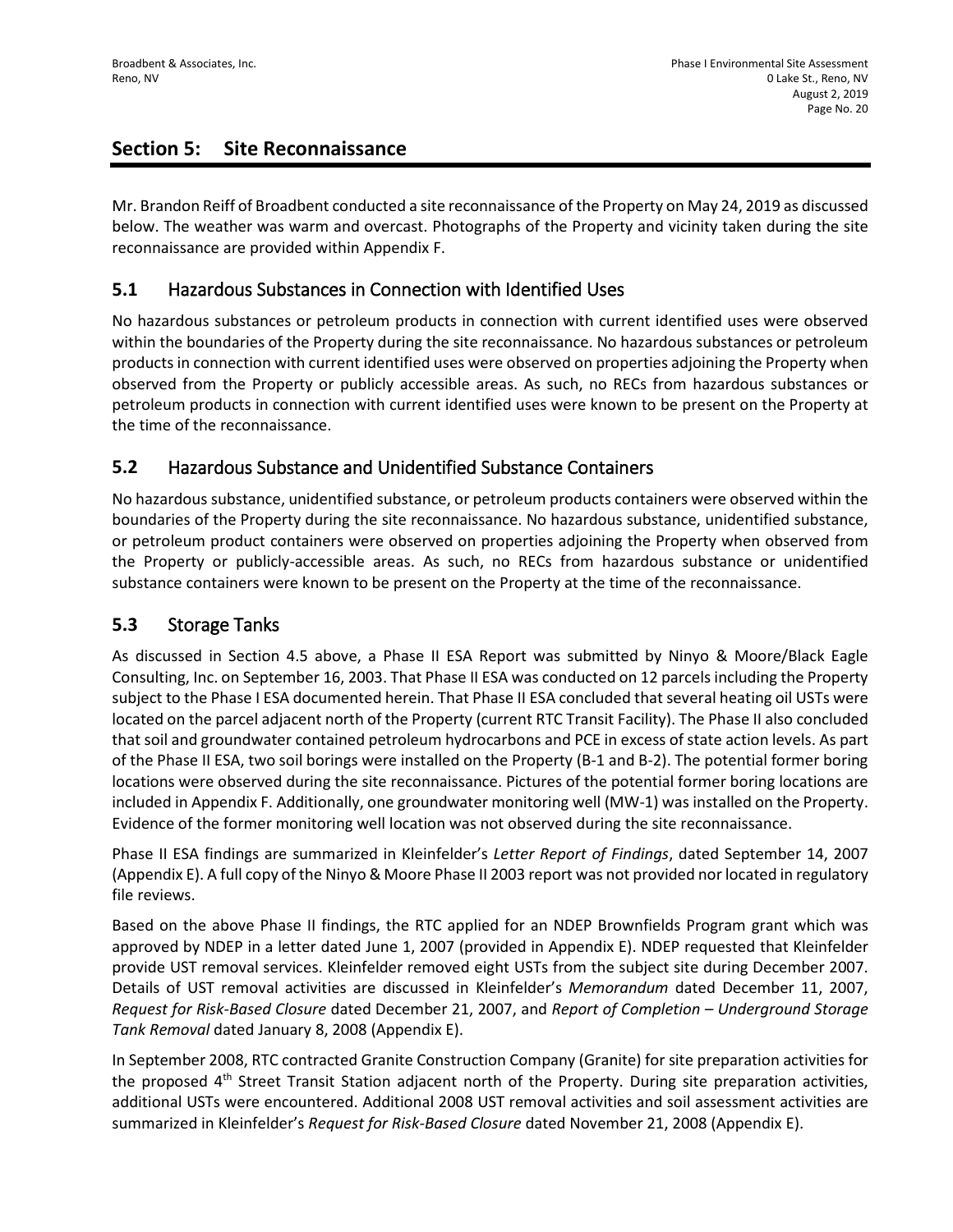Based on the information provided in Kleinfelder's, *Request for Risk-Based Closure* report dated November 21, 2008, the NDEP issued a No Further Action (case closure) letter (dated December 11, 2008), a copy of which is provided in Appendix E. In their December 11, 2008 letter, the NDEP states, "based on this review, no contaminants remain in soil or groundwater above action levels or remediation standards at locations UST 2, 11, 12, 13, and 14; therefore the NDEP has determined that no further assessment or remediation is required to be protective of human health and the environment per Nevada Administrative Code 445A.2272(b)." The NDEP closure letter also states, "at UST 8, 10, 15, 16, 17, 18, 19,20 and Alley Black Soil; heating oil remain(s) above action levels or remediation standards in soil. However, based on current land and groundwater uses, NDEP has determined that no further assessment or remediation is required to be protective of human health and the environment per Nevada Administrative Code 445A.227 (2).

It should be noted that the Property is described in the above-mentioned reports as defunct parcel of APN: 011-380-05, which is now a part of the current APN for the Property (APN: 007-311-21). No USTs were discovered on the target Property. The regional groundwater flow direction in vicinity of the Property is assumed to be toward the east/southeast based on surface topography and proximity to the Truckee River. A long history of industrial usage has existed adjacent north of the Property, and as such, the potential exists for soil and/or groundwater to be impacted beneath the Property by historical adjacent operations. Due to the proximity of the adjacent RTC Transit Station site and the long history of industrial usage in proximity to the Property, the potential exists for soil and/or groundwater to be impacted beneath the Property.

In summary, RECs and HRECs were noted relative to the multiple heating oil UST releases discussed above for the Property and adjacent Reno  $4<sup>TH</sup>$  St. Transit facility site, based on review of available reports, and closure letter granted by the NDEP on December 11, 2008.

## **5.4** Polychlorinated Biphenyls

Polychlorinated biphenyls (PCBs) are a class of stable compounds that are toxic to the liver and are linked to cancer. The US EPA considers PCBs a Priority Pollutant under the Clean Water Act. The maximum contaminant level of PCBs allowed in drinking water is 0.5 parts per billion (ppb). Due to PCBs' toxicity and classification as a persistent organic pollutant, the United States prohibited the manufacture of PCBs after July 1, 1979 in the Toxic Substances Control Act (TSCA) of 1976. Until then, PCBs were widely used as coolant and dielectric insulating fluids for oil-filled electrical transformers and capacitors (such as those used in ballasts of old fluorescent and high-intensity discharge lights). PCBs were also used as plasticizers in paints and cements, stabilizing additives in flexible polyvinyl chloride (PVC) coatings of electrical wiring and electronic components, pesticide extenders, cutting oils, reactive flame retardants, lubricating oils, vacuum pump fluids, hydraulic fluids, and sealants for caulking in schools and commercial buildings.

Although manufacture was prohibited after 1979, PCBs already in commerce continued to be allowed in "totally enclosed uses" such as transformers and capacitors. Due to their extended working life, some oil-filled electrical equipment may still contain PCBs. The US EPA considers a product to be "PCB-Contaminated" if the oil contains between 50-500 parts per million (ppm), and to be a PCB product if more than 500 ppm. After July 1, 1979 and through 1998, the US EPA required new oil-filled electrical equipment to be marked "No PCBs." If an item is not so labeled, and no information is available as to the date of manufacture, an item might be assumed to contain PCBs until proven otherwise. PCB content may or may not be a matter of record with equipment or transformers belonging to a utility company.

No indication of leaks or releases from electrical equipment was observed during the site visit. No verifiable RECs, CRECs, and/or HRECs associated with PCBs were observed or known to be present on the Property at the time of the site reconnaissance.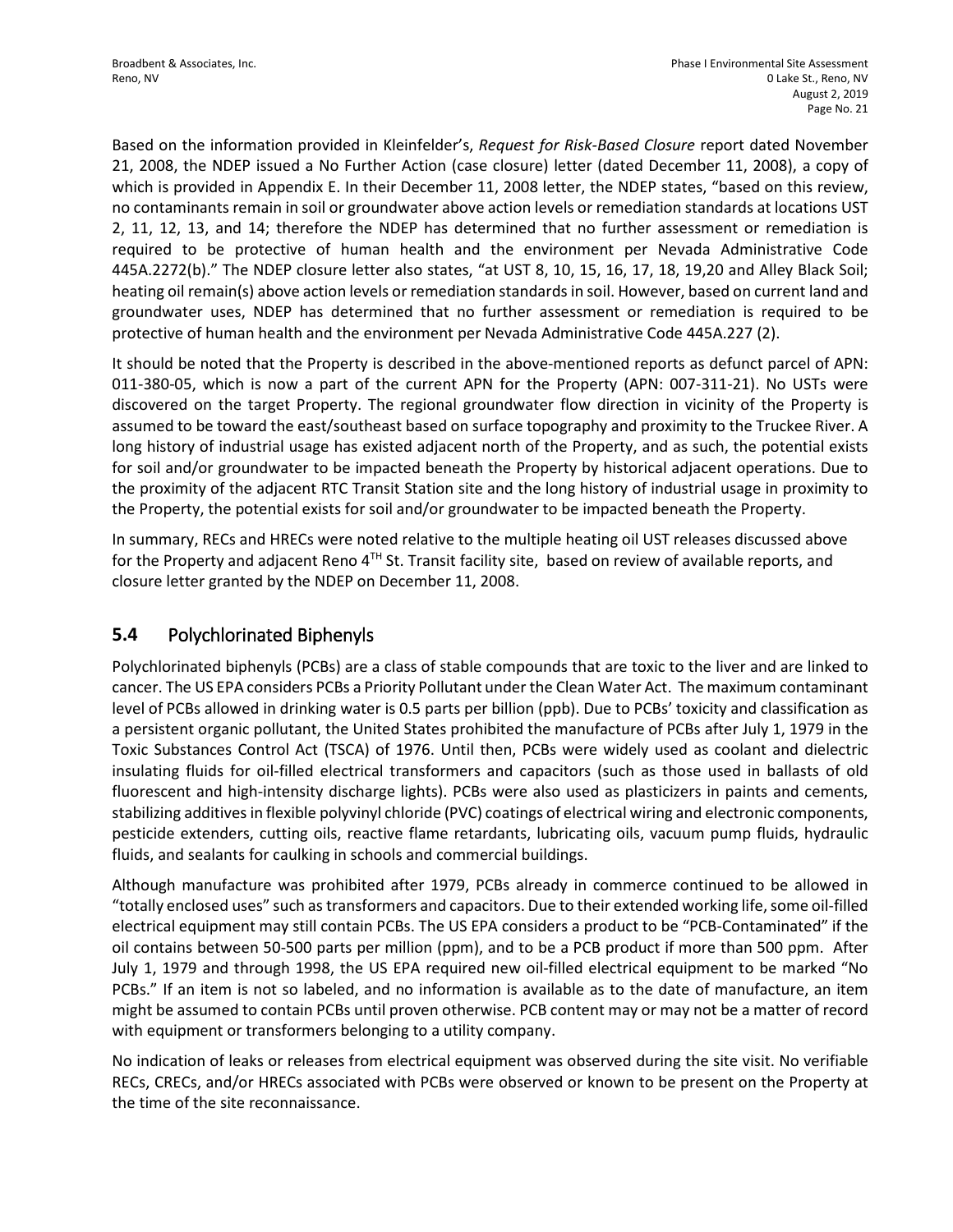# **5.5** Odors, Pools of Liquid

No pools of liquids and/or standing surface water were observed within the boundaries of the Property during the site reconnaissance. No strong, pungent, or noxious odors were noted during the site reconnaissance. No odors, pools of liquid, or standing surface water were observed on properties adjoining the Property when observed from the Property or publicly-accessible areas. As such, no RECs associated with potential odors, pools of liquid, or standing surface water were known to be present on the Property at the time of the site reconnaissance.

## **5.6** Pits, Ponds, Lagoons

No pits, ponds, or lagoons were observed within the boundaries of the Property during the site reconnaissance. No pits, ponds, or lagoons were observed on properties adjoining the Property when observed from the Property or publicly-accessible areas. As such, no RECs from pits, ponds, or lagoons were known to be present on the Property at the time of the reconnaissance.

## **5.7** Stained Soil/Pavement, Stressed Vegetation

Stained pavement was observed within the boundaries of the Property during the Property reconnaissance. However, the pavement staining was observed to be limited to paved vehicle parking areas and did not appear to affect non-paved surfaces. Staining on the pavement appears to be de-minimis condition. Additionally, stressed vegetation was not observed on the Property or properties adjoining the Property when observed from the Property or publicly-accessible areas. As such, no RECs from stressed vegetation or stained pavement were observed to be present on the Property at the time of site reconnaissance.

# **5.8** Indications of Solid Waste Disposal

Solid waste generated at the Property is disposed of in commercial dumpsters or recycled. An independent solid waste disposal/recycling contractor removes waste from the Property. No evidence of illegal dumping of solid waste was observed during the site reconnaissance. As such, no RECs from solid waste disposal were known to be present on the Property at the time of the reconnaissance.

## **5.9** Water, Storm Water, and Wastewater

Evidence of constructed storm water management drainage channels was observed along Lake Street west of the Property. No evidence of on-site current or historic water supply wells, constructed storm water management systems, or historic wastewater systems was observed within the boundaries of the Property during the Property reconnaissance or discovered during interviews or records review. As such, no RECs from water, storm water, or wastewater were known to be present on the Property at the time of the reconnaissance.

# **5.10** Asbestos-Containing Material

Asbestos containing material (ACM) is commonly found in buildings constructed prior to the 1980s. A trailer home was observed on the Property at the time of the site reconnaissance. The construction age of the trailer was unknown.

For ACM, should renovation and/or demolition activities be undertaken, then it is recommended that an Asbestos Demolition/Renovation Survey be completed and that all ACM that will be impacted by the demolition and/or renovation be properly abated to comply with federal and state regulations.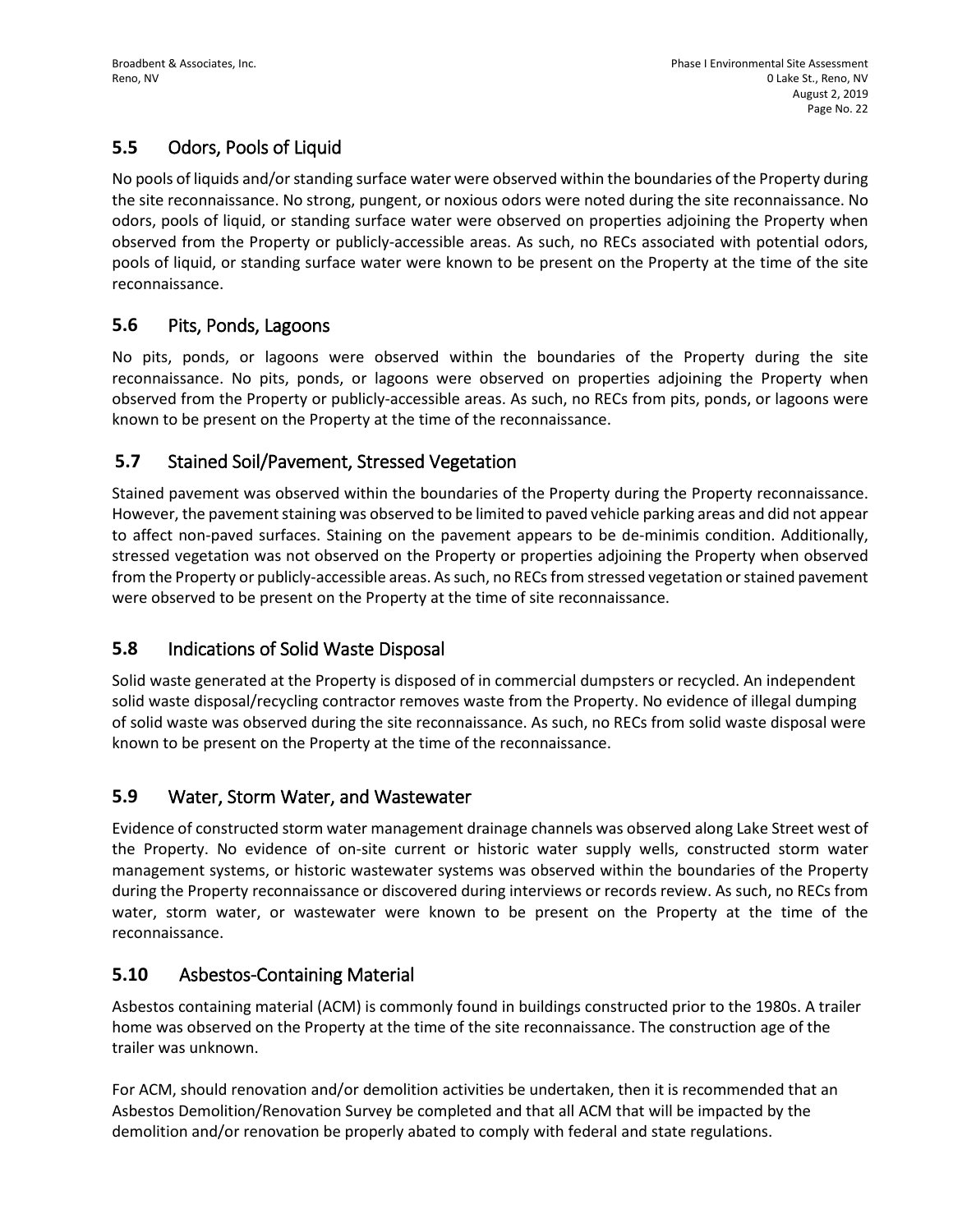# **5.11** Lead-Based Paint

Lead based paint (LBP) is a hazard in residential properties constructed prior to 1978. A trailer home was observed on the Property at the time of the site reconnaissance. The construction age of the trailer was unknown.

For LBP, it is recommended that future areas to be disturbed be checked prior to disturbance so as to be in compliance with Nevada lead regulation requirements.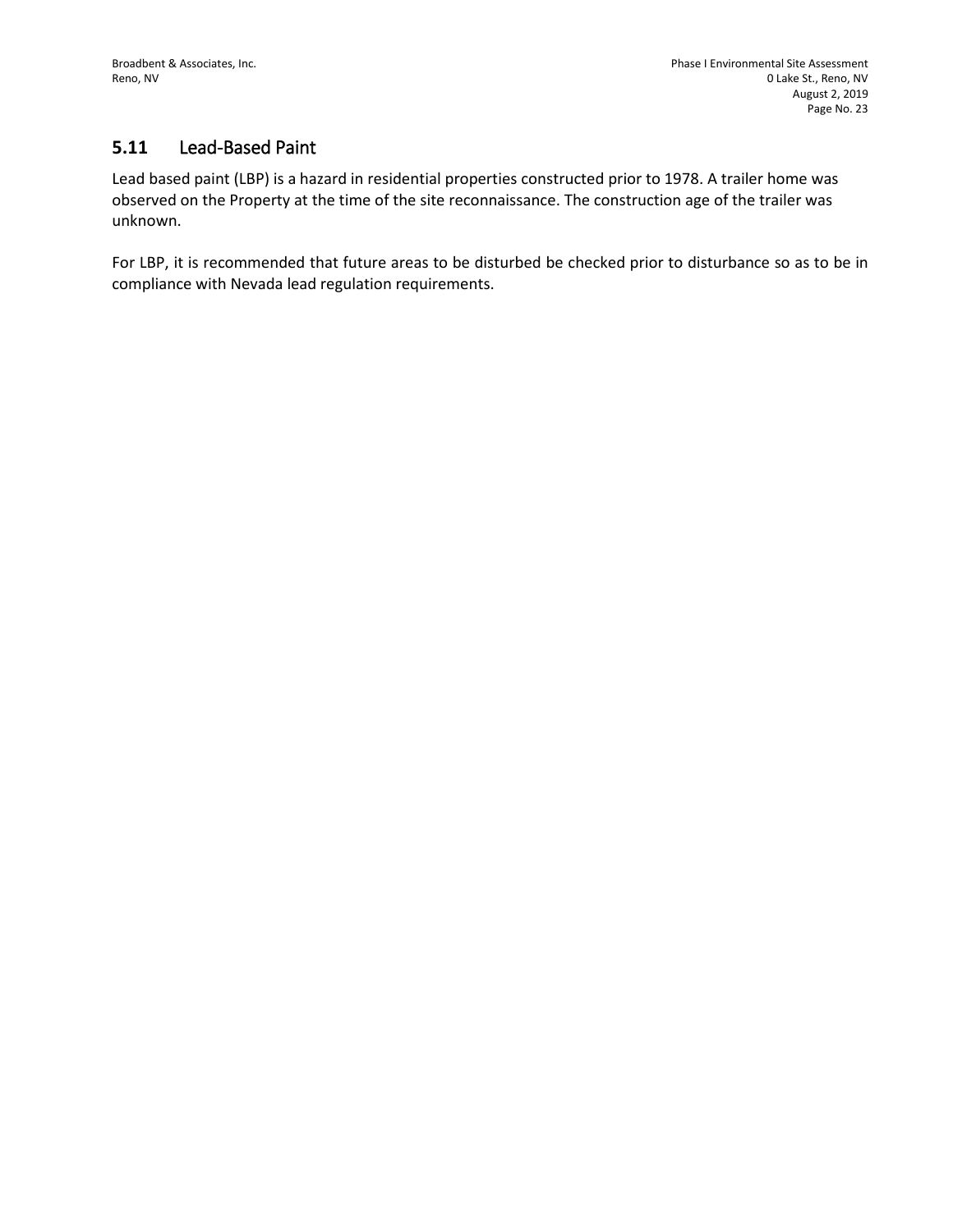## **Section 6: Interviews**

The following interviews were conducted in accordance with the requirements of ASTM E1527-13.

#### **6.1** Interviews with Past and Present Owners and Occupants

Interviews were conducted with the following individuals. Use-Provided Information Questionnaires completed by the interviewees are provided in Appendix B.

| <b>Role</b>     | <b>Title</b>      | <b>Name</b>    | Company      | <b>Method</b> | <b>Comments</b>                                                                                                                                                      |
|-----------------|-------------------|----------------|--------------|---------------|----------------------------------------------------------------------------------------------------------------------------------------------------------------------|
| <b>ESA User</b> | Property<br>Agent | Ms. Lori Miles | City of Reno | Questionnaire | Previous Phase I & II ESAs<br>conducted on the Property<br>and adjacent sites. NDEP<br>issued a no further action<br>letter dated March 9, 2006<br>for the Property. |

RECs and HRECs were noted relative to the Property based on review of information gathered via interviews.

#### **6.2** Interviews with State and/or Local Government Officials

Broadbent contacted the Nevada Division of Environmental Protection (NDEP) with regard to reported environmental issues at the Property. The Property is identified as NDEP Facility ID #D-000725. Environmental records on file with the NDEP include Kleinfelder documents, closure memo, and No Further Action Letter(s). Copies of the available reports/documents are provided in Appendix E.

Broadbent contacted the WCHD with regard to past and/or current environmental issues at the Property. WCHD has identified records on file are located with the NDEP.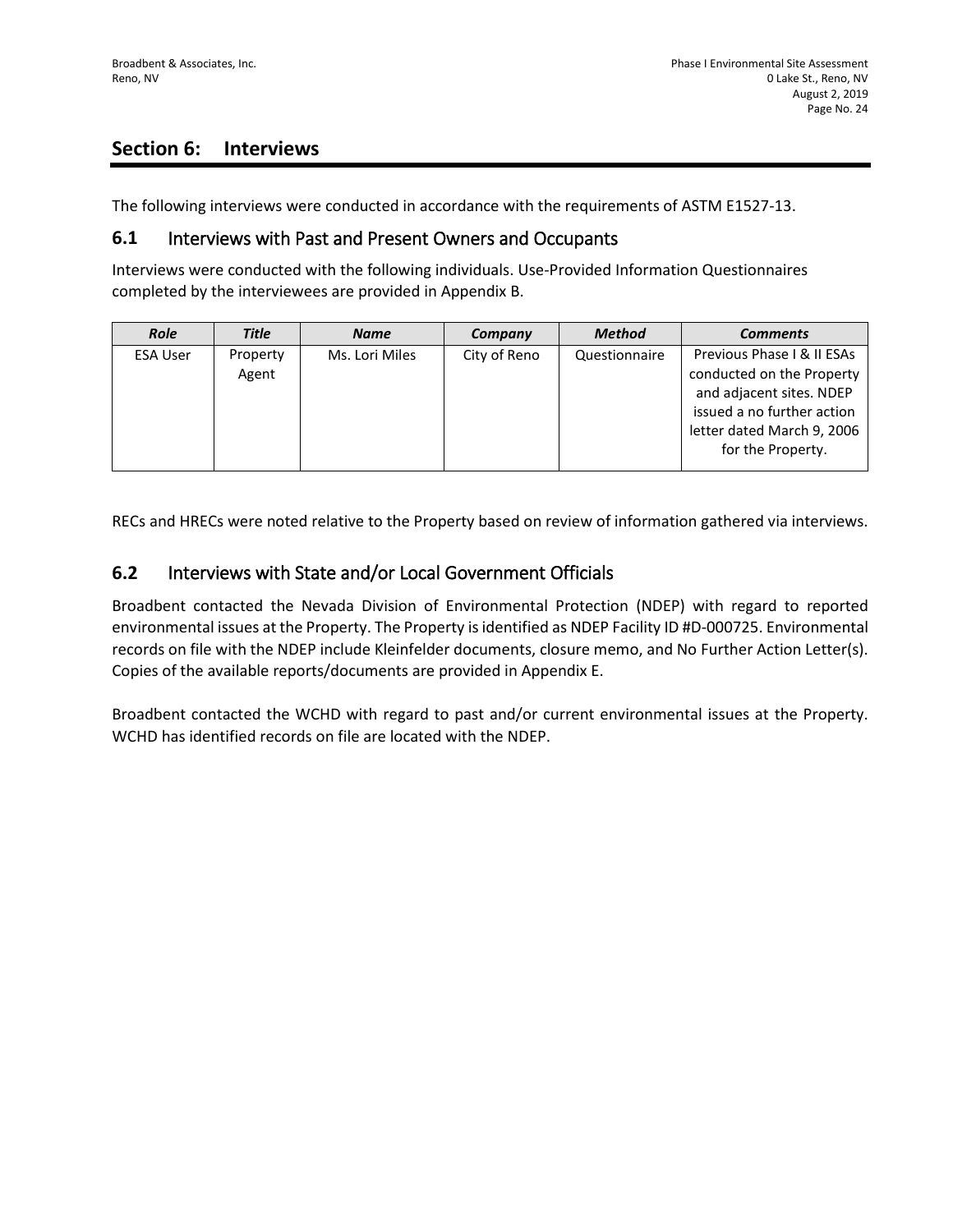## **Section 7: Data Gaps**

A data failure is failure to achieve the historical research objectives of ASTM E1527-13. A data gap is the incompleteness in activities required in this practice. The following data gaps occurred during conduct of this ESA: Recorded land title records were not provided by the client, the Ninyo & Moore full Phase II ESA Report could not be located, the age of the trailer home could not be verified, and County and City development records were not reviewed for the Property.

Based on the experience and good faith efforts of the environmental professionals responsible for conducting and reviewing this ESA, the above data gaps do not constitute a data failure and are not significant enough to affect identification of recognized environmental conditions on the Property.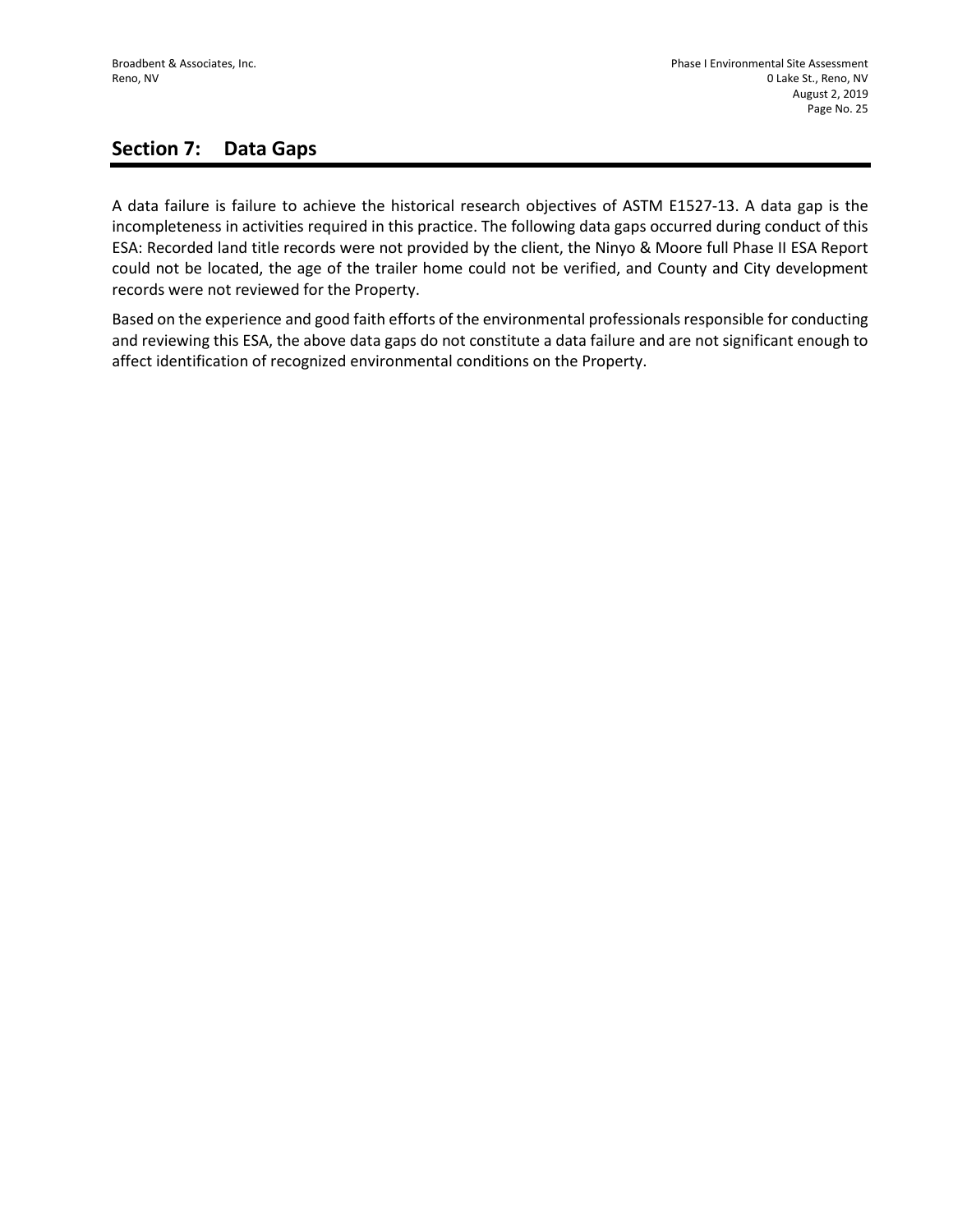# **Section 8: Findings**

Findings of the ESA have been discussed throughout the body of this report and are tabulated below.

| <b>Report Section</b> |                                            | <b>REC</b><br>(Y/N) | <b>CREC</b><br>(Y/N) | <b>HREC</b><br>(Y/N) | <b>De Minimis</b><br><b>Conditions</b><br>(Y/N) | <b>Comments</b>                                                                                                                                                                                                                                                                                                                                                                                             |
|-----------------------|--------------------------------------------|---------------------|----------------------|----------------------|-------------------------------------------------|-------------------------------------------------------------------------------------------------------------------------------------------------------------------------------------------------------------------------------------------------------------------------------------------------------------------------------------------------------------------------------------------------------------|
| 2                     | <b>Site Description</b>                    | N                   | N                    | N                    | N                                               | Parking lot with a mobile home trailer and<br>storage containers.                                                                                                                                                                                                                                                                                                                                           |
| 3                     | <b>User-Provided</b><br><b>Information</b> | Υ                   | N                    | Υ                    | N                                               | <b>Review of Lahontan Phase I 2000 ESA</b><br>Report                                                                                                                                                                                                                                                                                                                                                        |
| 4                     | <b>Records Review</b>                      | Y                   | N                    | Y                    | N                                               | RECs associated with potential PCE impacts<br>to groundwater underlying the Property;<br>Residual petroleum hydrocarbon impacts to<br>soil and groundwater from former fuel<br>pipeline on the Property; RECs/HRECs:<br>Former UST heating oil releases and<br>associated remedial activities related to<br>adjacent RTC Transit Facility.                                                                  |
| 5                     | <b>Site</b><br>Reconnaissance              | Y                   | N                    | Y                    | Y                                               | De Minimis: Pavement staining related to<br>automobile parking and site operations.<br>HREC: Observed two former soil boring<br>locations on the Property<br><b>REC: ACM and LBP associated with trailer</b><br>observed during site visit                                                                                                                                                                  |
| 6                     | <b>Interviews</b>                          | Y                   | N                    | Y                    | N                                               | Review of User provided Phase I ESA 2000<br>and NDEP records.<br>RECs associated with potential PCE impacts<br>to groundwater underlying the Property;<br>Residual petroleum hydrocarbon impacts to<br>soil and groundwater from former fuel<br>pipeline on the Property;<br>RECs/HRECs: Former UST heating oil<br>releases and associated remedial activities<br>related to adjacent RTC Transit Facility. |

This ESA has revealed evidence of RECs and HRECs associated with area and Property, respectively. Regarding RECs: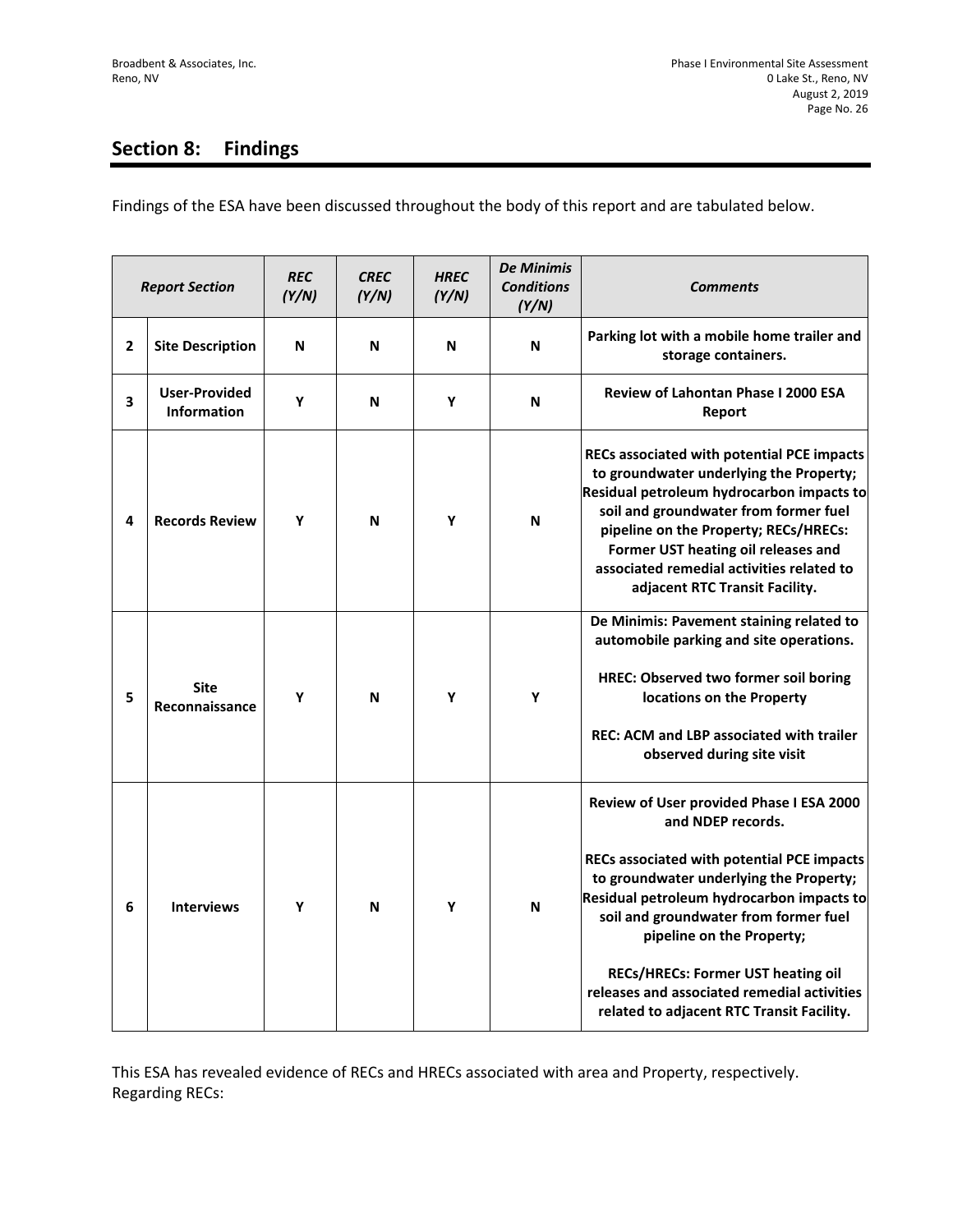- The Property overlies/is located within a regional and historic PCE groundwater plume created by adjacent facilities located in proximity of the Property. The impacted groundwater is within the containment boundary monitored by the Central Truckee Meadows Remediation District. As of the date of this report, remedial action and/or monitoring are being conducted by applicable responsible party(s) and all indications are that this will continue until case closure is granted.
- Post historic remedial action TPH impacts to soil above Nevada State Reportable concentrations remain in place in multiple locations and at various depths on the Property.
- Based upon observations and laboratory analytical results associated with remediation of an abandoned fuel pipeline on the Property, groundwater may be impacted below the area of remedial excavation.
- As part of a 2003 Phase II ESA investigation, two soil borings were installed on the Property (B-1 and B-2). The soil sample collected from boring B-2 at a depth of 2.5 feet contained a concentration of 2,900 mg/Kg of TPH- oil. Additionally, one groundwater monitoring well (MW-1) was installed on the Property and a water sample collected in 2003 found PCE concentrations above the state action level (5.0  $\mu$ g/L) at 8.1  $\mu$ g/L.
- Impacts to soil and groundwater beneath the Property have not been fully assessed. As stated in the NDEP's memo dated February 27, 2006 from Mr. Joe Sawyer, *"contaminated soil outside of the construction zone was not delineated or removed. Accordingly, no confirmation samples were collected, and regional contamination may remain in these areas. Additional remediation was outside the scope of this effort and was not required."*
- A long history of industrial usage exists adjacent to and north of the Property. The regional groundwater flow direction in vicinity of the Property is assumed to be toward the south and east based on surface topography and proximity to the Truckee River. Consequently, the potential exists for soil and/or groundwater to be impacted beneath the Property by historical adjacent operations and historic heating oil UST releases discovered during RTC Transit Bus Facility development located to the north.
- RECs associated with ACM and LBP are identified for the Property based on the following:
	- Age of the building and the potential for presence of ACMs and/or LBP;
	- Unknown condition of structural materials potentially containing ACMs and/or LBP; and
	- Undetermined future use of the existing structure on the Property.

For ACM, should renovation and/or demolition activities be undertaken, then it is recommended that an Asbestos Demolition/Renovation Survey be completed and that all ACM that will be impacted by the demolition and/or renovation be properly abated to comply with federal and state regulations.

For LBP, it is recommended that any area to be disturbed be checked prior to disturbance to be in compliance with Nevada lead regulation requirements.

Regarding HRECs, during excavation of fill material for the City of Reno railroad configuration project known as the ReTRAC project (Zone 238), an abandoned 3-inch diameter pipeline was uncovered at the native soil interface on the southern portion of the Property. The pipeline was badly damaged and had, at some point,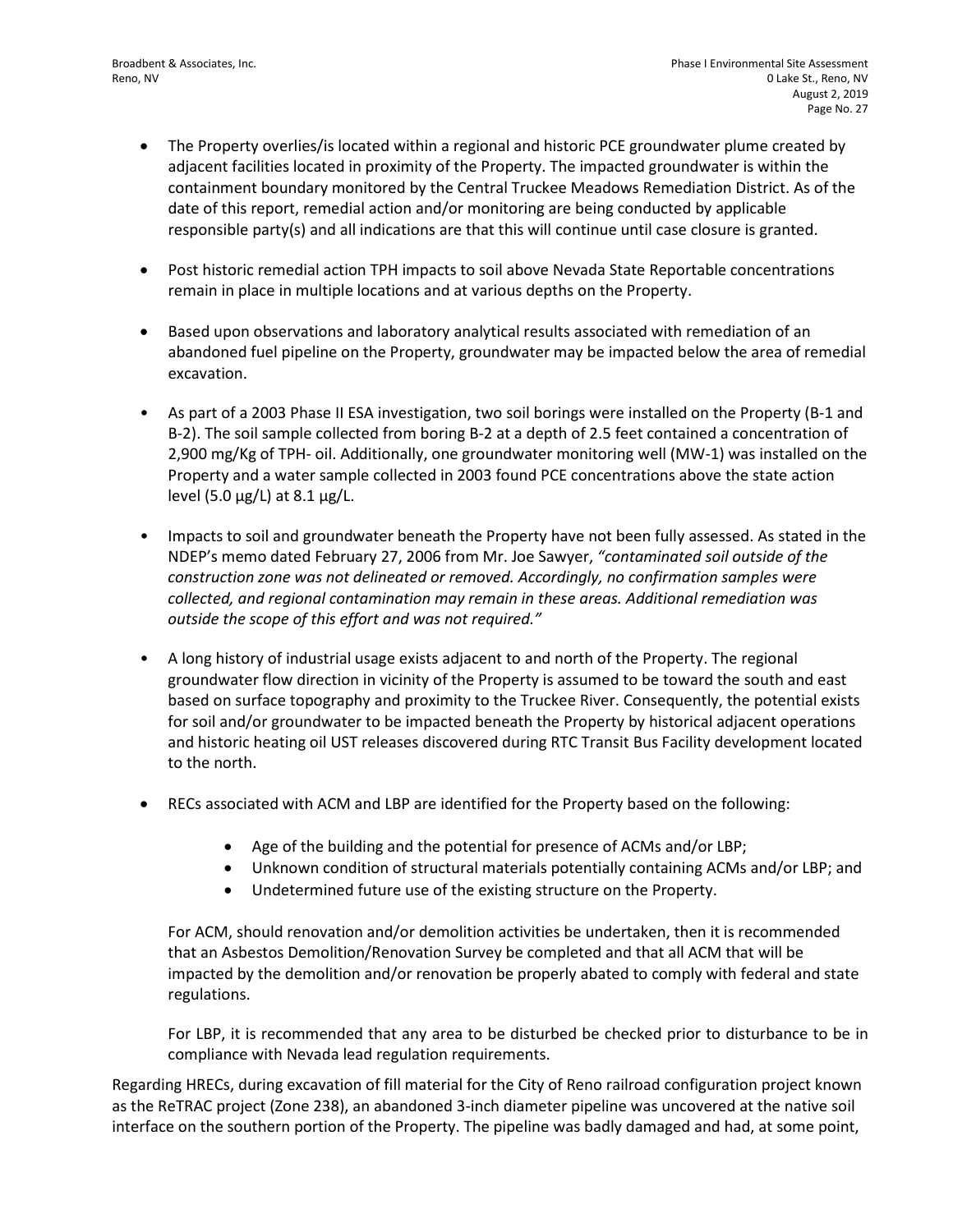discharged diesel fuel onto the soil. To remediate the release, approximately 45 cubic yards of petroleum hydrocarbon impacted soil were excavated from the Property. Subsequently, the NDEP issued a No Further Action (case closure) letter (dated March 9, 2006).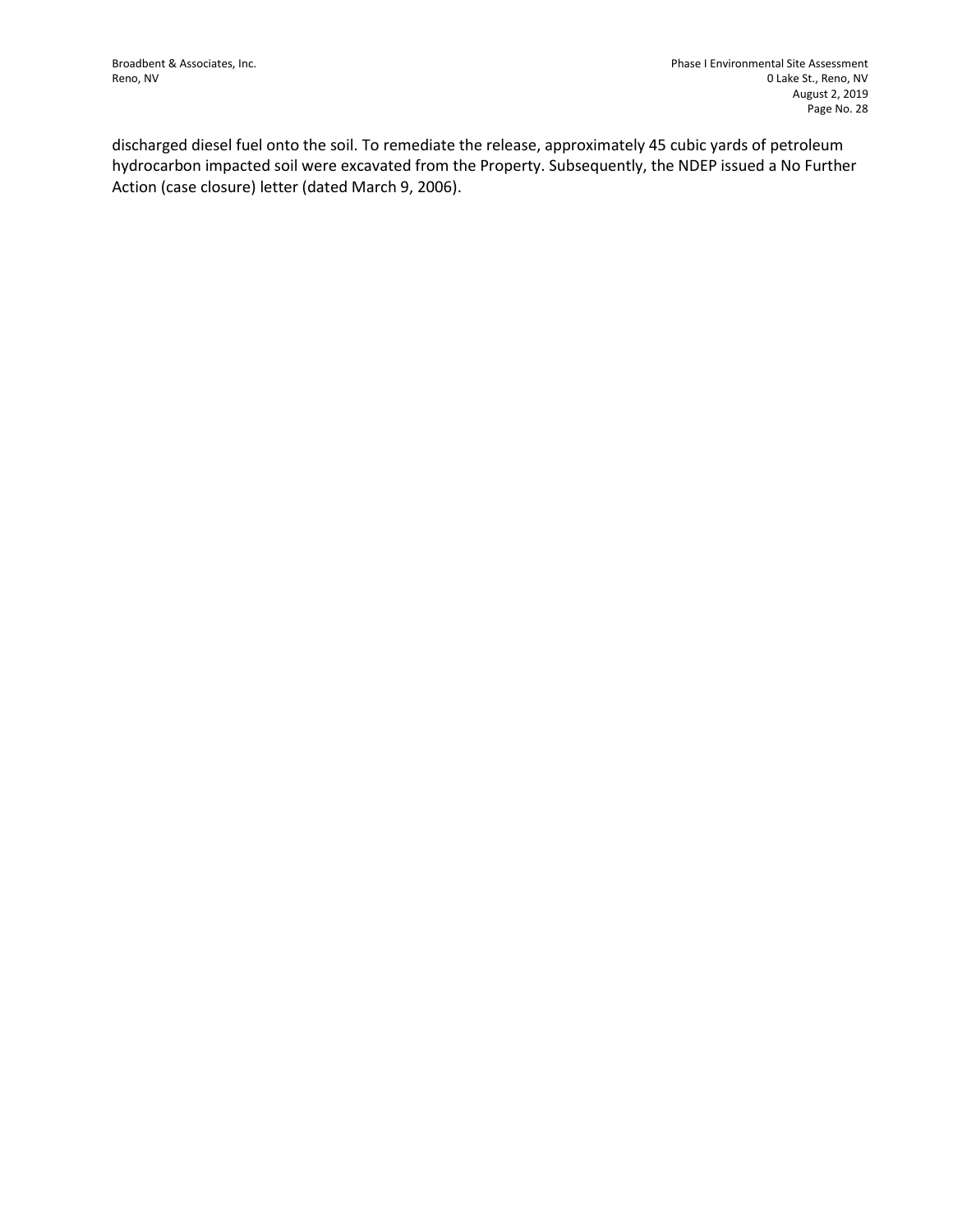## **Section 9: Conclusion**

Broadbent has conducted this Phase I ESA in conformance with the scope and limitations of ASTM Practice E1527-13 for the Property located at 0 Lake St., Reno, NV. Exceptions to, or deviations from, this practice are described in Section 1.4 of this report.

This ESA has revealed evidence of RECs and HRECs associated with the area and Property, respectively. Regarding RECs:

- The Property overlies a regional plume of PCE in groundwater. Adjacent facilities located in proximity of the Property have created PCE impacts to groundwater underlying the Property. The impacted groundwater is within the containment boundary monitored by the Central Truckee Meadows Remediation District. As of the date of this report, remedial action and/or monitoring are being conducted by applicable responsible party(s) and all indications are that this will continue until case closure is granted.
- Following remedial actions, residual TPH in soil above Nevada State Reportable concentrations was noted in multiple locations and at various depths on the Property.
- Based on the observations and analytical results of remediation of the abandoned fuel pipeline on the Property, groundwater may be impacted below the area of remedial excavation.
- As part of the 2003 Phase II ESA two soil borings were installed on the Property (B-1 and B-2). The soil sample collected from boring B-2 at a depth of 2.5 feet contained a concentration of 2,900 mg/Kg of oil range petroleum hydrocarbons. Additionally, one groundwater monitoring well (MW-1) was installed on the Property. Groundwater samples collected from MW-1 during the Phase II Assessment on August 11, 2003 indicated concentrations of tetrachloroethene (PCE) above the state action level  $(5.0 \,\mu g/L)$  at 8.1  $\mu g/L$ .
- The soil and groundwater beneath the Property has not been fully assessed. As stated in the NDEP's memo dated February 27, 2006 from Mr. Joe Sawyer (NDEP), *"contaminated soil outside of the construction zone was not delineated or removed. Accordingly, no confirmation samples were collected, and regional contamination may remain in these areas. Additional remediation was outside the scope of this effort and was not required."*
- The regional groundwater flow direction in the vicinity of the Property is assumed to be toward the east/southeast based on surface topography and proximity to the Truckee River.
- A long history of industrial usage has existed adjacent north of the Property. The regional groundwater flow direction in the vicinity of the Property is assumed to be toward the east/southeast based on surface topography and proximity to the Truckee River. Subsequently, the potential exists for soil and/or groundwater to be impacted beneath the Property by historical adjacent operations and the historic heating oil UST releases discovered during the RTC Transit Bus Facility development.
- RECs associated with ACM and LBP are identified for the Property based on the following:
	- Age of the building and the potential for presence of ACMs and/or LBP;
	- Unknown condition of structural materials potentially containing ACMs and/or LBP; and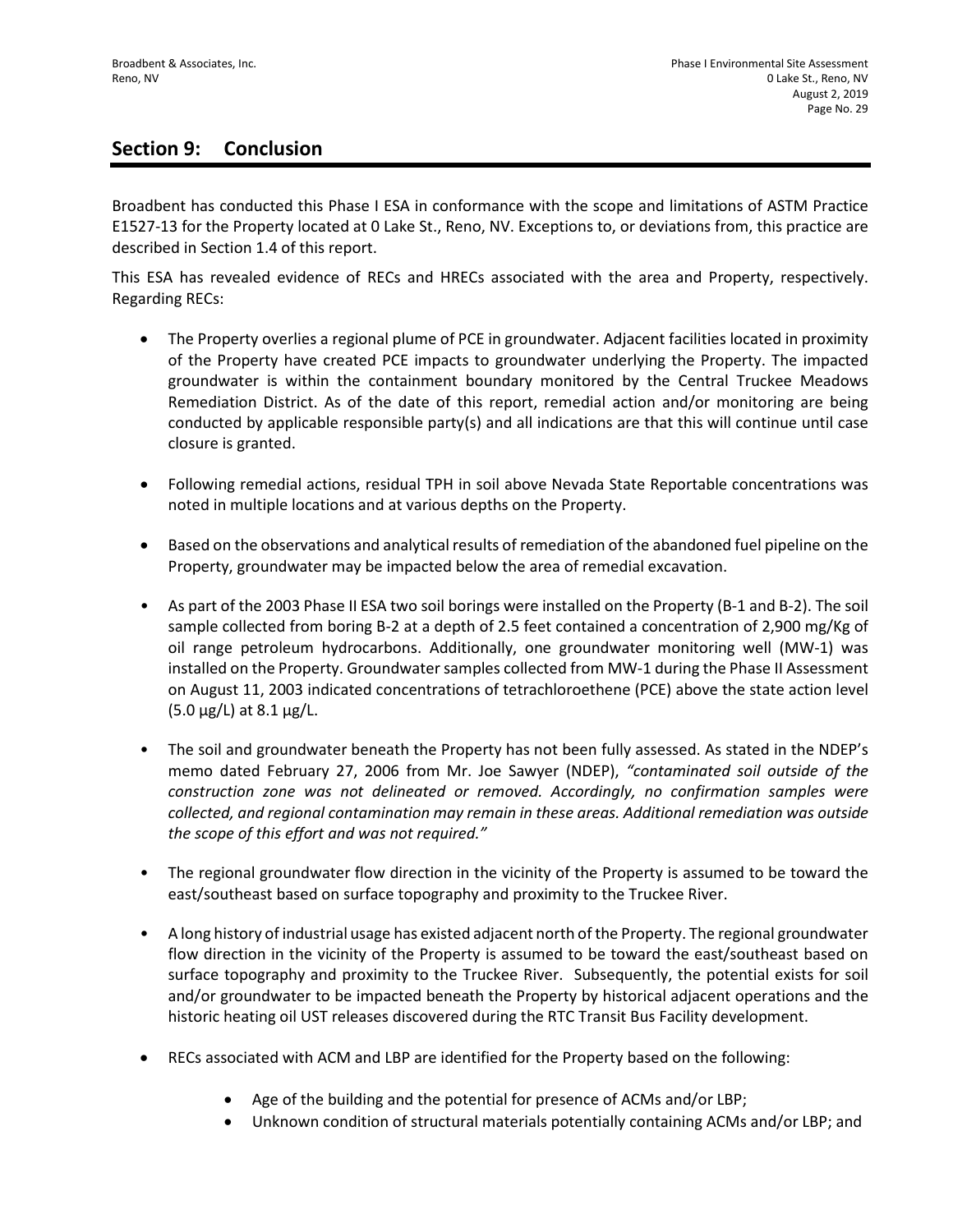• Undetermined future use of the existing structure on the Property.

For ACM, should renovation and/or demolition activities be undertaken, then it is recommended that an Asbestos Demolition/Renovation Survey be completed and that all ACM that will be impacted by the demolition and/or renovation be properly abated to comply with federal and state regulations. For LBP, it is recommended that any area to be disturbed be checked prior to disturbance to be in compliance with Nevada lead regulation requirements.

It should be noted, RECs regarding ACM/LBP, could be removed should a date of construction be obtained for the mobile home and/or removing it from the Property prior to redevelopment.

Regarding HRECs, during excavation of fill material for the City of Reno railroad configuration project known as the ReTRAC project (Zone 238), an abandoned 3-inch diameter pipeline was uncovered at the native soil interface on the southern portion of the Property. The pipeline was badly damaged and had, at some point, discharged diesel fuel onto the soil. To remediate the release, approximately 45 cubic yards of petroleum hydrocarbon impacted soil was excavated from the Property. Subsequently, the NDEP issued a No Further Action (case closure) letter (dated March 9, 2006).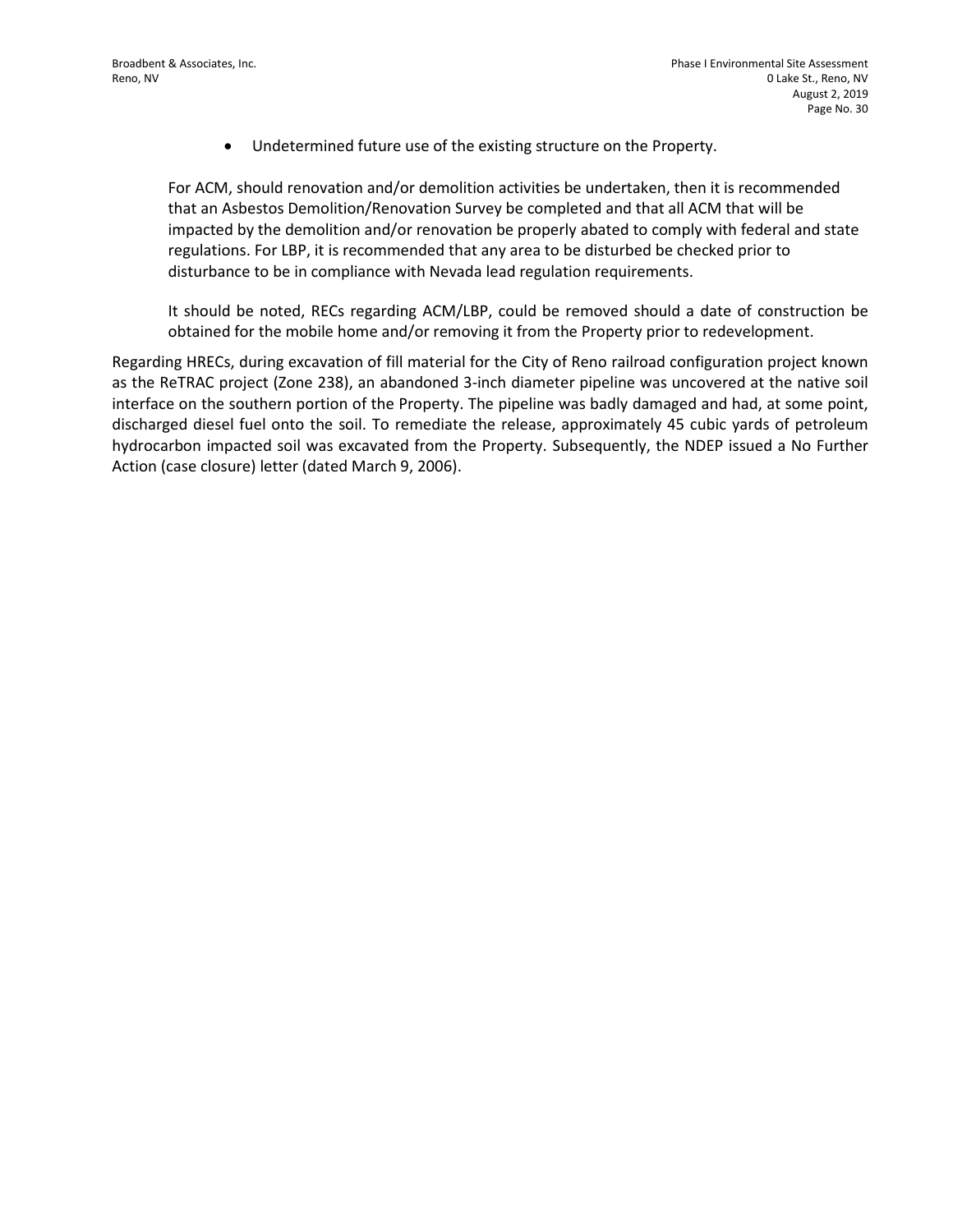## **Section 10: Limitations & Exceptions of Assessment**

Broadbent prepared this report for the exclusive use of NDEP and the City of Reno. This ESA is based on review of the site description, User-provided information, readily ascertainable environmental records, and results of site reconnaissance and interviews. This ESA was conducted in accordance with generally accepted environmental practices and procedures, as of the date of the report. Reputable environmental professionals practicing in this or similar localities conducted the services employing a degree of care and skill ordinarily exercised under similar circumstances. Findings and conclusions were made using methodologies employed per ASTM International Practice E1527-13 described by ASTM International as representing good commercial and customary practice for conducting an ESA of a property for the purpose of identifying RECs. No other warranties are implied or expressed.

No environmental sampling and associated analyses were undertaken for this ESA report. It is possible that variations in conditions could exist beyond points explored in this investigation.

This report represents professional opinion and judgment, which are dependent upon information obtained during the performance of consulting services. Environmental conditions may exist at the Property that cannot be identified. Conclusions are based, in part, on information supplied by others, the accuracy or sufficiency of which may not be independently reviewed. No investigation can be thorough enough to exclude the presence of hazardous materials at a given site; therefore, if no hazardous materials are identified during an assessment, such a finding should not be construed as a guarantee of the absence of such materials on a property, but rather the results of services conducted within project scope, cost, and other real limitations.

Opinions presented apply to conditions existing at the time services were conducted. Broadbent is unable to report on, or accurately predict events that may impact the Property following performance of the described services, whether occurring naturally or caused by the actions of others. Broadbent assumes no responsibility for conditions it is not authorized to investigate or conditions not generally recognized as environmentally unacceptable at the time services are conducted. Broadbent is not responsible for change in applicable environmental standards, practices, laws, or regulations following performance of services.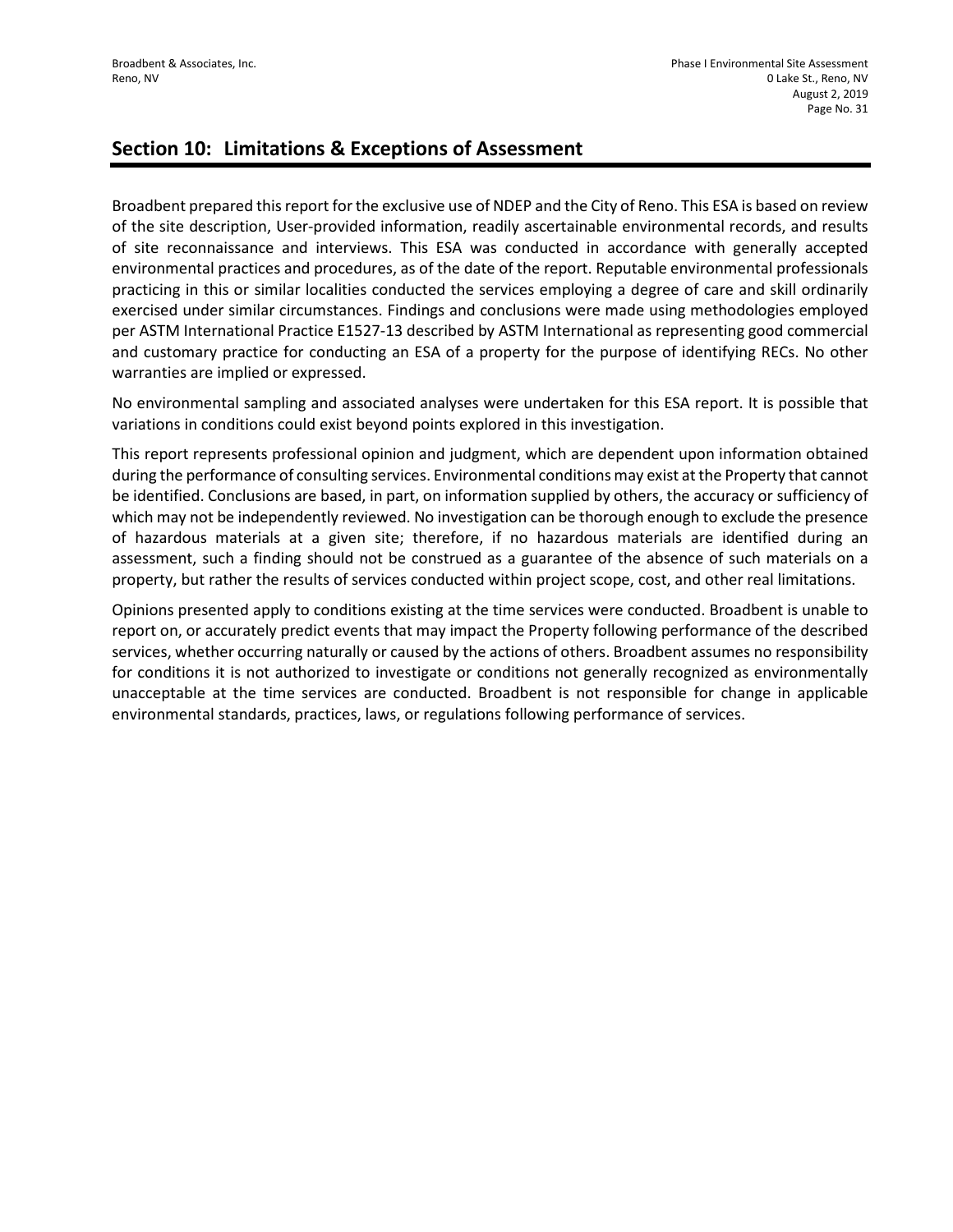## **Section 11: Certification Statement & Signatures**

As required by 40 CFR Part 312.21(d), I declare that, to the best of my professional knowledge and belief, I meet the definition of an Environmental Professional as defined in §312.10 of this part. I have the specific qualifications based on education, training, and experience to assess a property of the nature, history, and setting of the subject Property. I have developed and conducted the all appropriate inquiries in conformance with the standards and practices set forth in 40 CFR Part 312. My qualifications as an Environmental Professional are presented within Appendix G.

#### **BROADBENT & ASSOCIATES, INC.**

Signature:

But 199

|              | Name: Brandon Reiff     |
|--------------|-------------------------|
|              | Title: Senior Geologist |
|              | Date: August 2, 2019    |
|              | Registration No.: 2300  |
| State of: NV |                         |